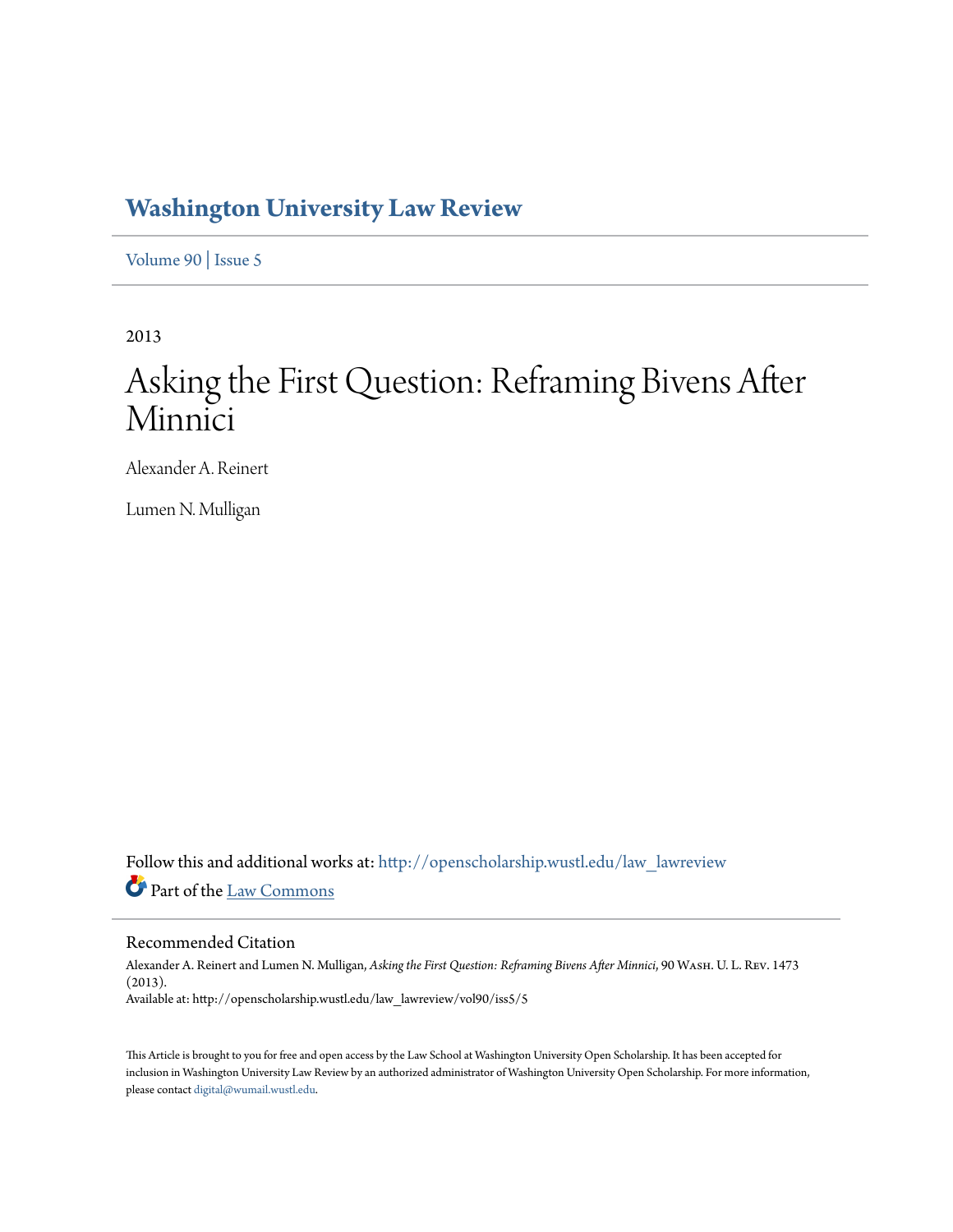## **ASKING THE FIRST QUESTION: REFRAMING** *BIVENS* **AFTER** *MINNECI*

#### **ALEXANDER A. REINERT LUMEN N. MULLIGAN**

#### ABSTRACT

*In* Minneci v. Pollard*, decided in January 2012, the Supreme Court refused to recognize a* Bivens v. Six Unknown Named Agents of Federal Bureau of Narcotics *suit against employees of a privately run federal prison because state tort law provided an alternative remedy, thereby adding a federalism twist to what had been strictly a separation-of-powers debate. In this Article, we show why this new state-law focus is misguided. We first trace the Court's prior alternative-remedies-to-*Bivens *holdings, illustrating that this history is one narrowly focused on separation of powers at the federal level.* Minneci*'s break with this tradition raises several concerns. On a doctrinal level, the opinion destroys* Bivens*'s longestablished parallelism with 42 U.S.C. § 1983 actions, where suits against privately employed individuals are allowed. Additionally, it creates asymmetries between the constitutional liability faced by privately and federally employed prison employees. More significantly, it conflicts with congressional intent as expressed in the Westfall Act, which codified the*  Bivens *remedy in 1988, by conflating two distinct questions: whether a suit requires the courts to extend* Bivens *jurisprudence to a new context and whether, assuming an extension is necessary, such an extension is warranted. This piece offers the only full discussion to date of the importance of this "first question" to the* Bivens *canon. We end this Article by offering several strategies for limiting* Minneci*'s impact and for returning* Bivens *jurisprudence to its separation-of-powers roots.* 

Associate Professor of Law, Benjamin N. Cardozo School of Law. Professors Reinert and Mulligan served as counsel and lead *amici* in Brief of Law Professors as *Amici Curiae* in Support of Respondents, Minneci v. Pollard, 132 S. Ct. 617 (2011) (No. 10-1104). The authors' views in this essay are strictly their own and do not necessarily represent those of other *amici* who joined the brief, or other counsel of record for the brief. This piece benefited greatly from presentation at the University of Kansas School of Law and Michigan State University College of Law faculty colloquia. The authors are especially grateful for comments from Christopher Drahozal, Matthew Fletcher, Laura Hines, Virginia Harper Ho, Brian Kalt, Richard Levy, Glen Staszewski, David Thronson, Ben Walther, and Stephen Ware.

Professor of Law and Director of the Shook, Hardy & Bacon Center for Excellence in Advocacy, University of Kansas School of Law.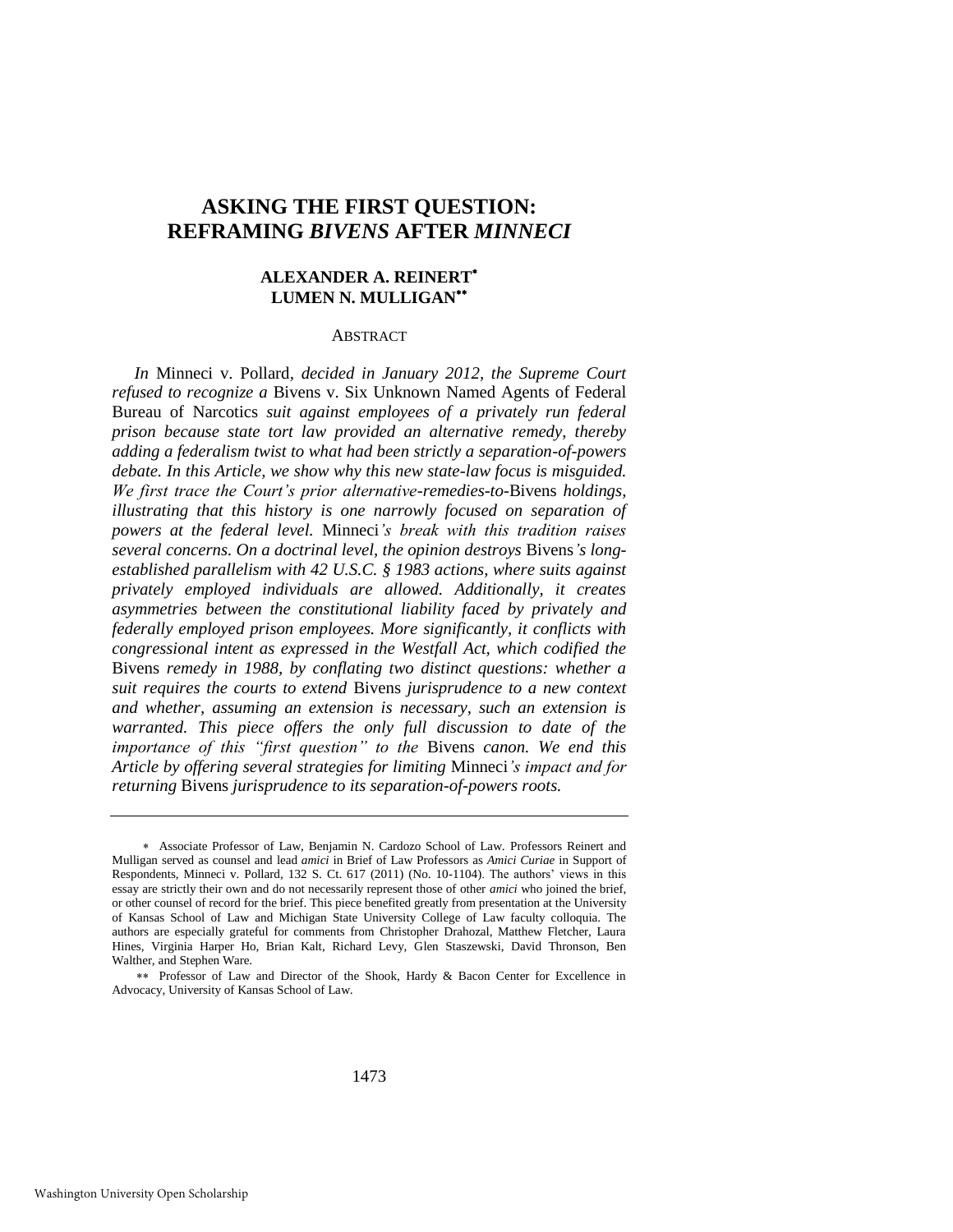#### TABLE OF CONTENTS

| A.                                                               |                                                            |  |
|------------------------------------------------------------------|------------------------------------------------------------|--|
| B.                                                               | Alternative Remedies After Bivens and Separation of        |  |
|                                                                  |                                                            |  |
| $C_{\cdot}$                                                      | State-Law Alternative Remedies in Minneci  1492            |  |
| II. PROBLEMS WITH RELIANCE ON STATE LAW IN THE BIVENS CANON 1494 |                                                            |  |
|                                                                  | A. Minneci and The Predicate "Extension" Question 1495     |  |
|                                                                  | The Westfall Act and the Codification of Bivens 1495<br>1. |  |
|                                                                  |                                                            |  |
| B.                                                               | Congressional Intent and Exacerbating Remedial             |  |
|                                                                  |                                                            |  |
|                                                                  | 1. Bivens and Section 1983 Parallelism 1501                |  |
|                                                                  | Symmetrical Bivens Relief in the Public-Private<br>2.      |  |
|                                                                  |                                                            |  |
|                                                                  |                                                            |  |
|                                                                  |                                                            |  |

#### **INTRODUCTION**

*Certainly, there is very little to be gained from the standpoint of federalism by preserving different rules of liability for federal officers dependent on the State where the injury occurs.*  —Justice Harlan, concurring in the judgment in *Bivens v. Six Unknown Named Agents of Federal Bureau of Narcotics*<sup>1</sup>

As he faced the reality of a Supreme Court moving consistently to his right on civil liberties issues, Justice William Brennan, Jr. famously implored state courts to interpret their own constitutions to provide greater protection against governmental misconduct than his own Court was recognizing under the federal Constitution.<sup>2</sup> "New federalism" was born.<sup>3</sup> In *Minneci v. Pollard*,<sup>4</sup> the United States Supreme Court turned new

<sup>1. 403</sup> U.S. 388, 409 (1971) (Harlan, J., concurring).

<sup>2.</sup> *See* William J. Brennan, Jr., *State Constitutions and the Protection of Individual Rights*, 90 HARV. L. REV. 489, 495–98 (1977).

<sup>3.</sup> *See generally* James A. Gardner, *The Failed Discourse of State Constitutionalism*, 90 MICH. L. REV. 761, 771–78 (1992) (examining history of new federalism); Helen Hershkoff, *Positive Rights and State Constitutions: The Limits of Federal Rationality Review*, 112 HARV. L. REV. 1132 (1999). 4. 565 U.S. \_\_\_, 132 S. Ct. 617 (2012).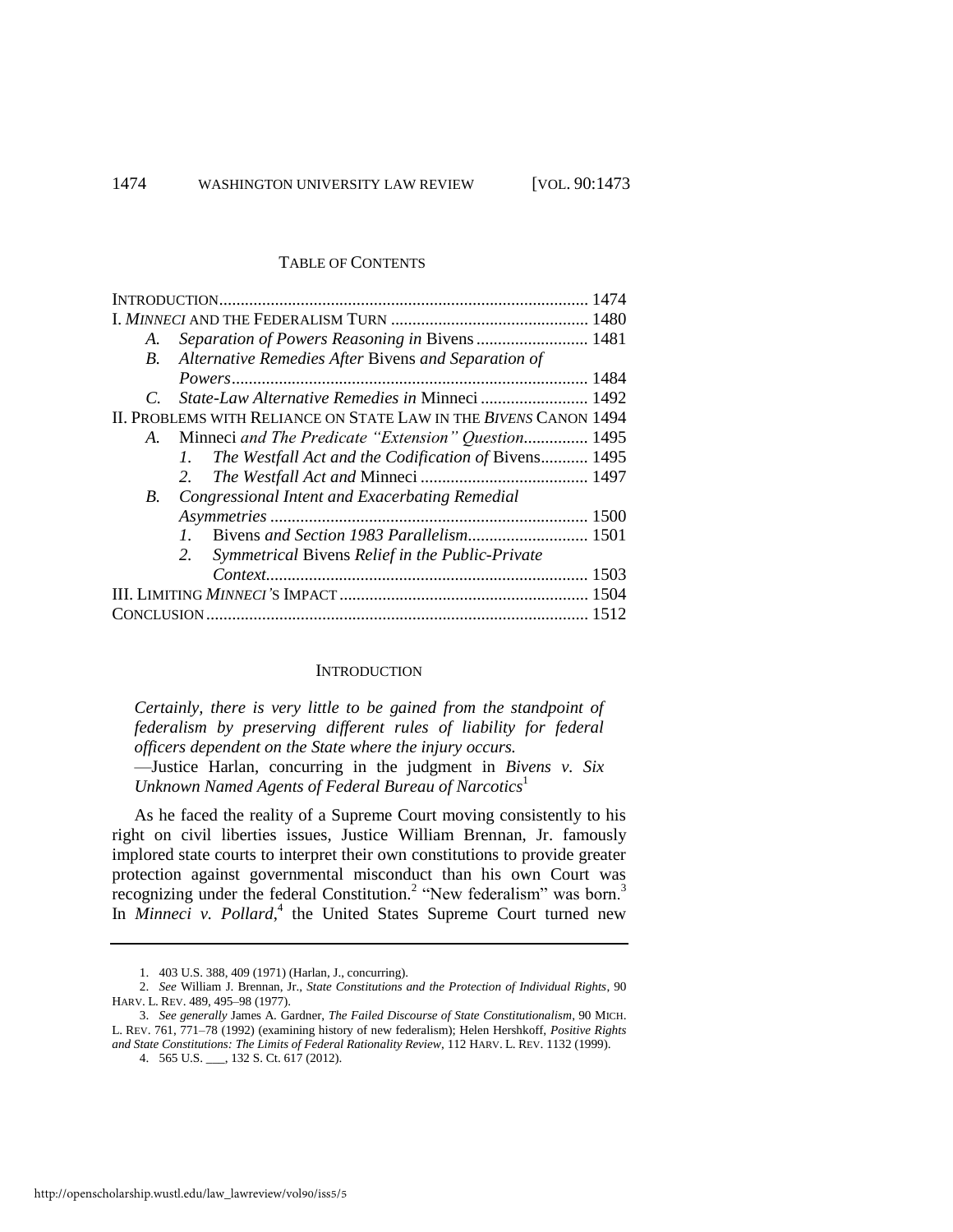federalism on its head, relying on the availability of state law remedies to *reject* a federal constitutional remedy against employees of private contractors acting under color of federal law.<sup>5</sup> Thus, rather than finding refuge in state law, claimants seeking to vindicate constitutional rights like those at issue in *Minneci* may find themselves stymied by it.

<span id="page-3-0"></span>On one view, *Minneci* is simply another in a long line of decisions<sup>6</sup> refusing to find a *Bivens v. Six Unknown Named Agents of Federal Bureau*  of Narcotics<sup>7</sup> action available to recompense a violation of constitutional rights. In *Minneci*, a private prison operating under a contract with the federal government housed the plaintiff, Richard Pollard. Mr. Pollard alleged that employees of the prison, acting under color of federal law, denied him constitutionally adequate medical care after he fractured both of his elbows.<sup>8</sup> Assuming he could prove these allegations, "[w]ere Pollard incarcerated in a federal . . . facility, he would have a federal [*Bivens*] remedy [against the prison employees] for the Eighth Amendment violations he alleges."<sup>9</sup> The Supreme Court, however, continuing its trend of rejecting the application of *Bivens* to "new" contexts,<sup>10</sup> found no federal remedy for Mr. Pollard.

The result was not surprising. Since 1988, *Bivens* doctrine, which provides a cause of action for individuals harmed by the unconstitutional conduct of federal officials, has resided in a state of suspended animation.

<sup>5.</sup> *See id.* at 626 ("[W]here, as here, a federal prisoner seeks damages from privately employed personnel working at a privately operated federal prison, where the conduct allegedly amounts to a violation of the Eighth Amendment, and where that conduct is of a kind that typically falls within the scope of traditional state tort law (such as the conduct involving improper medical care at issue here), the prisoner must seek a remedy under state tort law.").

<sup>6.</sup> *See* Wilkie v. Robbins, 551 U.S. 537, 554 (2007) (holding *Bivens* relief inappropriate against federal officers for land-use disputes); Corr. Servs. Corp. v. Malesko, 534 U.S. 61 (2001) (holding *Bivens* relief inappropriate against a private corporate entity defendant); FDIC v. Meyer, 510 U.S. 471 (1994) (holding *Bivens* relief inappropriate against a federal agency defendant); Schweiker v. Chilicky, 487 U.S. 412 (1988) (holding *Bivens* relief in government-benefits disputes inappropriate given the existence of congressionally created alternative remedies); United States v. Stanley, 483 U.S. 669 (1987) (holding *Bivens* relief inappropriate when plaintiff's injury arises out of activity incident to military service); Bush v. Lucas, 462 U.S. 367 (1983) (holding *Bivens* relief in governmentemployment disputes inappropriate given the existence of congressionally created alternative remedies); Chappell v. Wallace, 462 U.S. 296 (1983) (holding *Bivens* relief inappropriate as between military personnel given the unique structure of the military).

<sup>7. 403</sup> U.S. 388 (1971) (holding that federal agents acting under color of federal law may be found liable for monetary damages for violations of the Fourth Amendment) [hereinafter *Bivens*]. Conventionally speaking, a *Bivens* action is the federal equivalent of a 42 U.S.C. § 1983 action. *See generally* SHELDON H. NAHMOD ET AL., CONSTITUTIONAL TORTS 16–22 (Anderson Pub. Co. 1995); ERWIN CHEMERINSKY, FEDERAL JURISDICTION 608–26 (5th ed., Aspen Pub. 2007).

<sup>8.</sup> *Minneci*, 132 S. Ct. at 620–21.

<sup>9.</sup> *Id*. at 626 (Ginsburg, J., dissenting).

<sup>10.</sup> *See supra* not[e 6 \(](#page-3-0)listing cases declining to extend the *Bivens* remedy).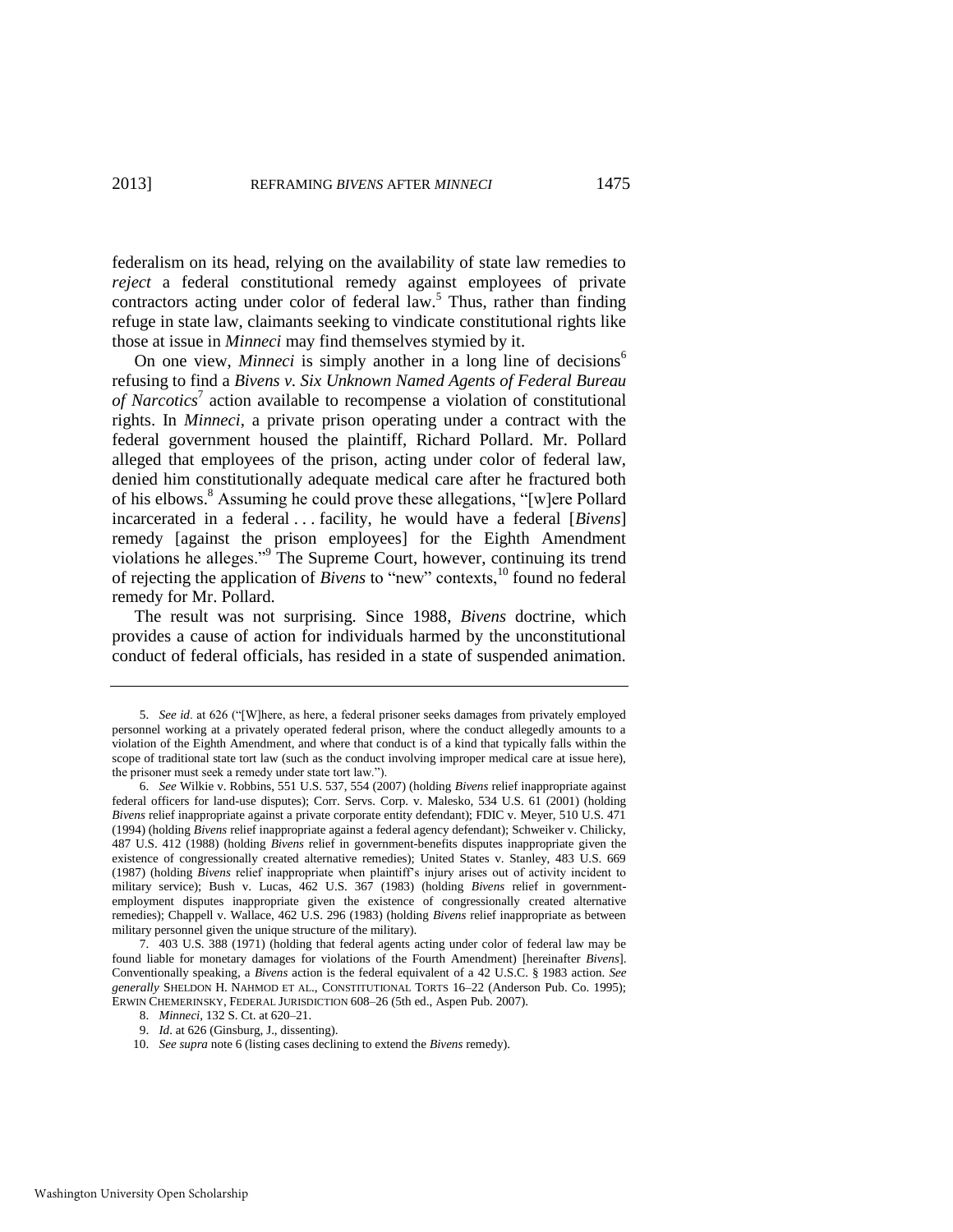Announced in 1971 to remedy Fourth Amendment violations, by 1980 the Court had announced only two additional decisions extending the *Bivens* remedy, for Equal Protection and Eighth Amendment violations.<sup>11</sup> Since then, despite numerous opportunities, the Court has consistently refused to announce any additional *Bivens* remedies.<sup>12</sup> During the same time period, however, Congress codified *Bivens*, at least as it existed in 1988, when it passed the Westfall Act.<sup>13</sup> Thus, *Bivens* has been at a standstill—any further expansion limited by a hostile Court; any retraction barred by congressional action.

<span id="page-4-0"></span>If the result was to be expected, what was noteworthy in *Minneci* was the Court's embrace of state law as a *per se* bar to a *Bivens* suit, holding that because "state tort law authorizes adequate alternative damages actions  $\dots$  we cannot do so."<sup>14</sup> To appreciate the novelty of this reasoning, it is necessary to more precisely frame the issues at stake in *Minneci*. As we see it, resolving *Minneci* required answering two distinct questions. First, whether the plaintiff sought an extension of *Carlson v. Green*,<sup>15</sup> a case in which the Court previously recognized a *Bivens* cause of action for violations of the Eighth Amendment by federally employed prison officials. And second, if he sought to extend *Carlson*, whether the Court should, on separation-of-powers grounds, imply a new *Bivens* remedy against *private* prison employees acting under color of federal law. In *Minneci*, the Court resolved this second question by turning to state law *simpliciter*, importing tort law to remedy constitutional violations without considering congressional intent.

The significance of *Minneci*'s federalism turn in answering this second question is more obvious when one considers the *Bivens* framework that the Court adopted in *Wilkie v. Robbins* only five short years ago. There the Court identified two steps in deciding whether to imply a new *Bivens* remedy (that is, after one has determined that a plaintiff's claim does not

<sup>11.</sup> Carlson v. Green, 446 U.S. 14 (1980) (Eighth Amendment); Davis v. Passman, 442 U.S. 228 (1979) (Equal Protection).

<sup>12</sup>*. See supra* not[e 6.](#page-3-0) 

<sup>13.</sup> *See* Westfall Act, Pub. L. No. 100-694, §§ 2(a)(4), 2(b), 102 Stat. 4563, 4563–64 (1988) (codified in part at 28 U.S.C. § 2679(b)(2)(A) (2006)) ("Paragraph (1) [creating exclusive remedies for tort liability against federal officers] does not extend or apply to a civil action against an employee of the Government . . . which is brought for a violation of the Constitution of the United States"); James E. Pfander & David Baltmanis, *Rethinking* Bivens: *Legitimacy and Constitutional Adjudication*, 98 GEO. L.J. 117, 122 (2009) (noting that Congress preserved the *Bivens* action in § 2679(b)(2)(A) and arguing that "the Westfall Act supports . . . the routine availability of *Bivens* claims."); see also Carlos M. Vazquez & Stephen I. Vladeck, *State Law, the Westfall Act, and the Nature of the* Bivens *Question*, 161 U. PA. L. REV. 509 (2012).

<sup>14.</sup> *Minneci*, 132 S. Ct. at 620.

<sup>15. 446</sup> U.S. 14 (1980).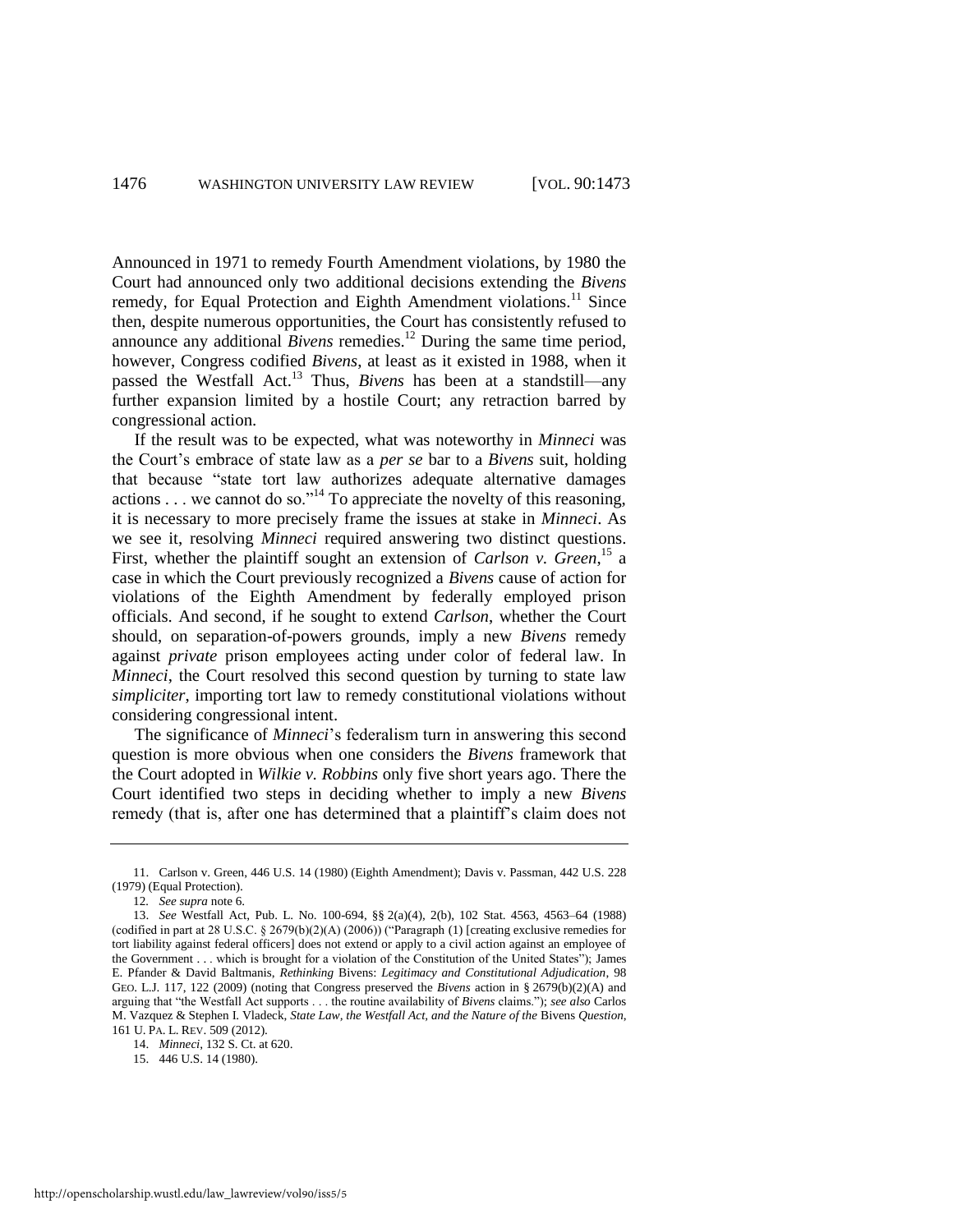fit within a recognized *Bivens* remedy).<sup>16</sup> First, the Court considers whether Congress or the Executive has chosen a remedial scheme as an alternative to a *Bivens* action.<sup>17</sup> Although the Court has occasionally considered state-law remedies as an alternative to a *Bivens* action, it has done so as a separation-of-powers inquiry into congressional intent to deploy state law as the appropriate remedial scheme.<sup>18</sup> Under *Wilkie*'s second step—a step not reached in *Minneci*—the Court, acting as a common law tribunal, contemplates factors that counsel hesitation in crafting a remedy from a separation-of-powers vantage point.<sup>19</sup>

19. *Wilkie*, 551 U.S. at 550. While not the focus of this Article, it is worth noting that the Court's treatment of the *Wilkie* step-two inquiry also consistently focuses upon separation-of-powers, not federalism, concerns. The Court has considered four factors on the factors counseling hesitation inquiry—all of which are grounded in separation of powers. First, on separation-of-powers grounds, that Court has always considered claims against the federal treasury directly to be inappropriate in the *Bivens* context. *See* Bivens v. Six Unknown Named Agents of Federal Bureau of Narcotics, 403 U.S. 388, 396 (1971) (citing United States v. Standard Oil, 332 U.S. 301, 315–16 (1947) (noting that if Congress had wished to take steps to create a cause of action to protect the federal fisc, it may so choose)); *see also* FDIC v. Meyer, 510 U.S. 471, 484 (1994) (similar). Second, relying upon separation of powers, the Court holds that judicially crafted constitutional claims should not lie in areas uniquely within the competency of a separate branch of the federal government. *See Bivens*, 403 U.S. at 396 (citing United States v. Gilman, 347 U.S. 507, 509–12 (1954) (not inferring an action because "a complex of relations between federal agencies and their staffs [was] involved" to which Congress had not taken a position on the policy question before the Court)); *see also* Chappell v. Wallace, 462 U.S. 296, 300–01, 304 (1983) (similar); United States v. Stanley, 483 U.S. 669, 681–82 (1987) (similar). Third, the Court also considers judicial manageability as a factor to consider when inferring a constitutional action. *See Bivens*, 403 U.S. at 391 n.4 (rejecting the concern raised by Justice Blackmun in dissent that the decision would create an avalanche of federal cases); *id*. at 411 (Harlan, J., concurring) ("Judicial resources, I am well aware, are increasingly scarce these days. Nonetheless, when we automatically close the courthouse door solely on this basis, we implicitly express a value judgment on the comparative importance of classes of legally protected interests. And current limitations upon the effective functioning of the courts arising from budgetary inadequacies should not be permitted to stand in the way of the recognition of otherwise sound constitutional principles.‖); *id*. at 430 (Blackmun, J., dissenting); *see also* Davis v. Passman, 442 U.S. 228, 245 (1979) (noting that the courts' experience with Title VII sex-discrimination cases renders this Fifth Amendment claim standard fare); *id*. at 248 (rejecting docket-control concerns as a reason not to hear a *Bivens* claim in this context); Carlson v. Green, 446 U.S. 14, 36 (1980) (Rehnquist, J., dissenting) (discussing manageability matters); *Wilkie*, 551 U.S. at 561–62 (similar); *id*. at 577 (Stevens, J., dissenting) (similar). Fourth, the final factor that arises in the *Bivens*-extension jurisprudence is the potential for deterrence of constitutional violations by persons acting under color of federal law. *See Bivens*, 403 U.S. at 397 (holding that the Court need not find that monetary damages is necessary to deterrence in order to infer a cause of action); *id.* at 407–08 (Harlan, J., concurring) ("In this regard I

<span id="page-5-0"></span><sup>16.</sup> Wilkie v. Robbins, 551 U.S. 537, 550 (2007).

<sup>17.</sup> *See, e.g*., Corr. Servs. Corp. v. Malesko, 534 U.S. 61 (2001) (declining to extend a *Bivens* remedy, in part, because the Bureau of Prisons already provided an administrative remedial scheme); Schweiker v. Chilicky, 487 U.S. 412, 424 (1988) (declining to extend a *Bivens* remedy for violations of constitutional rights within the Social Security system because Congress already put in place "an unusually protective" remedial scheme); Bush v. Lucas, 462 U.S. 367, 388–89 (1983) (similar).

<sup>18.</sup> *See Wilkie*, 551 U.S. at 554 (looking to the availability of state-law claims as a factor counseling against finding a *Bivens* action to determine whether it could "infer that *Congress* expected the Judiciary to stay its *Bivens* hand . . . ." (emphasis added)).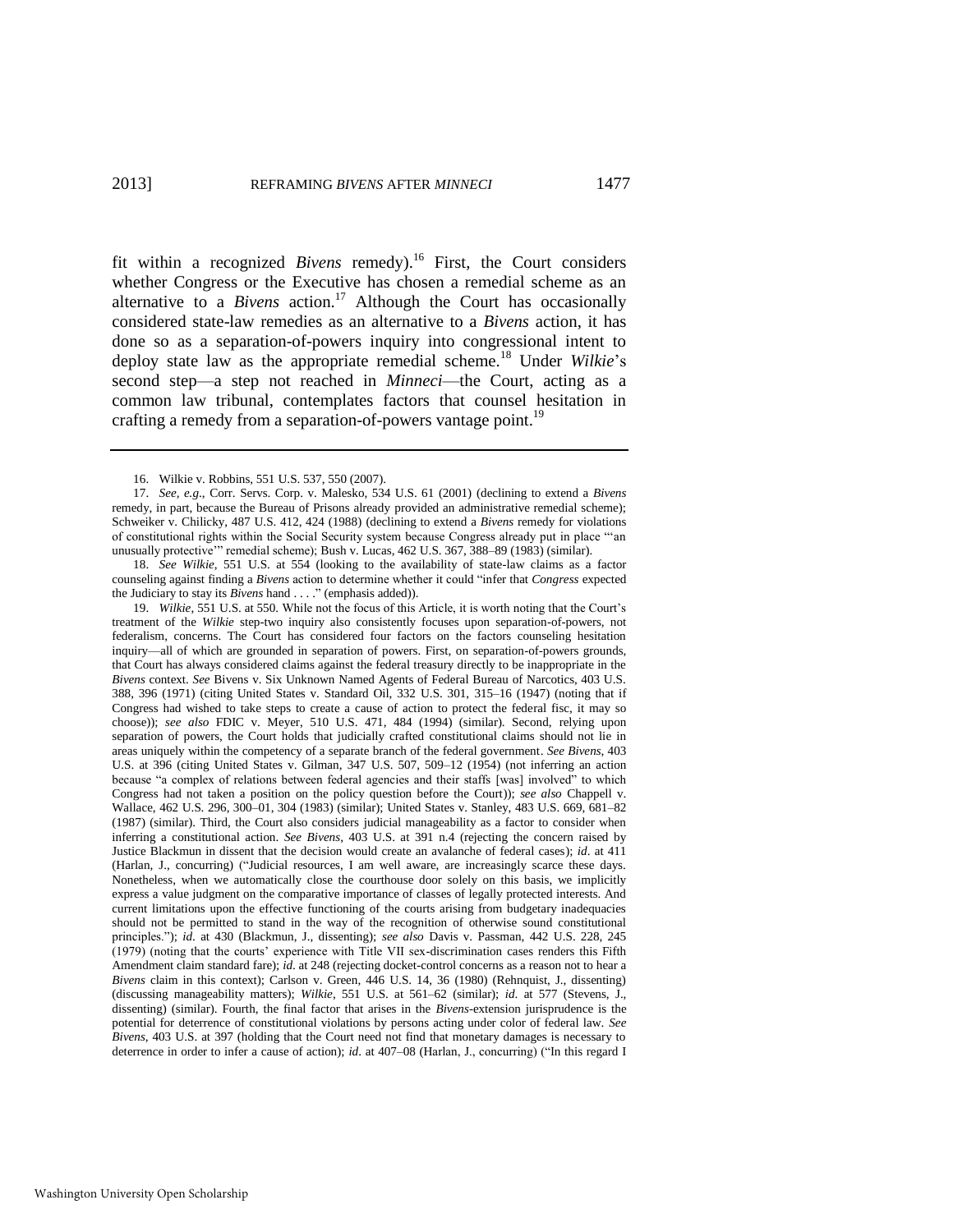As *Wilkie*'s synthesis of the *Bivens* caselaw makes apparent, the *Minneci* Court's eschewing of the traditional separation-of-powers framework in the alternative-remedies analysis lacks foundation in the *Bivens* canon. This full-throated embrace of state law in *Bivens* doctrine, in addition to being without precedent, $^{20}$  is wrought with complications. First, it conflicts with the traditional parallelism of *Bivens* and 42 U.S.C. § 1983 actions, given that § 1983 law does not hinge the availability of constitutional remedies upon the defendant's employment status as either public or private.<sup>21</sup> Second, *Minneci* runs counter to the presumption favoring symmetrical remedies for public and private employees for violations of constitutional rights.<sup>22</sup> Our increasing reliance on private corporations to carry out the responsibilities of the federal government, moreover, gives these critiques increased salience. $^{23}$ 

*Minneci* also reveals the underappreciated significance of the "first" question" raised above: whether Mr. Pollard sought to extend prior *Bivens* 

agree with the Court that the appropriateness of according Bivens compensatory relief does not turn simply on the deterrent effect liability will have on federal official conduct."); *id.* at 413 (Burger, C.J., dissenting) ("The deterrence theory underlying the suppression doctrine, or exclusionary rule, has a certain appeal in spite of the high price society pays for such a drastic remedy.‖); *id*. at 430 (Blackmun, J., dissenting) (similar); *see also Carlson*, 446 U.S. at 21–23 (discussing the role of punitive damages in deterring conduct); *Meyer*, 510 U.S. at 485 ("If we were to imply a damages action directly against federal agencies, thereby permitting claimants to bypass qualified immunity, there would be no reason for aggrieved parties to bring damages actions against individual officers. Under *Meyer*'s regime, the deterrent effects of the *Bivens* remedy would be lost."); *Malesko*, 534 U.S. at 70 (same). This factor also has a separation-of-powers component, as the deterrence question asks whether the judiciary's actions "will tend to stultify proper law enforcement and to make the day's labor for the honest and conscientious officer even more onerous and more critical" or whether the judiciary—despite interference with executive action—has a duty to limit unconstitutional action. *Bivens*, 403 U.S. at 430 (Blackmun, J., dissenting). For a useful discussion of the relationship between special factors analysis and separation of powers considerations, *see generally* Anya Bernstein, *Congressional Will and the Role of the Executive in* Bivens *Actions: What Is Special About Special Factors?*, 45 IND. L. REV. 719 (2012).

<sup>20.</sup> *See* Erwin Chemerinsky, *Civil Rights Cases Will Face New Hurdles*, ABA J. (Feb. 1, 2012, 8:50 AM) http://www.abajournal.com/mobile/article/chemerinsky\_new\_hurdles\_for\_civil\_rights\_ cases/ ("for the first time, the court has said that the existence of state remedies can preclude a *Bivens* cause of action.‖). *But see* Vazquez & Vladeck, *supra* not[e 13,](#page-4-0) at 571 (arguing that in some contexts it might be appropriate to limit *Bivens* based on the availability of state *constitutional* torts against federal officers).

<sup>21.</sup> *See infra* Part II.B.1.

<sup>22</sup>*. See Malesko*, 534 U.S. at 72.

<sup>23.</sup> *See* Clifford J. Rosky, *Force, Inc.: The Privatization of Punishment, Policing, and Military Force in Liberal States*, 36 CONN. L. REV. 879, 897–99 (2004); Richard Harding, *Private Prisons*, 28 CRIME & JUST. 265, 340–41 (2001) (concluding private prisons will continue to exist and grow in the United States and not replace public prisons, but compete with them and stimulate improvement of the total prison system); Peter J. Duitsman, Comment, *The Private Prison Experiment: A Private Sector Solution to Prison Overcrowding*, 76 N.C. L. REV. 2209, 2218 (1998) ("The number of inmates in private prisons is expected to grow thirty percent per year.‖); *see also infra* not[e 153](#page-30-0) (citing additional sources).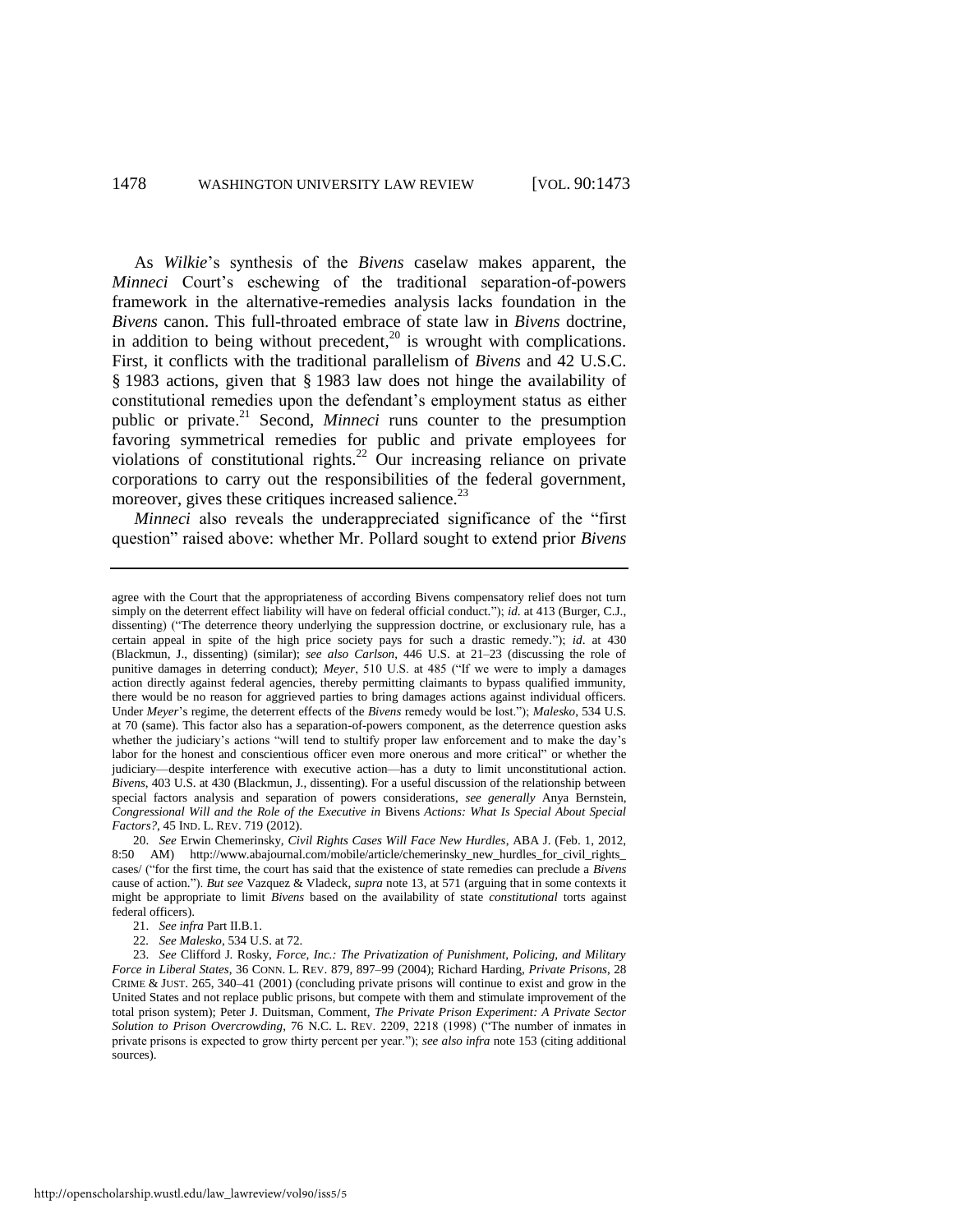doctrine at all such that it was necessary to infer a new remedy. In this Article, we provide a detailed analysis of this first question that the Court needed to answer in *Minneci*. If Mr. Pollard's claim could be encompassed by the Court's prior holding in *Carlson*, it should have proceeded without further analysis, just as other *Bivens* remedies have been applied to "new" contexts without controversy.<sup>24</sup> Moreover, Congress codified then-existing *Bivens* remedies in 1988 by passage of the Westfall Act. Thus, the "first" question" we explicate here is sound not only as a matter of stare decisis, but also as *required* on separation-of-powers grounds.

The *Minneci* Court, however, elided this analytically prior question of when a plaintiff seeks to extend *Bivens* with the distinct question of when alternative remedies, be they state or federal, should prohibit such an extension. This conflation of concepts, we assert, runs contrary to the Court's prior analyses and Congress's codification of the *Bivens* remedy in the Westfall Act. Unfortunately, *Minneci* is not alone in neglecting to distinguish these two inquiries adequately; many commentators have made the same mistake, failing to recognize the importance of the predicate question of whether a plaintiff even seeks an extension of a recognized  $Bivens$  action.<sup>25</sup> Our account, by contrast, is the first to coherently

<sup>24.</sup> The Supreme Court and lower courts have consistently assumed without analysis that the *Bivens* remedy applies to Fourth Amendment excessive force claims despite the fact that *Bivens* involved a challenge to a search and seizure without probable cause. *See* Saucier v. Katz, 533 U.S. 194 (2001), *overruled on other grounds*, Pearson v. Callahan, 555 U.S. 223 (2009); *see also* Graham v. Connor, 490 U.S. 386, 394 n.9 (1989) (in dicta, assuming that *Bivens* applies to excessive force claims); Soto-Torres v. Fraticelli, 654 F.3d 153 (1st Cir. 2011) (reviewing *Bivens* claim for excessive force); Thomas v. Durastini, 607 F.3d 655 (10th Cir. 2010) (same); Tekle v. United States, 511 F.3d 839 (9th Cir. 2007) (rejecting qualified immunity in *Bivens* excessive force claim); Ting v. United States, 927 F.2d 1504 (9th Cir. 1991) (same); Sutton v. United States, 819 F.2d 1289, 1293 (5th Cir. 1987) (in dicta, treating excessive force claims as a "classic *Bivens*-style tort"); King v. United States, 576 F.2d 432, 439 (2d Cir. 1978) (in dicta assuming that a *Bivens* action would lie for excessive force). The Court has made similar assumptions in Eighth Amendment cases, not limiting *Carlson* to the medical care context. *See* Hui v. Castaneda, 130 S. Ct. 1845, 1851–52 (2010) (recognizing that an Eighth Amendment *Bivens* claim is generally available while holding that the instant case presented the separate question of official immunity); Farmer v. Brennan, 511 U.S. 825, 832–34 (1994) (applying *Bivens* to failure to protect claim by prisoner); McCarthy v. Madigan, 503 U.S. 140, 142 (1992) (similar). The Court also has assumed the existence of a *Bivens* remedy to enforce the First Amendment. *See* Hartman v. Moore, 547 U.S. 250, 256 (2006) (assuming the viability of a *Bivens* action for retaliation against individual in violation of the First Amendment); *see also* Walden v. Ctrs. for Disease Control and Prevention, 669 F.3d 1277, 1284 n.3 (11th Cir. 2012) (assuming without deciding that *Bivens* applied to Free Exercise Clause claim); Howards v. McLaughlin, 634 F.3d 1131, 1149–50 (10th Cir. 2011) (rejecting qualified immunity motion to dismiss First Amendment *Bivens* claim for retaliatory arrest).

<sup>25.</sup> *See, e.g.*, Mary D. Fan, *The Police Gamesmanship Dilemma in Criminal Procedure*, 44 U.C. DAVIS L. REV. 1407, 1457–58 (2011) (treating extension solely as function of special factors and alternative remedies analysis); Morgan Leigh Manning, *Less Than Picture Perfect: The Legal Relationship Between Photographers' Rights and Law Enforcement*, 78 TENN. L. REV. 105, 145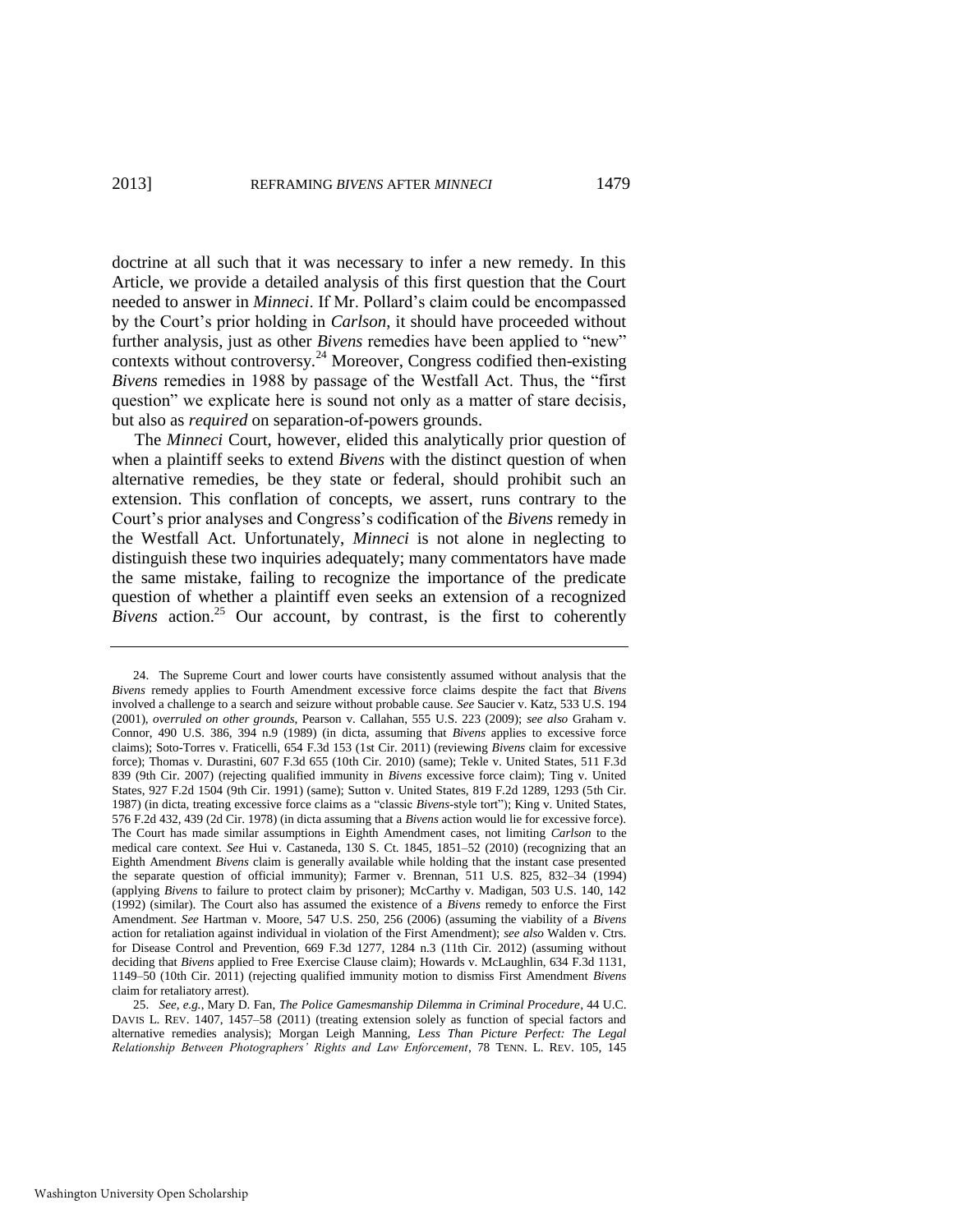synthesize the Court's approach to both the predicate extension question and the more developed question of whether to imply a new *Bivens* remedy. Providing this structure further demonstrates the poverty of *Minneci*'s analysis.

We proceed as follows. In Part I, we address the Court's federalism turn in *Minneci*. We first discuss the treatment of alternative remedies in *Bivens* and its progeny as a matter of separation of powers for the forty years prior to *Minneci*. In so doing, we address the lack of new separationof-powers concerns raised in *Minneci* vis-à-vis prior *Bivens* decisions. We then outline the Court's federalism-centric reasoning in the case. We end the section with a discussion of the Court's odd intertwining of the extension question with the alternative-remedies issue.

In Part II, we contend that this federalism turn in *Bivens* jurisprudence runs contrary to the status quo that Congress codified in the Westfall Act. Here we briefly review the Act. We then argue that the Court's confusion of the questions of whether an extension of *Bivens* is needed with the question of whether an extension is warranted runs contrary to congressional intent as expressed in the Westfall Act. Next, we contend that the *Minneci* opinion, undermining legislative intent, rejects the presumption of parallel doctrine with § 1983 cases and eschews the *Malesko* Court's symmetrical public-private liability principle.

In Part III, we briefly consider several remedial options. We first discuss how state law might be used to ensure that constitutional norms are respected. Then we turn to doctrinal and theoretical matters that should be brought to bear in limiting *Minneci*, contending that the separation-ofpowers framework should be reinstated as the lodestar for application of *Bivens* doctrine. We conclude that, while *Minneci* is out of step with the *Bivens* canon, there remains some hope that this area of jurisprudence can be set back upon its separation-of-powers foundation.

#### I. *MINNECI* AND THE FEDERALISM TURN

In this part, we detail the evolution of the Court's alternative-remedies doctrine. We begin with the *Bivens* Court's original rejection of a statelaw-focused approach to constitutional remedies. We turn to the Court's

<sup>(2010) (</sup>conflating extension analysis with special factors and alternative remedies analysis); Blake R. Bertagna, *Reservations About Extending* Bivens *to Reservations: Seeking Monetary Relief Against Tribal Law Enforcement Officers for Constitutional Violations*, 29 PACE L. REV. 585, 627–28 (2009) (ignoring predicate extension question); George D. Brown, *"Counter-Counter-Terrorism Via Lawsuit"—The* Bivens *Impasse*, 82 S. CAL. L. REV. 841, 881–82 (2009) (focusing on confusion in special factors and alternative remedies analysis).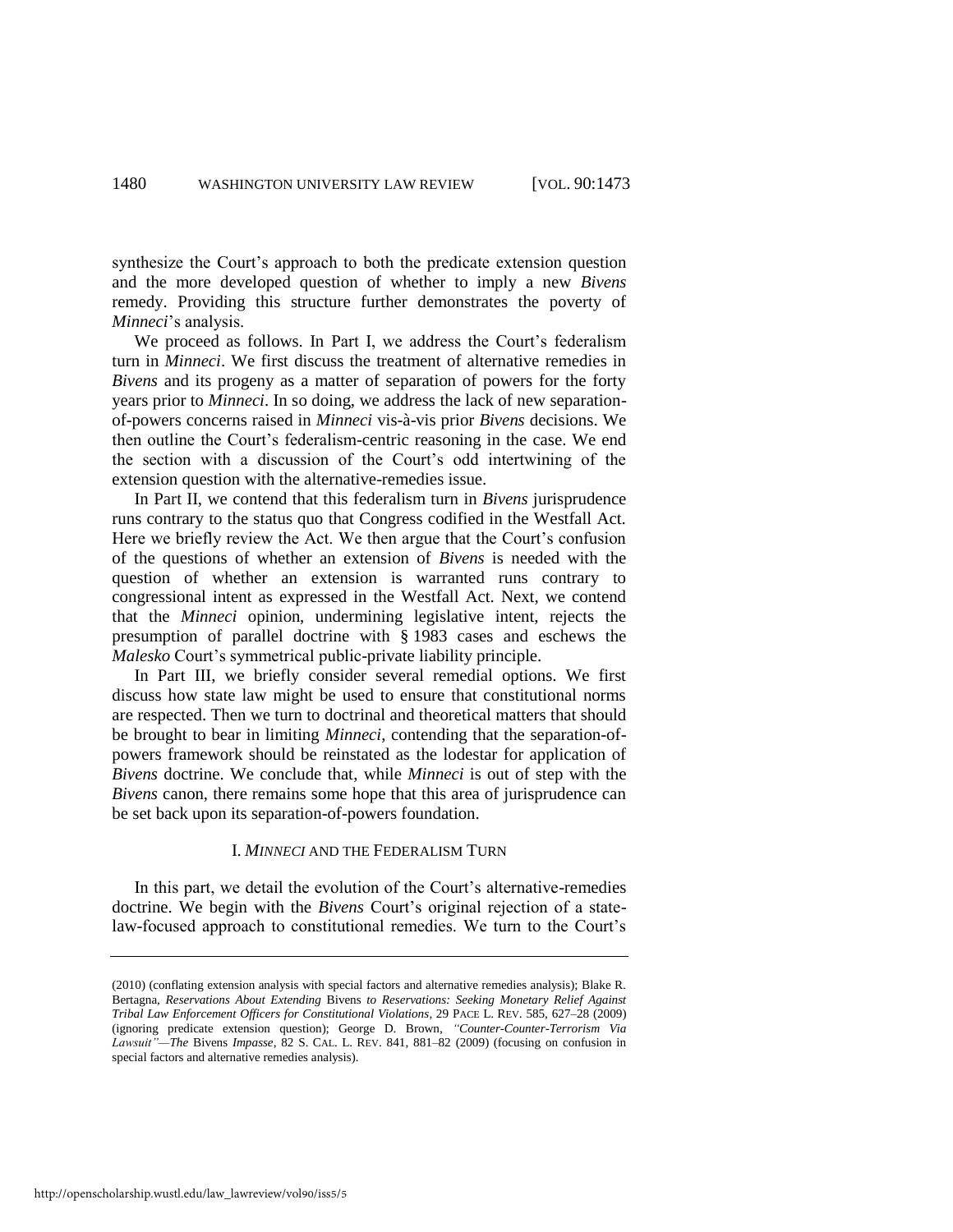similar rejection of state-law *simpliciter* prior to *Minneci*. We end this section by describing the Court's federalism turn in which it both relies upon state law to provide alternative remedies to a *Bivens* action and elides the extension question with the alternative remedies question in one fell swoop.

#### *A. Separation of Powers Reasoning in* Bivens

*Bivens* itself highlights the controlling nature of separation-of-powers concerns in the decision to provide a damages cause of action for violations of the Constitution. In *Bivens*, the Supreme Court held that a "violation of [the Fourth Amendment] by a federal agent acting under color of his authority gives rise to a cause of action for damages consequent upon his unconstitutional conduct."<sup>26</sup> Mr. Bivens alleged that federal agents, under color of federal law, illegally restrained him, searched his home, and arrested him.<sup>27</sup> The lower courts dismissed Mr. Bivens's action, agreeing with the defendants' argument that Mr. Bivens's proper remedy lied in a state-law trespass claim.<sup>28</sup> The Supreme Court  $reversed<sup>29</sup>$ 

<span id="page-9-0"></span>Central to the Court's decision was its conclusion that, even in the absence of implementing legislation, the Constitution provides a direct remedy in monetary damages for a violation of Fourth Amendment rights.<sup>30</sup> The Court acknowledged that it lacked a statutory basis for providing this remedy and that "the Fourth Amendment does not in so many words provide for its enforcement by an award of money damages for the consequences of its violation.<sup>31</sup> The Court, nevertheless, held that it could infer such a cause of action directly from the Constitution when three conditions were met. First, analogizing from its cases involving implied rights of action under statutes, the Court assumed that the Constitution could imply actions as well. $32$  Second, and more directly

<sup>26.</sup> *Bivens*, 403 U.S. 388, 389 (1971).

<sup>27.</sup> *Id.* ("The agents manacled petitioner in front of his wife and children, and threatened to arrest the entire family. They searched the apartment from stem to stern. Thereafter, petitioner was taken to the federal courthouse in Brooklyn, where he was interrogated, booked, and subjected to a visual strip search.").

<sup>28.</sup> Bivens v. Six Unknown Named Agents of the Fed. Bureau of Narcotics, 409 F.2d 718 (2d Cir. 1969); Bivens v. Six Unknown Named Agents of the Fed. Bureau of Narcotics, 276 F. Supp. 12 (E.D.N.Y. 1967).

<sup>29.</sup> *Bivens*, 403 U.S. at 390.

<sup>30.</sup> *Id*. at 395.

<sup>31.</sup> *Id*. at 396.

<sup>32.</sup> *Id.* (quoting Bell v. Hood, 327 U.S. 678, 684 (1946)). What the Court means by "general right to sue" in this context is far from clear. Section 1983 is limited to actions against state officials.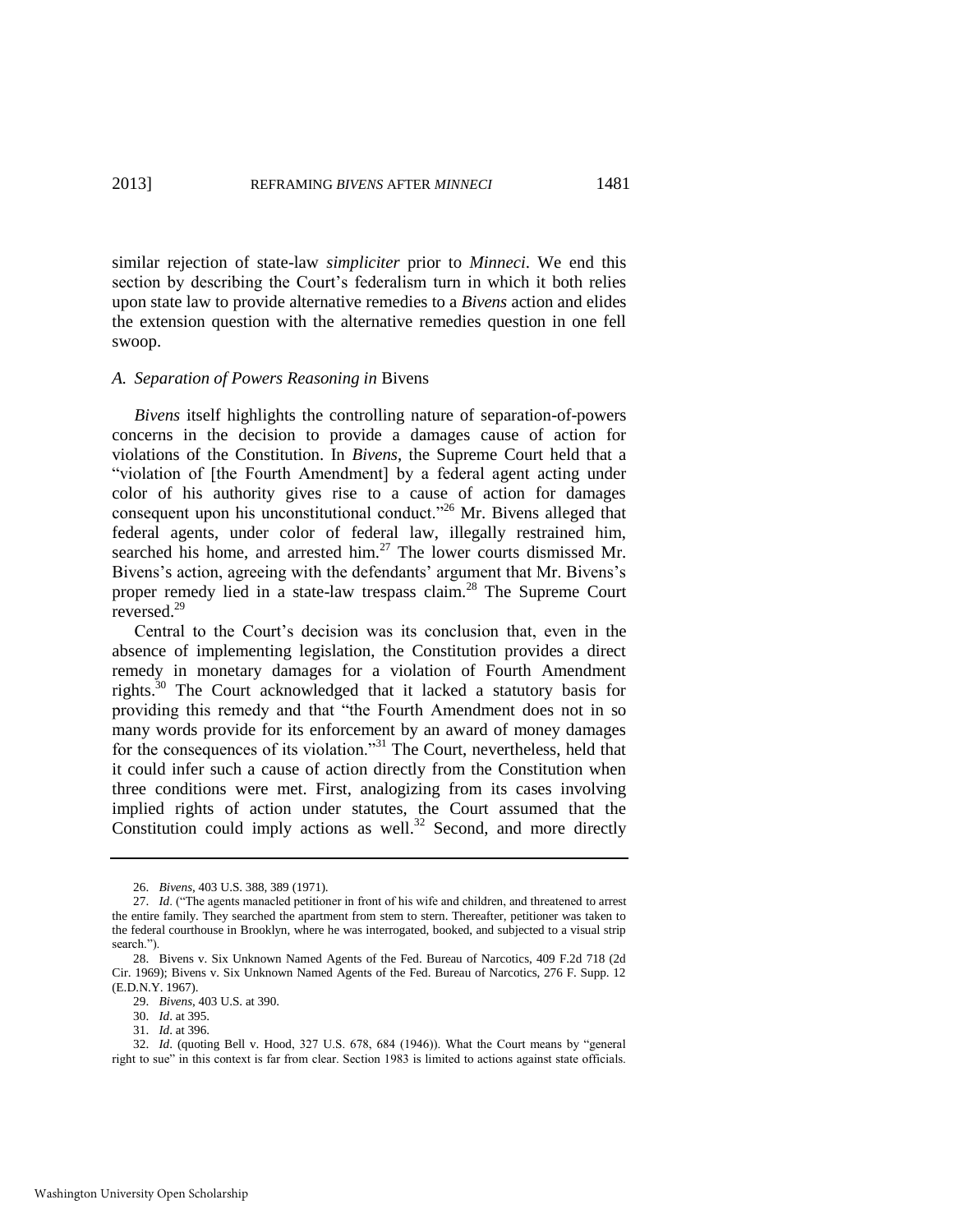rooted in separation-of-powers analysis, the *Bivens* Court held that it is appropriate to infer a constitutional remedy when there are no special factors counseling hesitation.<sup>33</sup> Third, and our immediate focus, the Court held that the inference is appropriate when Congress had not foreclosed awarding money damages for constitutional violations caused by federal agents.<sup>34</sup> In so holding, the *Bivens* Court cited to *Wheeldin v. Wheeler*<sup>35</sup> and its reasoning based on separation-of-powers concerns that the Court should not find a constitutional cause of action in an area where Congress already had contemplated remedial schemes.<sup>36</sup> Finding no similar congressional scheme to remedy the Fourth Amendment injuries to Mr. Bivens, the Court found the cause of action implied by the Constitution.

The dissent and concurrence saw the alternative-remedies issue in *Bivens* to be primarily one of separation of powers as well. The dissenters concluded that separation-of-powers concerns were the central issue, arguing that the creation of federal remedies was essentially a legislative act that fell within the exclusive power of Congress.<sup>37</sup> Justice Harlan's concurrence also identified the principal question to be "whether the power to authorize damages as a judicial remedy for the vindication of a federal constitutional right is placed by the Constitution itself exclusively in Congress' hands."<sup>38</sup>

Federalism concerns, on the other hand, did not control the *Bivens* Court's holding. The Court rejected the notion that the protections afforded under the Fourth Amendment are strictly co-extensive to those found under state law.<sup>39</sup> Indeed, the Court held that the Fourth Amendment is an independent check upon federal power consistently applied throughout the country, which "is not tied to the niceties of local

*See, e.g.*, Wheedlin v. Wheeler, 373 U.S. 647 (1963) (holding federal agents are not liable under 42 U.S.C. § 1983). Thus, at the time *Bivens* was decided there was not a general right to sue federal agents for constitutional violations, merely a general right to sue state agents.

<sup>33.</sup> *Bivens*, 403 U.S. at 396. For a discussion of special factors analysis, *see supra* note [19](#page-5-0) and accompanying text.

<sup>34.</sup> *Bivens*, 403 U.S. at 396–97.

<sup>35. 373</sup> U.S. 647 (1963).

<sup>36.</sup> *See id.* at 652 ("We conclude, therefore, that it is not for us to fill any *hiatus* Congress has left in this area.").

<sup>37.</sup> See Bivens, 403 U.S. at 411-12 (Burger, C.J., dissenting) ("Legislation is the business of the Congress, and it has the facilities and competence for that task—as we do not."); *id.* at 427–28 (Black, J., dissenting) (the majority's holding is "an exercise of power that the Constitution does not give us."); *id.* at 430 (Blackmun, J., dissenting) (if adequate remedies do not exist for Fourth Amendment violations, "it is the Congress and not this Court that should act.").

<sup>38.</sup> *Id.* at 401–02 (Harlan, J., concurring).

<sup>39.</sup> *Id*. at 392–94 (majority opinion).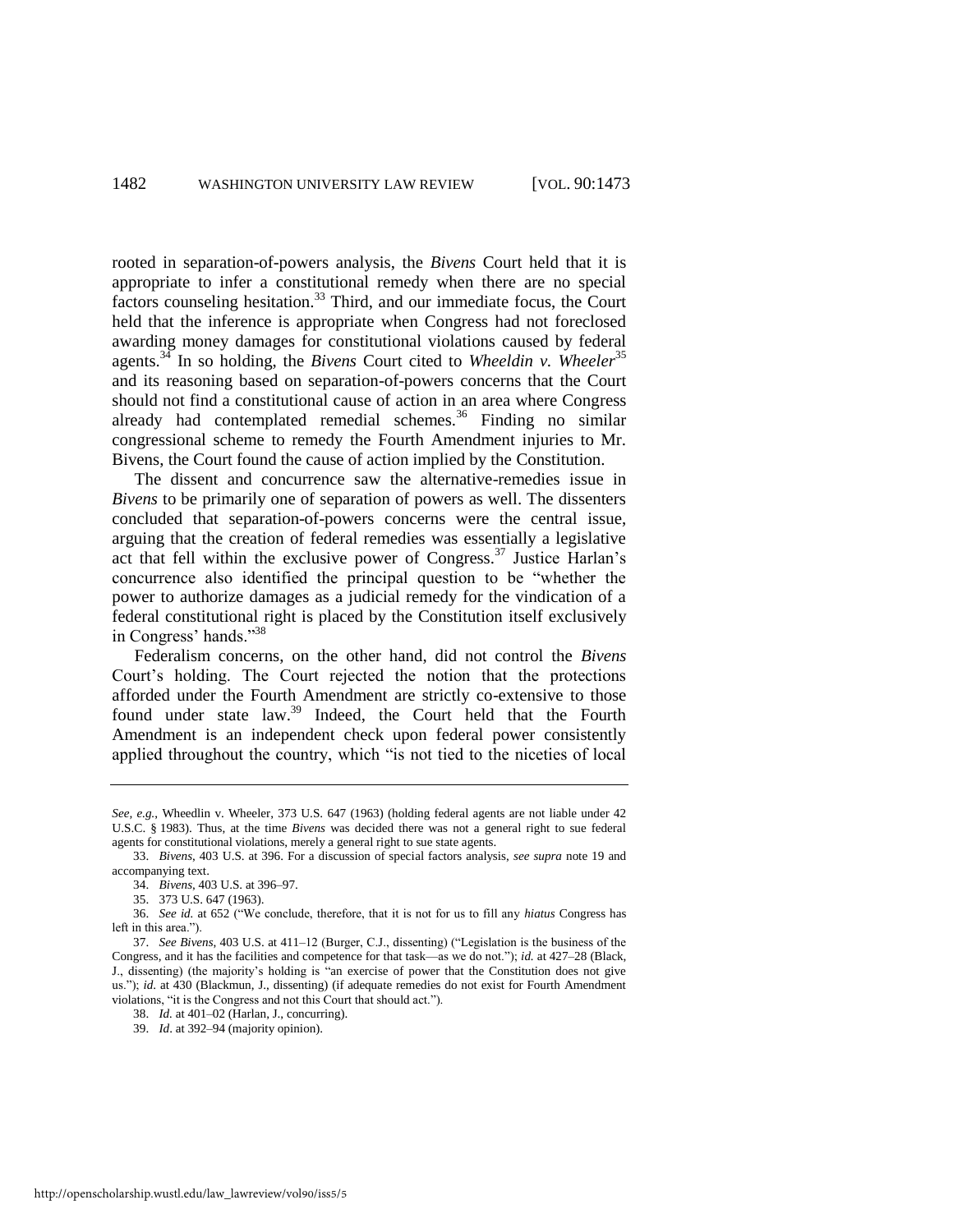trespass laws."<sup>40</sup> Moreover, the Court held that the interests protected under state-law trespass and invasion of privacy doctrines may be inconsistent or even hostile to those interests protected by the Fourth Amendment.<sup>41</sup> For example, the Court noted that to bring a state-law trespass claim the plaintiff must show that he did not allow the defendant into the home.<sup>42</sup> But the Court reasoned that an officer who demands admission under a claim of federal authority stands in a far different position from the typical trespasser.<sup>43</sup> As a result, the Court concluded that, in most cases, a mere invocation of authority by a federal official will cause the average citizen to allow the official access to the home, rendering trespass doctrine an ineffective remedy against abuses of federal power.<sup>44</sup>

In concurrence, Justice Harlan also specifically rejected a federalism approach to the alternative-remedies question, observing that "there is very little to be gained from the standpoint of federalism by preserving different rules of liability for federal officers dependent on the State where the injury occurs." $45$  Justice Harlan proceeded to reason that

[p]utting aside the desirability of leaving the problem of federal official liability to the vagaries of common-law actions, it is apparent that some form of damages is the only possible remedy for someone in Bivens' alleged position. . . . For people in Bivens' shoes, it is damages or nothing.<sup>46</sup>

Ironically, this last sentence, which is the culmination of a two-paragraph argument *against* the advisability of a state-law approach to constitutional damages enforcement, is regularly cited by those who have argued for *Bivens* remedies to be rejected based on the availability of state-law remedies.<sup>47</sup>

The *Bivens* Court's focus on separation of powers in the alternativeremedies discussion makes clear that the availability of state-law remedies had been irrelevant to whether a *Bivens* remedy should lie. In *Bivens*, the Court's focus was on the distinction between private citizens and an

<sup>40.</sup> *Id*. at 393–94.

<sup>41.</sup> *Id*.

<sup>42.</sup> *Id*. 43. *Id*.

<sup>44.</sup> *Id*.

<sup>45.</sup> *Id*. at 409 (Harlan, J., concurring).

<sup>46.</sup> *Id*. at 409–10.

<sup>47.</sup> *See, e.g.*, Corr. Servs. Corp. v. Malesko, 534 U.S. 61, 72 (2001) (quoting Justice Harlan's *Bivens* concurrence as an authority to rely upon state law to remedy constitutional violations); *see also*  Wilkie v. Robbins, 551 U.S. 537, 555 (2007) (quoting *Passman*'s quotation of Justice Harlan).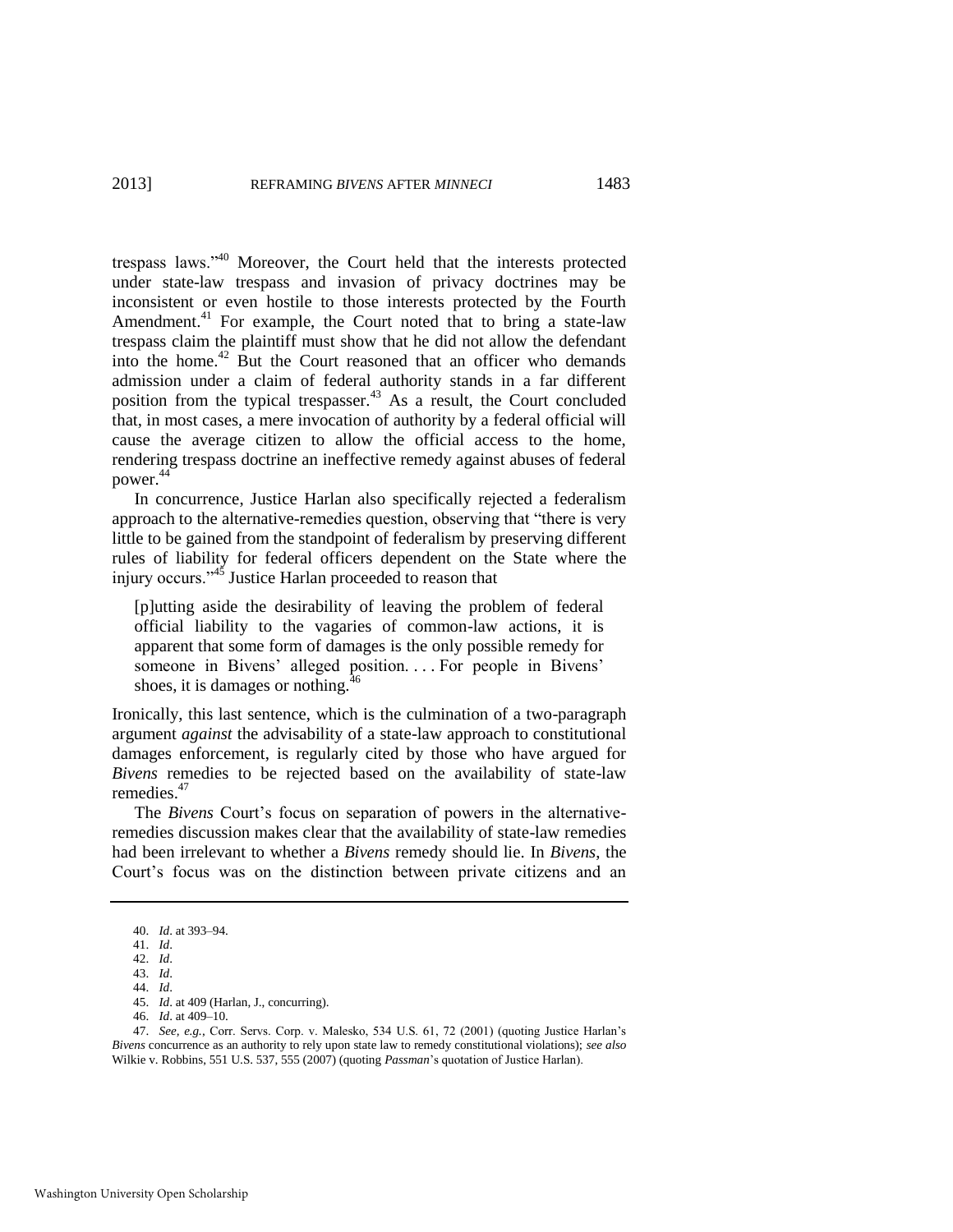"agent" acting "in the name of the United States"; the right to be free of unconstitutional conduct "carried out by virtue of federal authority"; and the invasion of "federally protected rights"<sup>48</sup>—not on "the niceties of local trespass laws [i.e., state tort law]."<sup>49</sup>

#### *B. Alternative Remedies After* Bivens *and Separation of Powers*

Following the *Bivens* separation-of-powers-based opinion, the Court has consistently looked to the existence of federally approved or created remedies as a reason to prohibit a *Bivens* action on alternative-remedies grounds. *Davis v. Passman*,<sup>50</sup> for example, followed this separation-ofpowers focus in its alternative-remedies discussion. Here, a former congressional staffer sued her past employer, a retired member of the House, alleging that she was terminated because of her sex in violation of the Fifth Amendment.<sup>51</sup> The Court's discussion of alternative remedies did not focus solely on remedies created by Congress, but separation-ofpowers analysis drove the inquiry. Thus, although the Court noted that Ms. Davis lacked relief at both state and federal law, it first quoted Justice Harlan's *Bivens* concurrence, which itself rejected a federalism approach to the *Bivens*-extension analysis in favor of a separation-of-powers approach.<sup>52</sup> The relevance of any state-law relief was questionable given the Court's observation that the case involved violation of federal law by a federal actor, creating the presumption that federal court was the appropriate site of any remedy.<sup>53</sup> Moreover, the Court noted that Congress had not specifically prohibited the award of damages in suits such as Passman.<sup>54</sup> The dissenting opinions also viewed this case as primarily a separation-of-powers question.<sup>55</sup>

54. *Id*. at 247.

55. *Id.* at 249 (Burger, C.J., dissenting) ("I dissent because, for me, the case presents very grave questions of separation of powers, rather than Speech or Debate Clause issues, although the two have certain common roots."); *id.* at 251 (Powell, J., dissenting) ("I write separately to emphasize that no prior decision of this Court justifies today's intrusion upon the legitimate powers of Members of Congress.‖). Justice Stewart dissented as well, but on procedural grounds that the Speech or Debate Clause issue should have first been ruled on by the lower courts. *Id*. at 251 (Stewart, J., dissenting).

<sup>48.</sup> *Bivens*, 403 U.S. at 391–92.

<sup>49.</sup> *Id*. at 393–94.

<sup>50. 442</sup> U.S. 228 (1979).

<sup>51.</sup> *Id*. at 231.

<sup>52.</sup> *Id*. at 245.

<sup>53.</sup> *Id.* at 245 n.23 ("Deference to state-court adjudication in a case such as this would in any event not serve the purposes of federalism, since it involves the application of the Fifth Amendment to a federal officer in the course of his federal duties. It is therefore particularly appropriate that a federal court be the forum in which a damages remedy be awarded.").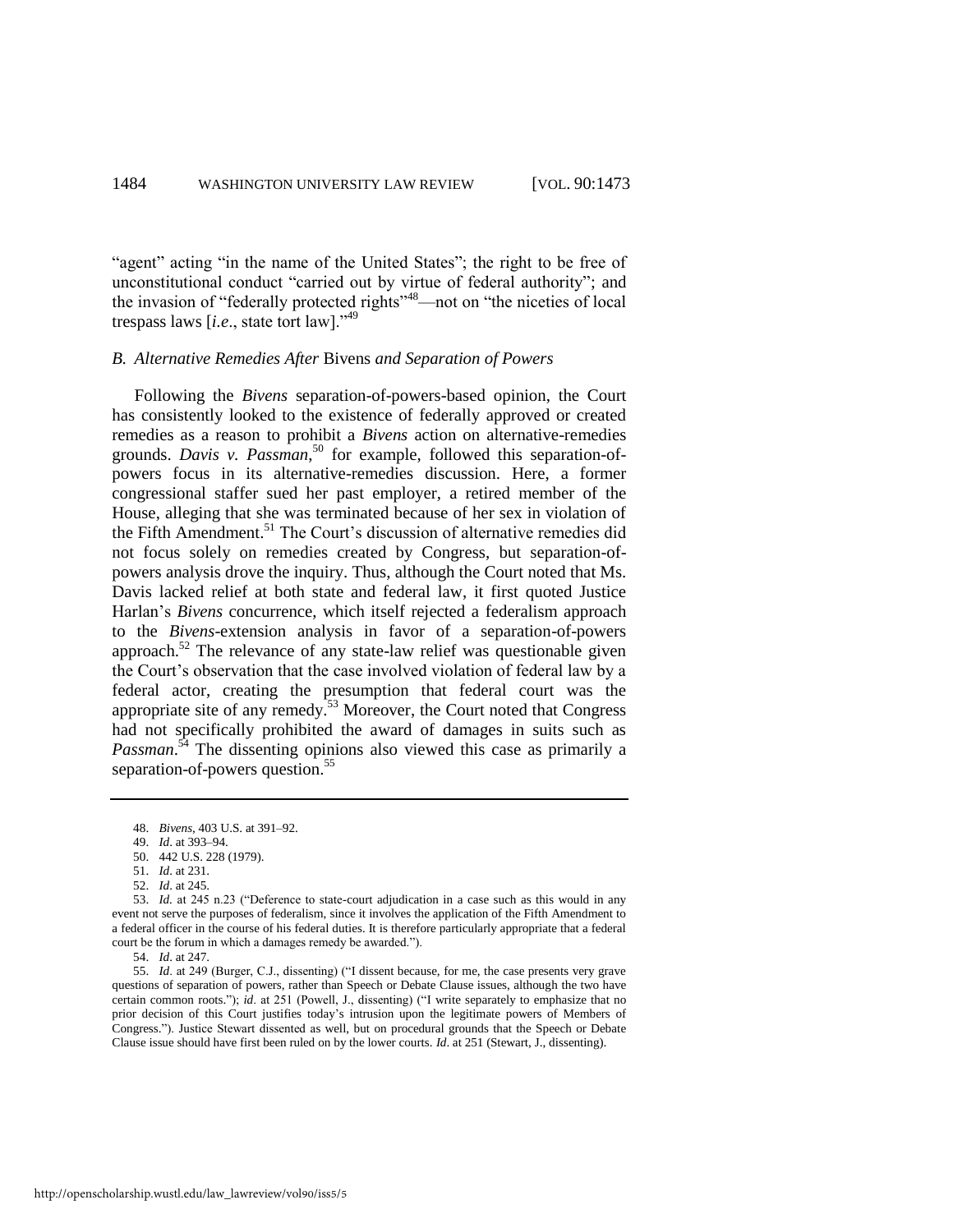*Carlson v. Green*<sup>56</sup> took a separation-of-powers approach to the alternative-remedies question as well. In *Carlson*, the estate of a federal prisoner brought, among other things, *Bivens* claims for alleged Eighth Amendment violations after prison officials failed to give him proper medical attention.<sup>57</sup> The Court found that two factors could bar a *Bivens* claim in this situation: special factors counseling hesitation or alternative remedies.<sup>58</sup> In addressing the question of alternative remedies, the Court held that a *Bivens* action would not lie if "*Congress* has provided an alternative remedy which it explicitly declared to be a *substitute* for recovery directly under the Constitution and viewed as equally effective."<sup>59</sup> Thus, the Court looked to prior congressional action in its *Bivens*-extension analysis and found that Congress specifically contemplated that *Bivens* suits would be an available remedy in cases such as *Carlson*. <sup>60</sup> Moreover, this separation-of-powers stance was taken in the face of a remedy, the scope of which was defined by state law. In addition to a *Bivens* claim, the plaintiff in *Carlson* had a claim under the Federal Torts Claim  $Act<sub>1</sub><sup>61</sup>$  which creates vicarious liability in the federal government for state-law torts committed by federal employees. $62$  The Court held, however, that Congress, absent an explicit statement to the contrary, would not want state law, as incorporated by the FTCA, to displace *Bivens* liability because it would not provide an adequate safeguard against constitutional injuries. $^{63}$  Moreover the concurring  $^{64}$  and

<sup>56. 446</sup> U.S. 14 (1980).

<sup>57.</sup> *Id*. at 16 n.1.

<sup>58.</sup> *Id*. at 18.

<sup>59.</sup> *Id*. at 18–19 (first emphasis added).

<sup>60.</sup> *Id.* at 19–20 ("[T]he congressional comments accompanying that amendment made it crystal clear that Congress views FTCA and *Bivens* as parallel, complementary causes of action . . . .").

<sup>61. 28</sup> U.S.C. § 1346(b) (2006).

<sup>62. 28</sup> U.S.C. § 1346(b) (United States liable "in accordance with the law of the place where the act or omission occurred . . . ."); Carlson v. Green, 446 U.S. 14, 16-17, 17 n.2, 23 (1980).

<sup>63.</sup> *Carlson*, 446 U.S. at 23 ("The question whether respondent's action for violations by federal officials of federal constitutional rights should be left to the vagaries of the laws of the several States admits of only a negative answer in the absence of a contrary congressional resolution.").

<sup>64.</sup> *See id.* at 26 (Powell, J., concurring) ("Bivens recognized that implied remedies may be unnecessary when Congress has provided 'equally effective' alternative remedies."); *id.* at 27 ("The Court does implicitly acknowledge that Congress possesses the power to enact adequate alternative remedies that would be exclusive. . . . Such a drastic curtailment of discretion would be inconsistent with the Court's long-standing recognition that Congress is ultimately the appropriate body to create federal remedies."); *id.* at 29 ("In my view, the Court's willingness to infer federal causes of action that cannot be found in the Constitution or in a statute denigrates the doctrine of separation of powers and hardly comports with a rational system of justice."); *id*. at 29–30 (allowing the possible operation of state-law liability rules, not of their own force as state-law causes of action, but only as incorporated as a rule of decision under a federal common law cause of action).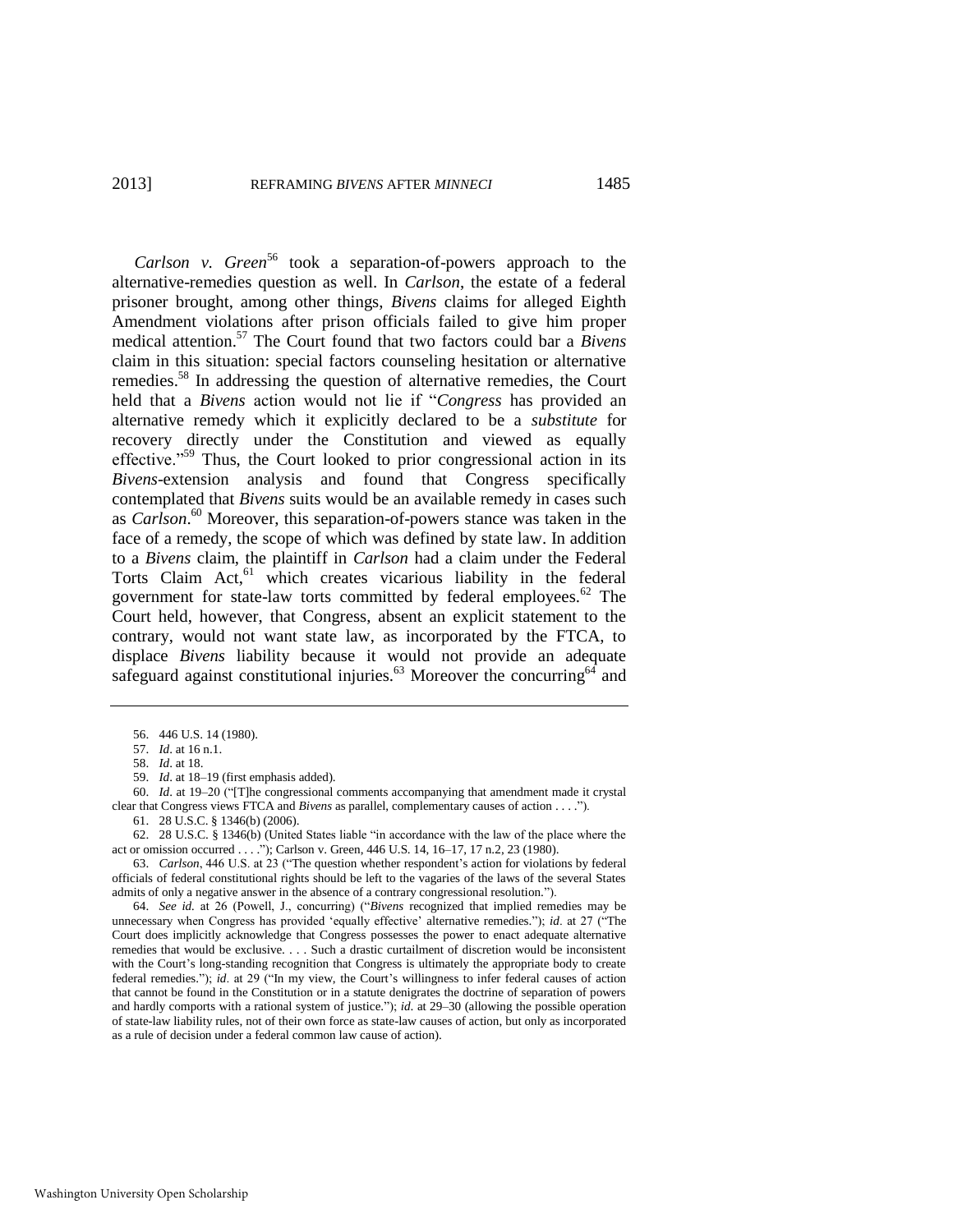dissenting<sup>65</sup> opinions also focused upon the separation-of-powers aspects—not federalism aspects—of the alternative-remedies issue.

Even in the multitude of cases since *Carlson* in which the Court has declined to adopt new *Bivens* remedies, the Court has predominantly approached the question of alternative remedies from a separation-ofpowers perspective. In *Bush v. Lucas*, <sup>66</sup> the Court declined to recognize a *Bivens* claim alleging First Amendment violations brought by government civil service employees against superiors.<sup>67</sup> Determining that its application of *Bivens* depended on "relevant policy determinations made by the Congress," $68$  it found that the plaintiff had access to congressionally created alternative "comprehensive procedural and substantive provisions" giving meaningful remedies against the United States."<sup>69</sup> Indeed, the *Bush* Court showed greater deference to congressional action by requiring only that congressionally created remedies be "meaningful," $\frac{1}{2}$  moving away

68. *Id*. at 373.

http://openscholarship.wustl.edu/law\_lawreview/vol90/iss5/5

<sup>65.</sup> *See id.* at 34 (Rehnquist, J., dissenting) ("The creation of such remedies is a task that is more appropriately viewed as falling within the legislative sphere of authority."); *id.* at 35 ("the Court appears to be fashioning for itself a legislative role resembling that once thought to be the domain of Congress . . . .<sup>"</sup>); *id*. at 36 ("Because the judgments that must be made here involve many 'competing policies, goals, and priorities' that are not well suited for evaluation by the Judicial Branch, in my view ‗[t]he task of evaluating the pros and cons of creating judicial remedies for particular wrongs is a matter for Congress and the legislatures of the States.'" (alterations in original)); *id.* at 37 ("Just as there are some tasks that Congress may not impose on an Art. III court, there are others that an Art. III court may not simply seize for itself without congressional authorization. This concern is initially reflected in the notion that federal courts do not have the authority to act as general courts of common law absent congressional authorization." (internal citations omitted)); *id.* at 41 ("In my view, absent a clear indication from Congress, federal courts lack the authority to grant damages relief for constitutional violations. Although Congress surely may direct federal courts to grant relief in *Bivens*type actions, it is enough that it has not done so."); *id.* at 48–50 (rejecting a norm of uniform federal rules of decisions for federal officer liability, but doing so in a manner suggested in Justice Powell's concurring opinion—namely, doing so under the guise of a federal common law incorporating a statelaw rule of decision). Chief Justice Burger's short dissent, however, could be construed, in part, as favoring a federalism approach, but this is far from transparent. *See id.* at 31 (Burger, C.J., dissenting) (―Until today, I had thought that *Bivens* was limited to those circumstances in which a civil rights plaintiff had no other effective remedy.").

<sup>66. 462</sup> U.S. 367 (1983).

<sup>67.</sup> *Id*. at 368.

<sup>69.</sup> *Id.* at 368; see also id. at 390 (Marshall, J., concurring) ("I write separately only to emphasize that in my view a different case would be presented if Congress had not created a comprehensive scheme that was specifically designed to provide full compensation to civil service employees who are discharged or disciplined in violation of their First Amendment rights.").

<sup>70.</sup> *Id.* at 386. *See also* David C. Nutter, Note, *Two Approaches to Determine Whether an Implied Cause of Action Under the Constitution is Necessary: The Changing Scope of the Bivens Action*, 19 GA. L. REV. 683, 694 (1985) (contending that after *Davis* and *Carlson* the Court abandoned the "Equally Effective" Approach).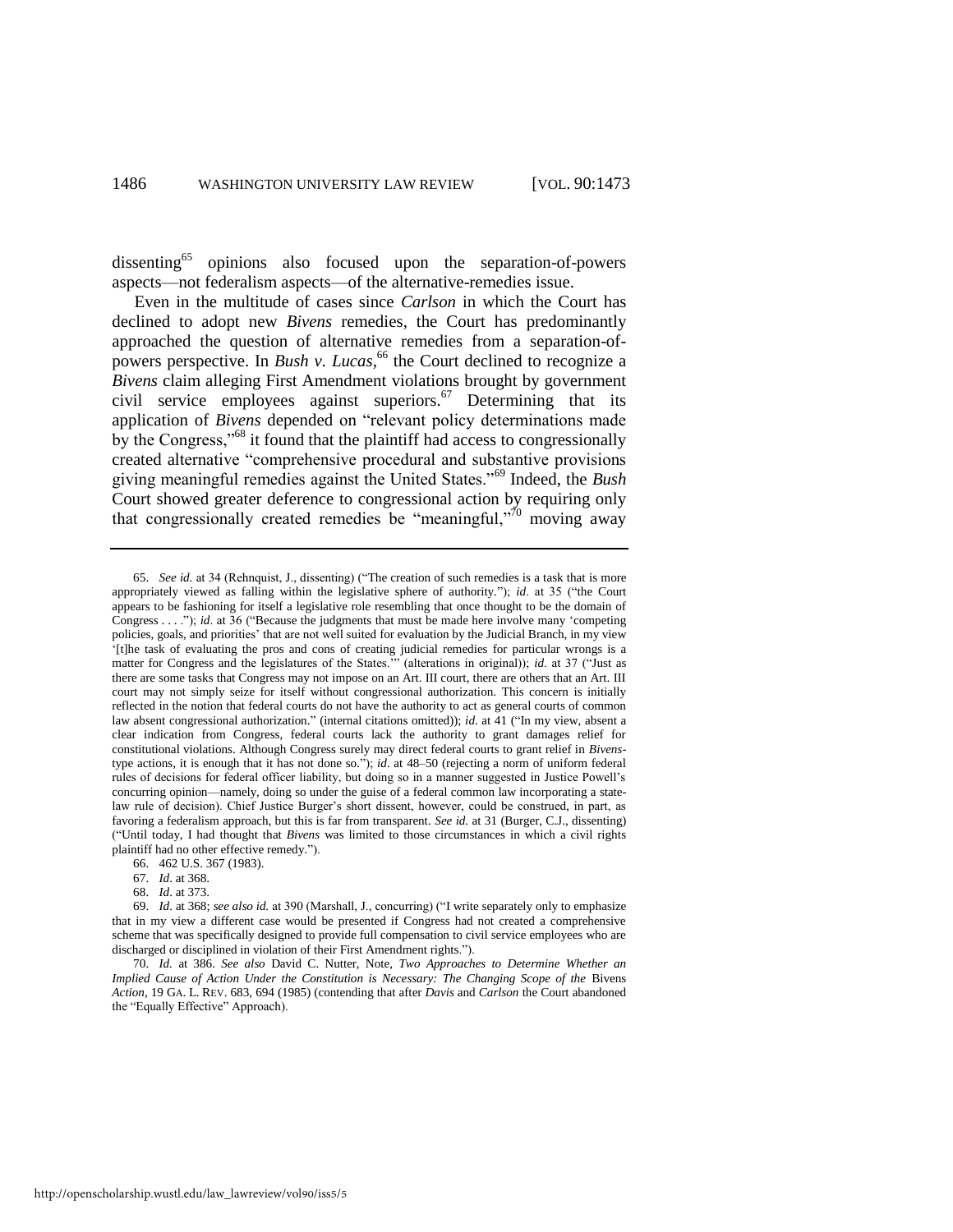from the requirement that alternative remedies be "viewed as equally effective" to a *Bivens* claim.<sup>71</sup>

Following this same track, the Court in *Schweiker v. Chilicky*<sup>72</sup> held that no *Bivens* remedy exists for Equal Protection Clause claims filed by disabled social security beneficiaries who lacked administrative monetary relief for emotional distress due to delays in receiving their social security benefits.<sup>73</sup> As in *Bush*, the Court relied upon Congress's creation of alternative, although not equivalent, administrative relief to prohibit the *Bivens* claim.<sup>74</sup> Forming a general principle, again one focused on separation-of-powers, the Court held that "[w]hen the design of a Government program suggests that Congress has provided what it considers adequate remedial mechanisms for constitutional violations that may occur in the course of its administration, we have not created additional *Bivens* remedies."<sup>75</sup>

<span id="page-15-0"></span>The next Supreme Court case to consider alternative remedies as a ground not to find a *Bivens* claim available came in *Correctional Services Corp. v. Malesko*, <sup>76</sup> a decision that, under some readings, changed the nature of the *Bivens* action dramatically.<sup>77</sup> Mr. Malesko, a federal prisoner living in a privately run halfway house, had a heart condition that entitled him to use the elevator to access his fifth floor room despite the general policy requiring inmates to use the stairs.<sup>78</sup> Nevertheless, an employee of the halfway house required Mr. Malesko to climb the stairs, which resulted

<sup>71.</sup> Carlson v. Green, 446 U.S. 14, 19 (1980); Davis v. Passman, 442 U.S. 228, 248 (1979).

<sup>72. 487</sup> U.S. 412 (1988).

<sup>73.</sup> *Id*. at 424–25.

<sup>74.</sup> *Id.* at 429 ("Congress . . . has addressed the problems created by state agencies' wrongful termination of disability benefits" through the creation of administrative remedies).

<sup>75.</sup> *Id*. at 423.

<sup>76. 534</sup> U.S. 61 (2001).

<sup>77.</sup> *See, e.g*., Lumen N. Mulligan, *Why* Bivens *Won't Die: The Legacy of* Peoples v. CCA Detention Centers, 83 DENV. U. L. REV. 685 (2006) (arguing that the death of the *Bivens* action will merely recast federal constitutional issues as hybrid claims with federal questions arising on certiorari under the government-contractor defense and under § 1331 jurisdiction under *Grable and Sons*); Matthew G. Mazefsky, Note, Correctional Services Corp. v. Malesko*: Unmasking the Implied Damage Remedy*, 37 U. RICH. L. REV. 639 (2003) (concluding that *Malesko* marks the final throes of the cause of action implied directly under the Constitution); Andrea Robeda, Note, *The Death of Implied Causes of Action: The Supreme Court's Recent* Bivens *Jurisprudence and the Effect on State Constitutional Tort Jurisprudence:* Correctional Services Corp. v. Malesko, 33 N.M. L. REV. 401 (2003) (same); Mariana Claridad Pastore, Note, *Running from the Law: Federal Contractors Escape* Bivens *Liability*, 4 U. PA. J. CONST. L. 850 (2002) (same). *But see* Erwin Chemerinsky & Martin A. Schwartz, *Section 1983 Litigation: Supreme Court Review, A Round Table Dialogue*, 19 TOURO L. REV. 625, 678 (2003) (―[A]lthough the Court is continuing to narrow *Bivens*, it is not overruling or signaling an overruling of *Bivens*. The core of *Bivens* is that if a federal officer violates a constitutional right, there is generally a remedy available. That has not been overturned.") (Chemerinsky speaking).

<sup>78.</sup> *Malesko*, 534 U.S. at 64.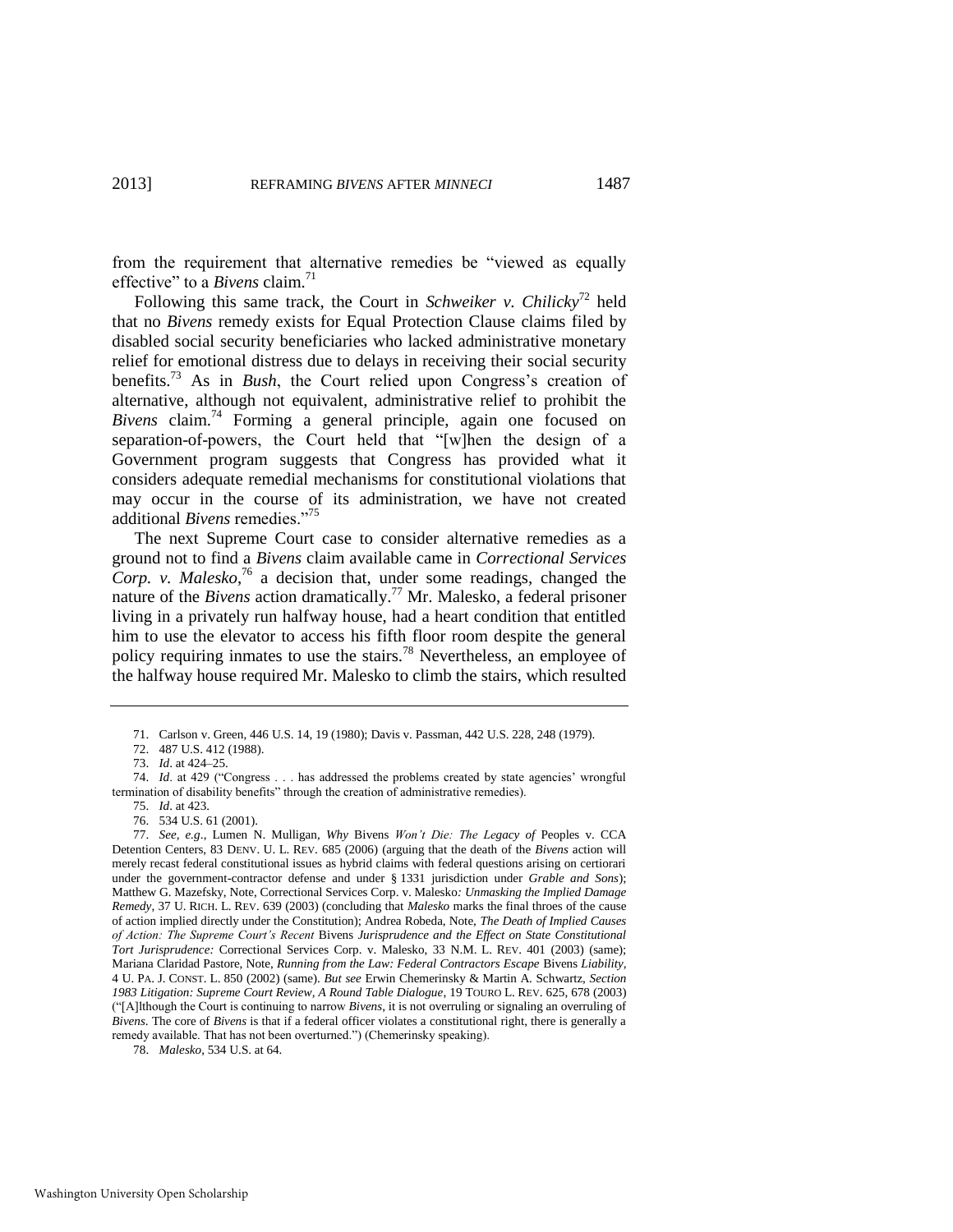in a heart attack.<sup>79</sup> Mr. Malesko then brought a *Bivens* suit alleging Eighth Amendment violations against the halfway house, a private corporation under contract with the United States Bureau of Prisons.<sup>80</sup>

The Court held that such a suit could not be brought against corporate, federal contractors who operate prisons, $81$  providing three rationales for its decision. First, the Court held that the purpose of a *Bivens* action is to deter individual federal officers from committing constitutional violations—not governmental agencies or corporate entities. $82$  Following this principle, publicly held prisoners may not seek a *Bivens* claim against the Bureau of Prisons, and similarly, privately held prisoners may not seek a *Bivens* claim against the corporation running the prison.<sup>83</sup> While this noentity-liability principle was seemingly sufficient to decide the case, the Court proceeded—in what reads as dicta $84$ —to provide two more rationales for its decision.

<span id="page-16-0"></span>The second factor provided by the *Malesko* Court was the need to maintain parity between the remedies afforded prisoners at privately operated facilities and those at government-operated facilities.<sup>85</sup> Relying on familiar themes, the Court held that the judicial creation of asymmetrical remedies between government contractors and government employees would violate separation-of-powers principles.<sup>86</sup> The Court reasoned, "[w]hether it makes sense to impose asymmetrical liability costs on private prison facilities alone is a question for Congress, not us, to decide.<sup>887</sup> Thus, the Court rejected Mr. Malesko's *Bivens* claim against the private prison because federal prisoners incarcerated in federally run facilities do not have plaintiff's contemplated entity-liability remedy against the Bureau of Prisons.<sup>88</sup>

Finally, the Court stated that the existence of alternative remedies precluded a *Bivens* claim.<sup>89</sup> The Court pointed to two alternative remedies available to Mr. Malesko. The Court first stated, unexceptionally given its

89. *Id.* at 72 (finding that Mr. Malesko was not "confronted with a situation in which claimants in [his] shoes lack effective remedies.").

<sup>79.</sup> *Id*.

<sup>80.</sup> *Id*. at 63.

<sup>81.</sup> *Id*.

<sup>82.</sup> *Id*. at 71. 83. *Id*. at 72.

<sup>84.</sup> *See* Pfander & Baltmanis, *supra* note [13,](#page-4-0) at 147–48 (describing the *Malesko* discussion of alternative state remedies as dicta).

<sup>85.</sup> *Malesko*, 534 U.S. at 71–72.

<sup>86.</sup> *Id.*

<sup>87.</sup> *Id*. at 72.

<sup>88.</sup> *Id.* at 72–74.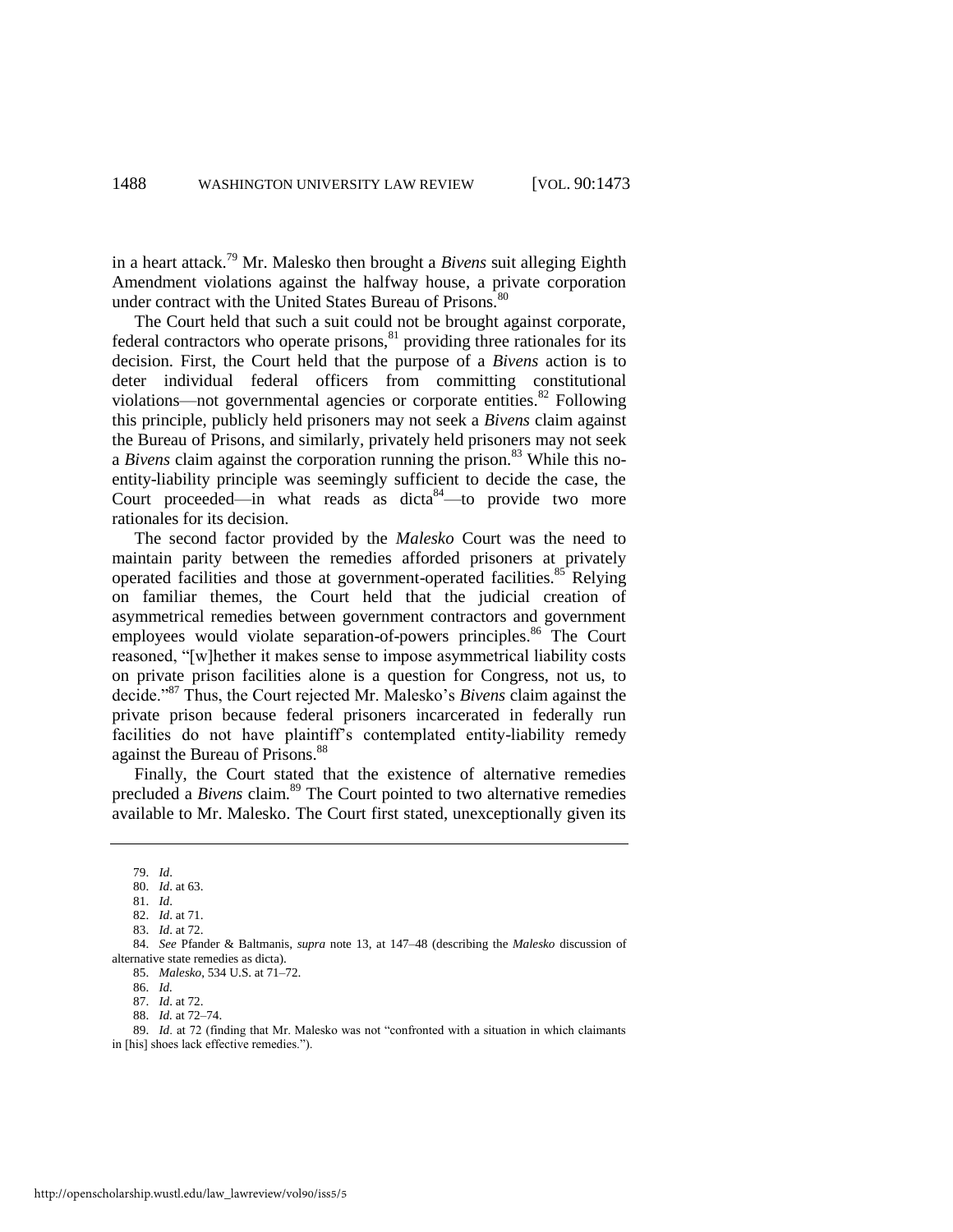prior separation-of-powers-based case law from *Bivens* to *Schweiker*, that the possibility of administrative relief within the Bureau of Prisons precluded a *Bivens* claim.<sup>90</sup> However, in a move that is quite exceptional given its rulings in *Bivens* and *Carlson* rejecting the notion that state torts sufficiently protect constitutional interests, the Court also stated that Mr. Malesko's claim was quintessentially one for negligence and, thus, a statelaw tort claim was available to remedy his constitutional claim.<sup>91</sup>

<span id="page-17-0"></span>The Court's over-determination of its holding in *Malesko* has only fostered confusion. Even assuming each *Malesko* factor (*i.e*., the no-entityliability principle, the symmetry principle, and the alternative-relief principle) is sufficient standing alone to bar a *Bivens* claim,<sup>92</sup> the *Malesko* decision raises the further question of whether the existence of alternative *federal* remedies, alternative *state-law* remedies, or *both* working in conjunction barred Mr. Malesko's *Bivens* claim.<sup>93</sup> If *Malesko*, properly understood, endorses the view that the existence of a state-law remedy standing alone precludes a *Bivens* action against a private defendant, then the *Malesko* Court radically departed from its past separation-of-power, *Bivens*-extension jurisprudence.<sup>94</sup> Indeed, both parties to the *Malesko* case,

<sup>90</sup>*. Id*. at 74; *see also* 28 C.F.R. § 542.10 (2012); Schweiker v. Chilicky, 487 U.S. 412 (1988) (holding that the existence of alternative federal remedies is sufficient, standing alone, to bar a *Bivens* suit); Bush v. Lucas, 462 U.S. 367 (1983) (same).

<sup>91.</sup> *Compare Malesko*, 534 U.S. at 73 ("[R]espondent's complaint . . . arguably alleged nothing more than a quintessential claim of negligence"), *with* Carlson v. Green, 446 U.S. 14, 23 (1980) ("the liability of federal officials for violations of citizens' constitutional rights should be governed by uniform rules.") *and Bivens*, 403 U.S. 388, 393-94 (1971) (holding that the Fourth Amendment "is not tied to the niceties of local trespass laws.‖).

<sup>92.</sup> There are good reasons to make this assumption. *See* FDIC v. Meyer, 510 U.S. 471 (1994) (holding that the no-entity-liability principle, standing alone, is sufficient to bar a *Bivens* action as against a government agency); *Schweiker*, 487 U.S. 412 (holding that the existence of alternative *federal* remedies is sufficient, standing alone, to bar a *Bivens* suit); *Bush*, 462 U.S. 367 (same); *Malesko*, 534 U.S. at 71–72 (discussing the symmetry principle as a reason to extend liability to private parties acting color of state law in the § 1983 context).

<sup>93.</sup> *Malesko*, 534 U.S. at 70–72 (presenting both sets of alternative remedies as grounds for barring a *Bivens* claim); *see also* John F. Preis, *Alternative State Remedies in Constitutional Torts*, 40 CONN. L. REV. 723, 729–30 (2008) (noting that *Malesko* is not clear on whether state law standing alone, or in conjunction with B.O.P. remedies, presented effective alternative grounds for relief).

<sup>94.</sup> *See supra* notes [30](#page-9-0)[–75](#page-15-0) and accompanying text (discussing the Court's pre-*Malesko*, separation-of-powers jurisprudence); *see also* Preis, *supra* note [93,](#page-17-0) at 725 (noting *Malesko* as a sea change for the use of state-law remedies). *But see* Vazquez & Vladeck, *supra* not[e 13](#page-4-0) (arguing that in some contexts it might be appropriate to limit *Bivens* based on the availability of state *constitutional* torts against federal officers). Indeed, prior to *Malesko*, the Courts of Appeals regularly heard *Bivens* claims against private defendants acting under color of federal law without a determination that plaintiff lacked a state-law alternative remedy. *See, e.g*., Vector Research, Inc. v. Howard & Howard Attorneys P.C., 76 F.3d 692, 698 (6th Cir. 1996) (holding that a *Bivens* claim may be brought against a private actor if the defendant was acting under color of federal law); Schowengerdt v. Gen. Dynamics Corp., 823 F.2d 1328, 1337–38 (9th Cir. 1987) (same); Reuber v. United States, 750 F.2d 1039, 1057 (D.C. Cir. 1984) (same); Dobyns v. E-Systems, Inc., 667 F.2d 1219, 1222–23 (5th Cir. 1982) (same);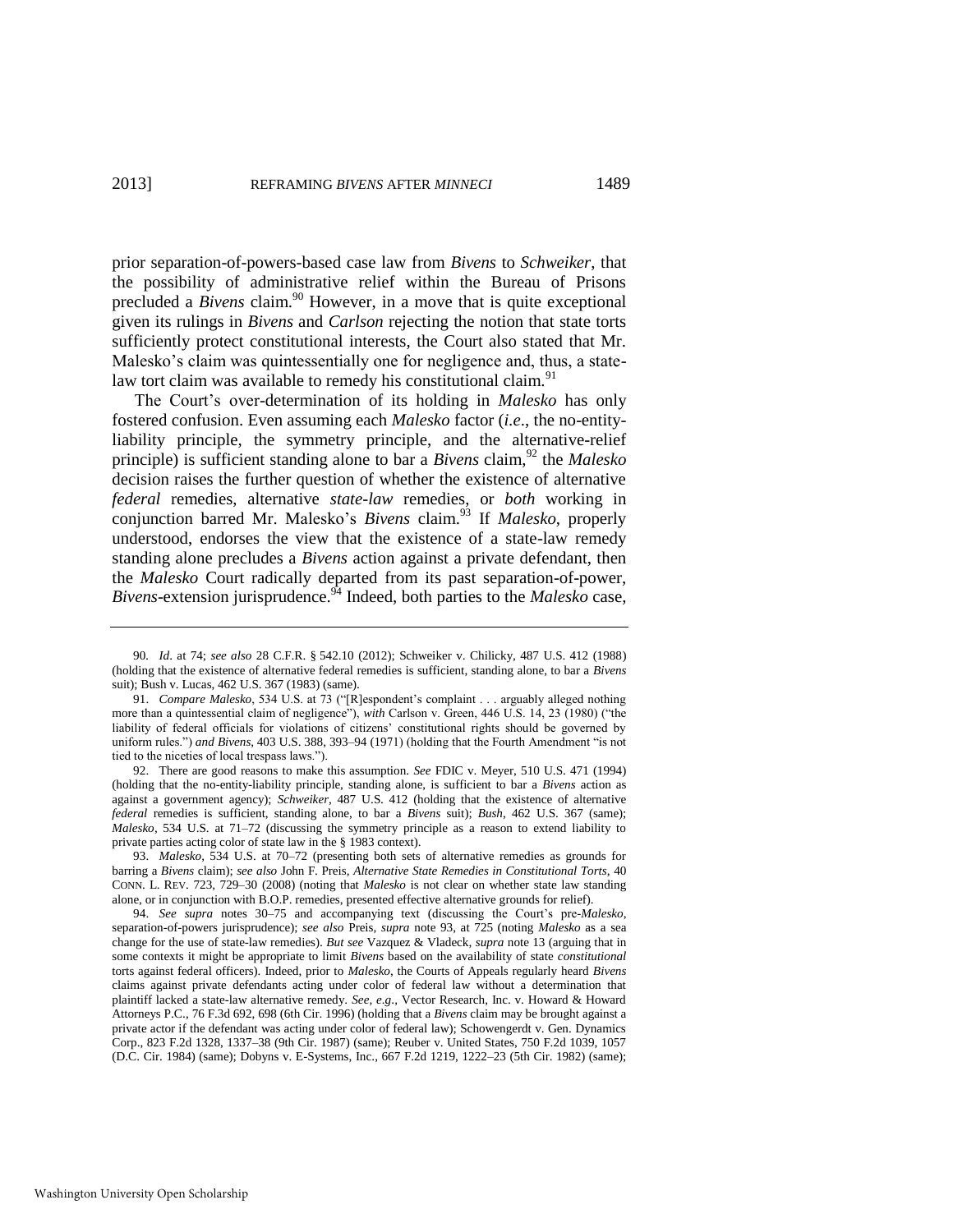<span id="page-18-0"></span>and the United States as amicus, assumed that a *Bivens* action would lie against employees of privately run prisons, regardless of the existence of state-law remedies<sup>95</sup>—strongly suggesting that they viewed the no-entityliability and symmetry principles as controlling.

The Court offered clarification on the use of alternative state-law remedies in *Wilkie v. Robbins*, which brought the ambiguous alternative state-law remedies language of *Malesko* back into conformity with the Court's separation-of-powers tradition.<sup>96</sup> In *Wilkie*, government officials inadvertently let an easement on Mr. Robbins' property expire.<sup>97</sup> After Mr. Robbins refused to renew the easement without compensation, the officials engaged in a multi-year project of harassment of Mr. Robbins and his business ventures.<sup>98</sup> Mr. Robbins brought a retaliation theory of recovery against the government agents using a *Bivens* cause of action as the vehicle. $99$ 

Although the Court in *Wilkie* refused to find a *Bivens* action on judicial-manageability grounds, $100$  a step-two concern, the case clarified

99. *Id*. at 547–48 (pressing violations of the Fourth and Fifth Amendments).

Heinrich *ex rel.* Heinrich v. Sweet, 62 F. Supp. 2d 282, 307 (D. Mass. 1999) (same). The First Circuit, pre-*Malesko*, appears to have assumed that such an action was appropriate. *See* Gerena v. Puerto Rico Legal Servs., Inc., 697 F.2d 447, 449 (1st Cir. 1983). Prior to *Malesko*, three courts of appeals had declined to answer whether a plaintiff may assert a *Bivens* claim against a private actor. *See* DeVargas v. Mason & Hanger-Silas Mason Co., 844 F.2d 714, 720 n.5 (10th Cir. 1988); Morast v. Lance, 807 F.2d 926, 930–31 (11th Cir. 1987); McNally v. Pulitzer Publ'g Co., 532 F.2d 69, 75–76 (8th Cir. 1976). Notably, prior to *Malesko*, only the First Circuit, in dicta, had stated that "[w]hile federal officers may, at times, be subject to suit for unconstitutional behavior, there is no cause of action against private parties acting under color of federal law or custom." Fletcher v. Rhode Island Hosp. Trust Nat'l Bank, 496 F.2d 927, 932 n.8 (1st Cir. 1974) (citation omitted). As is illustrated above, however, the First Circuit appeared to have rejected this dicta by 1983. *See Gerena*, 697 F.2d at 449. In any event, no circuit predicated the existence of a *Bivens* claim upon the absence of a state-law remedy. After *Malesko*, however, the lower courts split on this issue. *See Minneci*, 132 S. Ct. at 621 (noting the circuit split). The district courts also split on the issue, with some finding that a *Bivens* action remained against private persons acting under color of federal law. *See, e.g*., Sanusi v. INS, 100 Fed. Appx. 49, 52 n.3 (2d Cir. 2004) (remanding the question); Sarro v. Cornell Corr., Inc., 248 F. Supp. 2d 52 (D.R.I. 2003) (holding that existence of a state-law remedy standing alone does not foreclose a *Bivens* action against employees of a federal contractor running a private prison); Jama v. INS, 343 F. Supp. 2d 338, 362–63 (D.N.J. 2004) (adopting *Sarro*). Others did not. *See* Preis, *supra* note [93,](#page-17-0) at 731 n.37 (listing cases).

<sup>95.</sup> *See* Br. of Pet'r, Corr. Servs. Corp. v. Malesko, 534 U.S. 61 (2001) (No. 00-860) 2001 WL 53566 at \*13; Br. of Resp., Corr. Servs. Corp. v. Malesko, 534 U.S. 61 (2001) (No. 00-860), 2001 WL 993679 at \*8, \*12; Br. for the United States as Amicus Curiae Supporting Petitioner, Corr. Servs. Corp. v. Malesko, 534 U.S. 61 (2001) (No. 00-860), 2001 WL 558228 at \*11–\*12. This question was specifically reserved by the Court. *Malesko*, 534 U.S. at 65 ("The parties agree that the question whether a *Bivens* action might lie against a private individual is not presented here.").

<sup>96. 551</sup> U.S. 537 (2007).

<sup>97.</sup> *Id*. at 542.

<sup>98.</sup> *Id*. at 543–46.

<sup>100.</sup> *Id.* at 562 (perceiving the issue to be "endlessly knotty to work out" and that finding a claim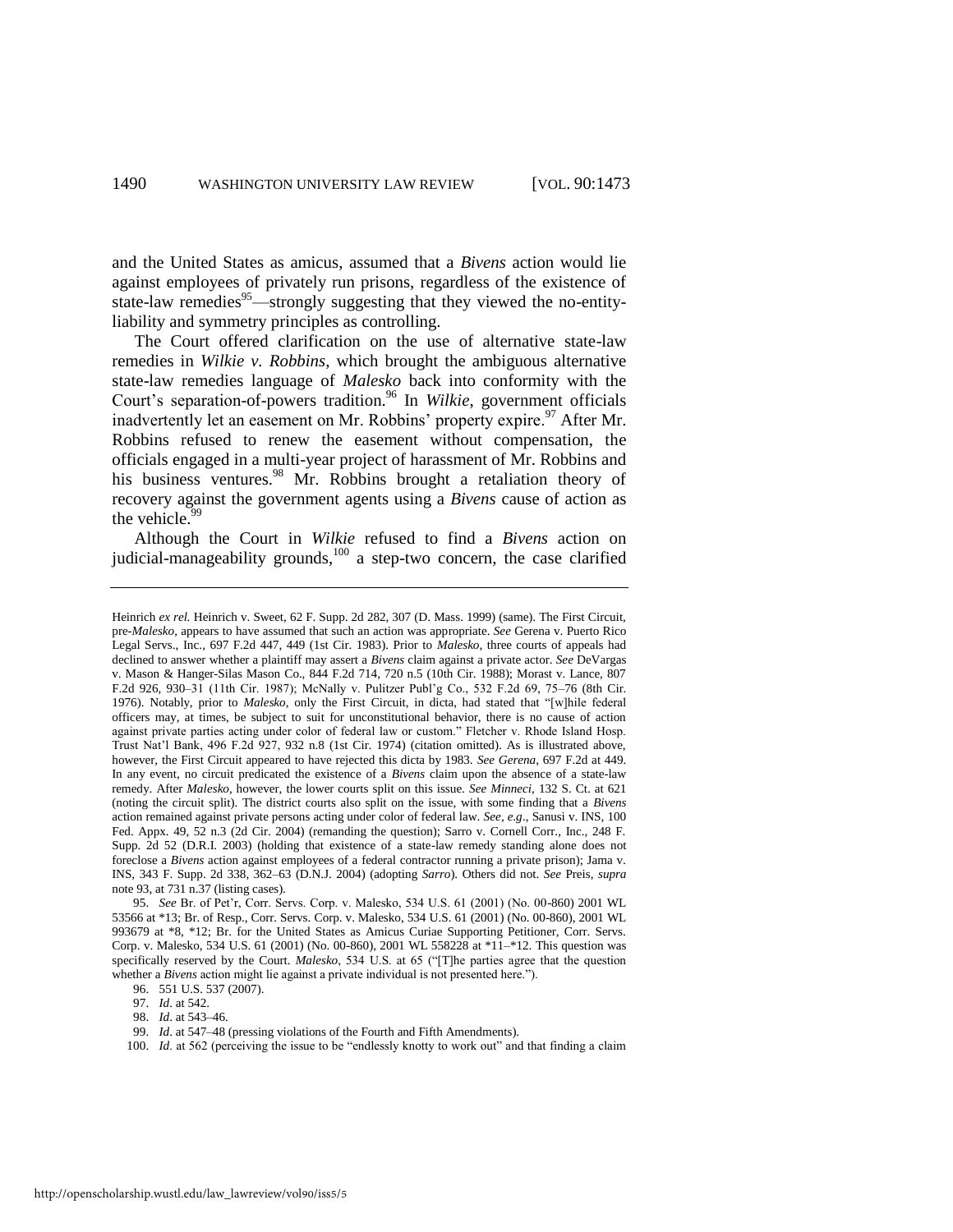the role of alternative state-law remedies in the step-one analysis. The *Wilkie* Court considered whether Mr. Robbins had adequate alternative state remedies, ultimately finding he did not. Although the Court cited by analogy to *Malesko* for looking to state law,<sup>101</sup> its reference must be read against the *Wilkie* Court's later discussion that state-law remedies will bar a *Bivens* claim only if the Court concludes that *Congress* intended to rely upon state-law remedies as an alternative remedy. The Court devoted a paragraph to this topic:

 This state of the law gives Robbins no intuitively meritorious case for recognizing a new constitutional cause of action, but neither does it plainly answer no to the question whether he should have it. Like the combination of public and private land ownership around the ranch, the forums of defense and redress open to Robbins are a patchwork, an assemblage of state and federal, administrative and judicial benches applying regulations, statutes, and common law rules. It would be hard to infer that Congress expected the Judiciary to stay its *Bivens* hand, but equally hard to extract any clear lesson that *Bivens* ought to spawn a new claim. Compare *Bush*, 462 U.S., at 388 (refusing to create a *Bivens* remedy when faced with "an elaborate remedial system that has been constructed step by step, with careful attention to conflicting policy considerations"); and *Schweiker*, 487 U.S., at 426 ("Congress chose specific forms and levels of protection for the rights of persons affected"), with *Bivens*, 403 U.S., at 397 (finding "no explicit congressional declaration that persons injured [in this way] may not recover money damages from the agents, but must instead be remitted to another remedy, equally effective in the view of Congress" $)$ .<sup>102</sup>

As this passage makes clear, the Court considered alternative state-law remedies only to determine whether it could "infer that *Congress* expected the Judiciary to stay its *Bivens* hand.<sup>1103</sup> Moreover, the *Wilkie* opinion's citations to *Bush*, *Schweiker*, and *Bivens*—all of which focus on the separation-of-powers question of whether Congress chose an alternative to *Bivens* and tellingly not to *Malesko*'s federalism language—further

here "would invite an onslaught of *Bivens* actions,"); *see also id.* at 554 (explaining that *Wilkie* is "a case for *Bivens* step two" (special factors analysis), not step one (alternative remedies analysis)).

<sup>101.</sup> *Id*. at 551.

<sup>102.</sup> *Id*. at 554.

<sup>103.</sup> *Id*. (emphasis added).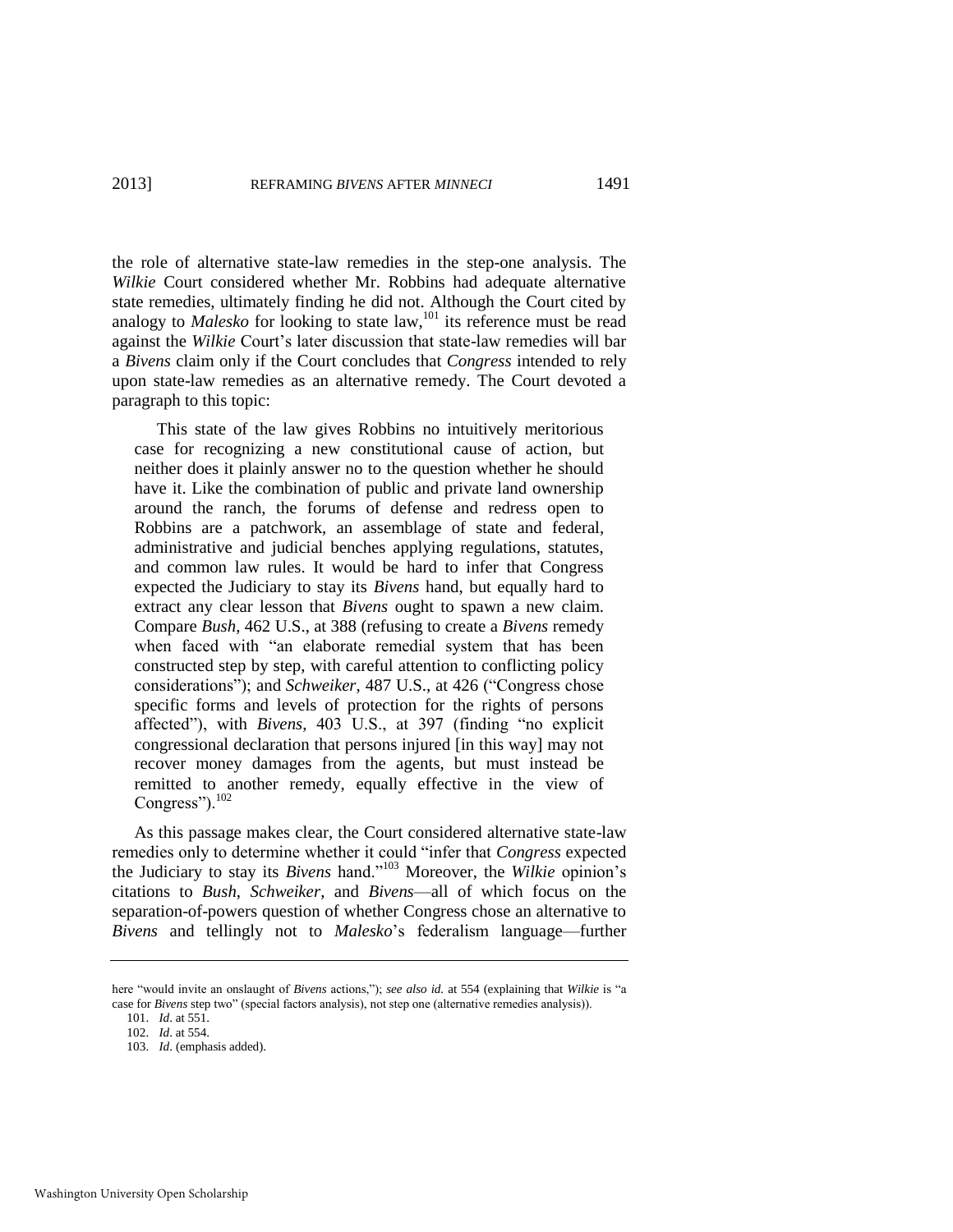cements the conclusion that the quest for alternative state-law remedies in *Wilkie* was done within the context of divining congressional intent.<sup>104</sup> That is to say, the alternative state-law remedies discussion in *Wilkie* was not a blanket rule that the presence of state-law relief bars a *Bivens* suit in every case. Rather, the *Wilkie* analysis fixed the alternative-state-lawremedies question as a part of the Court's traditional separation-of-powers inquiry into congressional intent—as found in *Bivens*, <sup>105</sup> *Carlson*, 106 *Bush*,<sup>107</sup> *Schweiker*<sup>108</sup> and (in part in) *Malesko*<sup>109</sup>—to deploy a remedial scheme as an alternative to a constitutional action as a reason stay its *Bivens* hand.

#### *C. State-Law Alternative Remedies in* Minneci

With this background in mind, we can turn our attention more directly to *Minneci*. In rendering its opinion, the *Minneci* Court did not look, contrary to this past practice, to congressional approval of alternative remedies as a basis to refuse *Bivens* relief. This failure to point to congressional action flows, at least in part, from the fact that Congress has not chosen to exercise an alternative scheme to remedy Eighth Amendment violations that occur in privately run prisons by persons acting under color of federal law. Unlike *Malesko*, *Schweiker*, and *Bush*, the plaintiff in *Minneci* did not have access to any congressionally or administratively created alternative remedies. Also, unlike *Wilkie*, the Court found no evidence to suggest that Congress desired the courts to employ state-law remedies as an alternative to a *Bivens* claim against employees of federal contractors acting under color of federal law. Thus in accord with the assumption of all the parties involved in the last privateactor *Bivens* case before the Court,<sup>110</sup> given that no evidence supported the finding that Congress or the Executive intended for victims of

<sup>104.</sup> *Id*.

<sup>105. 403</sup> U.S. 388, 397 (finding no congressionally created alternative to a constitutional action).

<sup>106. 446</sup> U.S. 14, 19–20 (1980) ("the congressional comments accompanying that amendment made it crystal clear that Congress views FTCA and *Bivens* as parallel, complementary causes of action").

<sup>107. 462</sup> U.S. 367, 388 (1983) (finding a congressionally created alternative to a constitutional action).

<sup>108. 487</sup> U.S. 412, 429 (1988) (finding a congressionally created alternative to a constitutional action).

<sup>109.</sup> Corr. Servs. Corp. v. Malesko, 534 U.S. 61, 74 (2001) (noting the existence of alternative administrative relief).

<sup>110.</sup> *See supra* not[e 95](#page-18-0) and accompanying text (noting that in *Malesko*, the plaintiff, the private prison and the United States all assumed that a *Bivens* action would lie against employees of a private prison when they acted under color of federal law).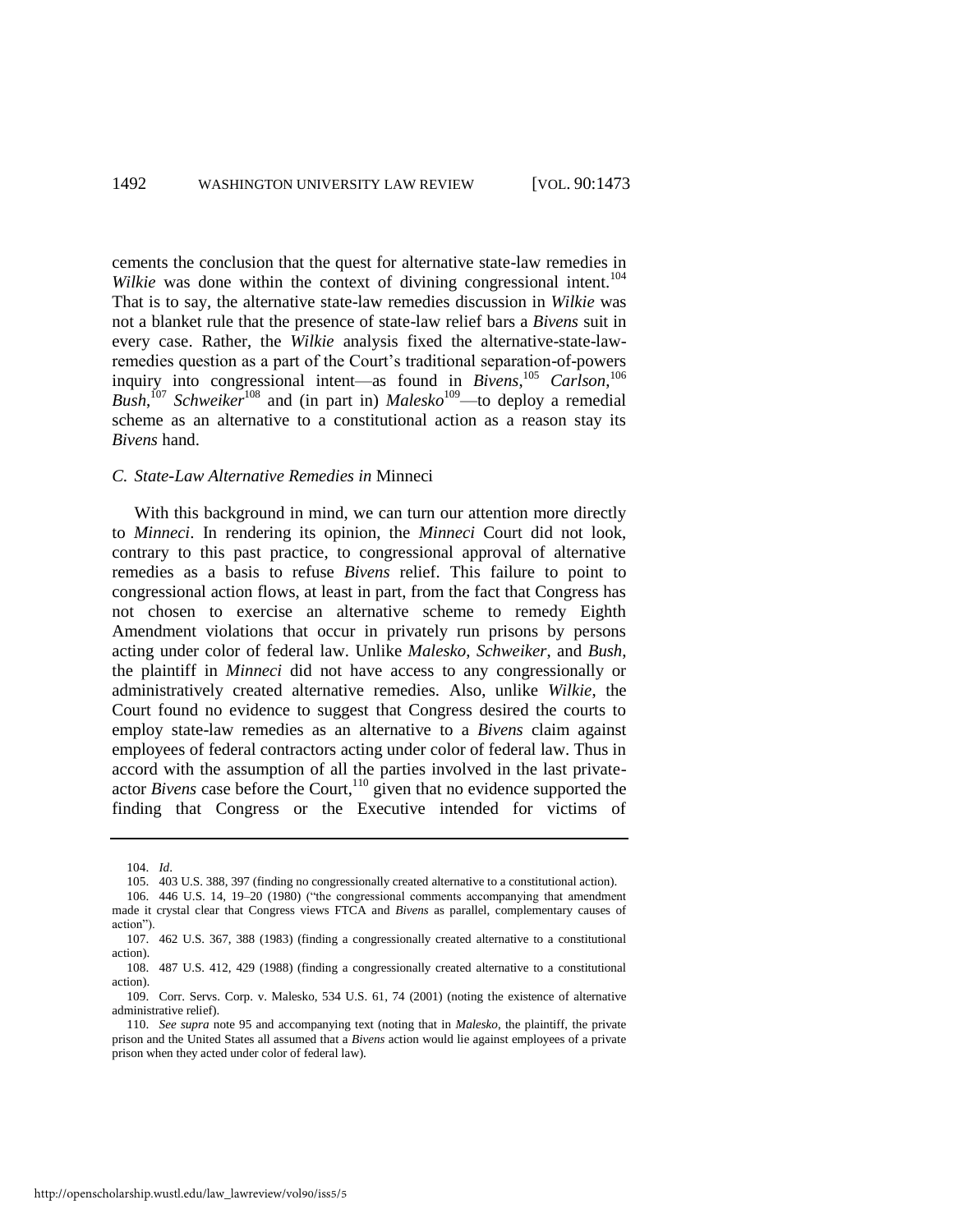constitutional violations committed by employees of federal government contracts acting under color of federal law to deploy an alternative remedial scheme, a *Bivens* claim should have been available under prior law. Nevertheless, the *Minneci* Court looked to the existence of state-law remedies *simpliciter* as the basis to reject a *Bivens* suit.

The Court's justification for this federalism turn in alternative remedies was terse, offering only two brief bursts of support for its new view. First, the Court summarized in one sentence its federalism-based view in the introduction to the opinion. Citing *Wilkie*, but failing to note that *Wilkie* looked to state law only within the context of divining congressional intent, the Court stated that "[b]ecause we believe that . . . state tort law authorizes adequate alternative damages actions . . . we cannot [provide a *Bivens* remedy]."<sup>111</sup>

The Court's primary argument was not much longer. After the Court reviewed the facts, procedural posture of the case and its *Bivens* case law, the Court offered a one-paragraph defense of the turn to federalism. Here, the Court again cited to *Wilkie* and held, in full:

[W]e conclude that Pollard cannot assert a *Bivens* claim.

That is primarily because Pollard's Eighth Amendment claim focuses upon a kind of conduct that typically falls within the scope of traditional state tort law. And in the case of a privately employed defendant, state tort law provides an "alternative, existing process" capable of protecting the constitutional interests at stake. The existence of that alternative here constitutes a "convincing reason for the Judicial Branch to refrain from providing a new and freestanding remedy in damages."<sup>112</sup>

In the final section of the opinion, the Court proceeded to rebut counter-arguments related to the adequacy of state-law remedies to protect constitutional interests—not the separation-of-powers question of whether Congress desired to deploy state law in this manner.<sup>113</sup> Nevertheless, the Court briefly considered in this section whether a uniform, federal alternative to *Bivens* is required.<sup>114</sup> Citing to dicta from *Malesko* that looked to state-law actions—without noting *Wilkie*'s rehabilitation of this use of state law as part of the traditional congressional intent analysis—the

114. *Id*. at 624.

<sup>111.</sup> Minneci v. Pollard, 132 S. Ct. 617, 620 (2012).

<sup>112.</sup> *Id*. at 623 (internal citations to *Wilkie* omitted).

<sup>113.</sup> *Id*. at 623–26.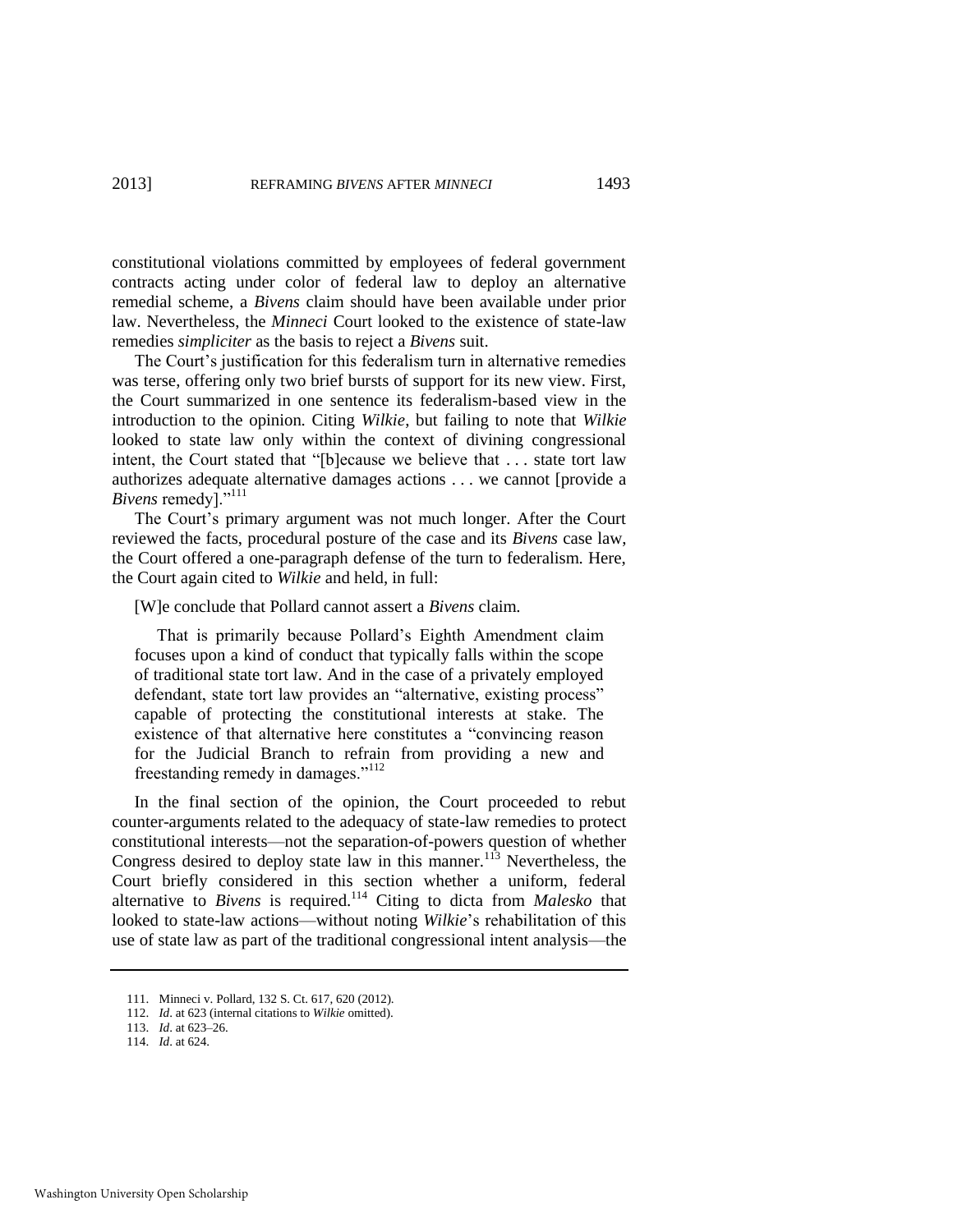Court quickly reasserted that state law alternative remedies are sufficient.<sup>115</sup>

Finally, the Court considered the argument that Mr. Pollard's case did not present an extension of *Bivens* at all, but rather was an application of existing doctrine under the *Carlson* decision, which held that federally employed prison guard are amenable to *Bivens* suits to remedy Eighth Amendment violations.<sup>116</sup> The Court dismissed this concern. Here it argued that the "existence of an adequate 'alternative, existing process' differs dramatically in the two sets of cases. Prisoners ordinarily *cannot* bring state-law tort actions against employees of the Federal Government. But [privately housed] prisoners ordinarily *can* bring state-law tort actions against employees of a private firm."<sup>117</sup> Again citing dicta from *Malesko* that looked to state-law actions—and again without noting *Wilkie*'s treatment of the same—the Court equated the extension question as coextensive with "the existence of alternative 'effective' state tort remedies."<sup>118</sup> And with that, the Court turned its back on forty years of separation-of-powers jurisprudence under the *Bivens* doctrine.

#### II. PROBLEMS WITH RELIANCE ON STATE LAW IN THE *BIVENS* CANON

The *Minneci* Court's federalism turn incurs many costs, some of which have been previously noted. For instance, this practice gives the states a reverse preemption power contrary to the dictates of the Supremacy Clause.<sup>119</sup> Moreover, commentators have noted that state tort law, having developed to regulate the interactions of private individuals, cannot well absorb the unique problems posed by the governmental character of constitutional torts.<sup>120</sup> In this section we outline two additional reasons why the Court's turn to federalism is misguided from a congressionalintent perspective. First, eliding the extension question with a federalismbased approach to alternative remedies radically reduces the scope of *Bivens* relief which Congress attempted to codify in the Westfall Act. Second, the practical impact of *Minneci* may be to permit a *Bivens* cause

<sup>115.</sup> *Id*.

<sup>116.</sup> *Id*. at 623. 117. *Id.* (citations omitted).

<sup>118.</sup> *Id.* at 624.

<sup>119.</sup> Indeed, the very purpose intended by the Supremacy Clause was to avoid the "disparities, confusions and conflicts" that would follow if the federal government's general authority were subject to local controls. U.S. v. Allegheny Cnty., 322 U.S. 174, 183 (1944).

<sup>120.</sup> *See* Preis, *supra* note [93,](#page-17-0) at 750–56. *But see* Vazquez & Vladeck, *supra* note [13](#page-4-0) (arguing that in some contexts it might be appropriate to limit *Bivens* based on the availability of state *constitutional* torts against federal officers).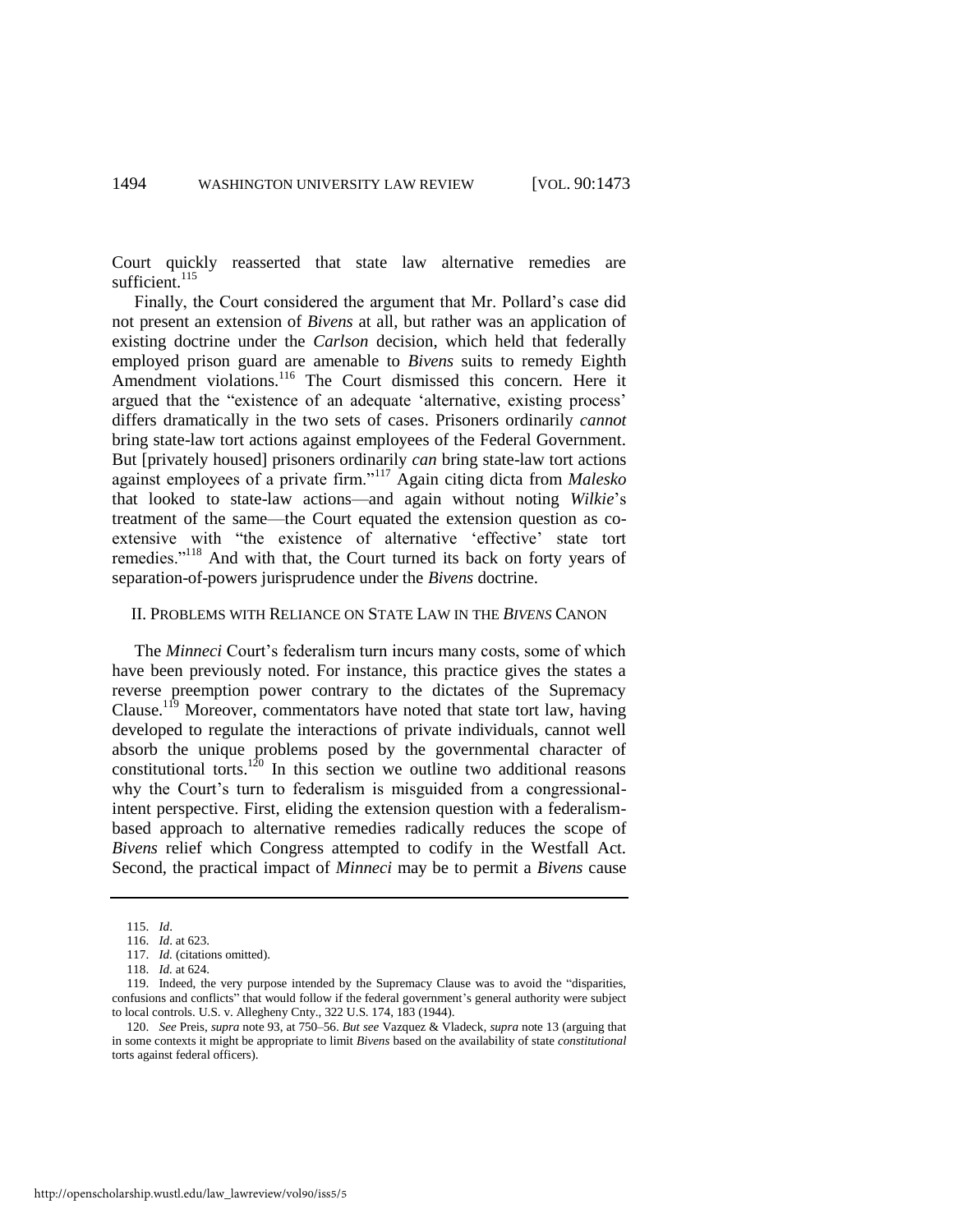of action to be contracted away by federal entities that outsource their responsibilities to private corporations. This will create even greater asymmetries than already exist between *Bivens* and the § 1983 cause of action and between the remedies available against private and public defendants.

#### *A.* Minneci *and the Predicate "Extension" Question*

*Minneci* neglected to provide a framework for addressing the predicate question of whether a litigant is even seeking an extension of an existing *Bivens* cause of action. In *Minneci*, this was critical because the Court already had held that the Eighth Amendment may be enforced directly against federal employees of the Bureau of Prisons.<sup>121</sup> Only if Mr. Minneci's cause of action—brought under the Eighth Amendment against employees of contractors with the federal government—were considered an extension of *Carlson* would it be necessary to proceed with *Wilkie*'s step-one and step-two analysis. The Court implicitly acknowledges this, but in rejecting the argument that *Carlson* applied directly in *Minneci*, it rested entirely on the existence of alternative state-law remedies.<sup>122</sup> In other words, to decide whether it needed to proceed to *Wilkie*'s step-one analysis, the Court simply applied *Wilkie*'s step-one analysis. The conflation of the predicate-extension question with *Wilkie* step-one is misguided because it ignores important separation-of-powers concerns that arise from congressional approval of the *Bivens* action in the Westfall Act. $123$ 

#### *1. The Westfall Act and the Codification of* Bivens

Despite the Court's rhetoric that *Bivens* represents the Court acting entirely on its own accord, Congress has ratified the *Bivens* remedy twice. First, in the 1974 amendments to the Federal Tort Claims Act (FTCA), which provides a direct remedy against the United States for common law torts committed by federal employees, legislative history supported the notion that Congress viewed *Bivens* as a complementary remedy to the FTCA's.<sup>124</sup> Indeed, the Court itself recognized that these amendments

<sup>121.</sup> *See* Carlson v. Green, 446 U.S. 14 (1980).

<sup>122.</sup> *See Minneci*, 132 S. Ct. at 623–24.

<sup>123.</sup> For a detailed argument along these lines, *see* Pfander & Baltmanis, *supra* not[e 13,](#page-4-0) at 132– 38.

<sup>124.</sup> *See* S. REP. NO. 93-588, at 3 (1973), *reprinted in* 1974 U.S.C.C.A.N. 2789, 2791 ("[T]his provision should be viewed as a counterpart to the *Bivens* case and its progenty [sic], in that it waives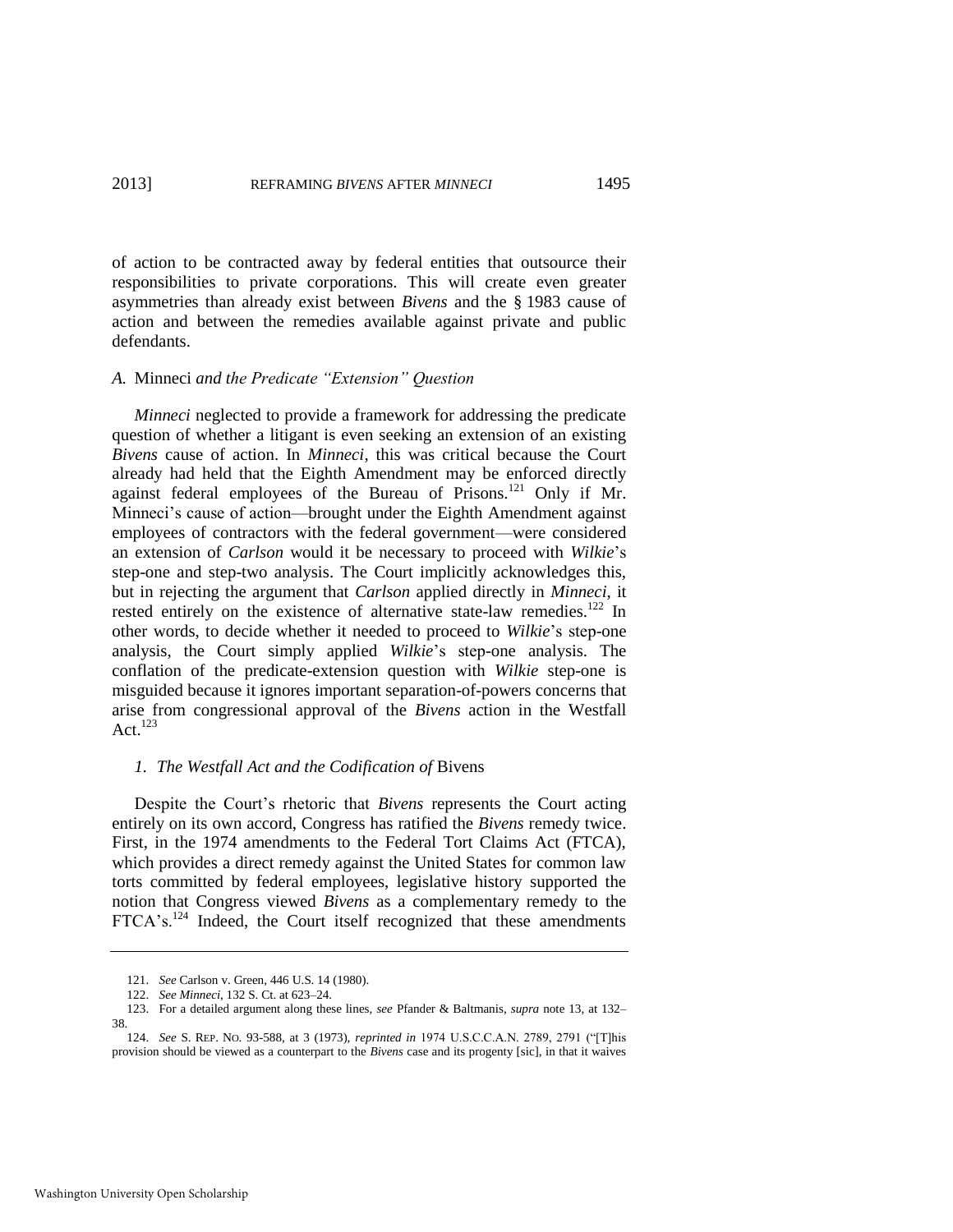"made it crystal clear" that Congress intended for *Bivens* actions to be available as a general matter. $125$ 

Second, and our focus here, Congress, in 1988, textually adopted *Bivens* in the Westfall Act, another amendment to the FTCA. Under the Westfall Act, federal employees are rendered immune from state-law tort claims.<sup>126</sup> The Act mandates that if a state-law tort claim is brought against federal employees and they are certified to have been acting within the scope of their official duties by the Attorney General, then the United States must be substituted for the employee as the defendant.<sup>127</sup> The Act further states that this remedy against the United States under the FTCA constitutes the exclusive remedy for such tort plaintiffs.<sup>128</sup> The Westfall Act, nevertheless, explicitly embraces *Bivens* actions, stating that the exclusive remedy provision "does not extend or apply to a civil action against an employee of the Government which is brought for a violation of the Constitution of the United States."<sup>129</sup>

The Westfall Act significantly affects the *Bivens* jurisprudential landscape. As Pfander and Baltmanis have argued, "Congress, in enacting the Westfall Act, should be understood to have preserved judicial review of constitutional tort claims through the vehicle of the *Bivens* action."<sup>130</sup> Most importantly, the Westfall Act effectively prohibits the Court from eviscerating the *Bivens* remedy. Under the Westfall Act, the only avenue for the pursuit of remedies for constitutional violations at the hands of those acting under color of federal law lies with the *Bivens* action.<sup>131</sup> The

127. 28 U.S.C. § 2679(d)(1)–(2) (2006).

128. 28 U.S.C. § 2679(b)(1).

131. Pfander & Baltmanis, *supra* note [13,](#page-4-0) at 137–38.

the defense of sovereign immunity so as to make the Government independently liable in damages for the same type of conduct that is alleged to have occurred in *Bivens* (and for which that case imposes liability upon the individual government officials involved)."); *Carlson*, 446 U.S. at 19-20, 19 n.5 (1980) ("[T]he congressional comments accompanying [the FTCA] amendment made it crystal clear that Congress views FTCA and Bivens as parallel, complementary causes of action . . . . In the absence of a contrary expression from Congress, § 2680 (h) thus contemplates that victims . . . shall have an action under FTCA against the United States as well as a *Bivens* action against the individual officials  $\dots$ .").

<sup>125.</sup> *See Carlson*, 446 U.S. at 19–20, 19 n.5 (summarizing the congressional comments accompanying the FTCA amendments).

<sup>126.</sup> Carlos Vazquez and Stephen Vladeck argue that the Westfall Act should not be read to preempt state *constitutional* tort claims against federal officers. *See* Vazquez & Vladeck, *supra* note [13.](#page-4-0) From this, they conclude that the availability of adequate state constitutional tort claims may in some circumstances justify refusing to recognize a *Bivens* remedy because the Constitution "is presumably indifferent to whether the required damage remedy is provided by federal or state law." *Id.* at 576. We assume for the purpose of our argument that state law claims brought directly against federal officers, whatever their source, are unavailable under the Westfall Act.

<sup>129. 28</sup> U.S.C. § 2679(b)(2)(A).

<sup>130.</sup> Pfander & Baltmanis, *supra* note [13,](#page-4-0) at 138; *see also* Vazquez & Vladeck, *supra* not[e 13.](#page-4-0)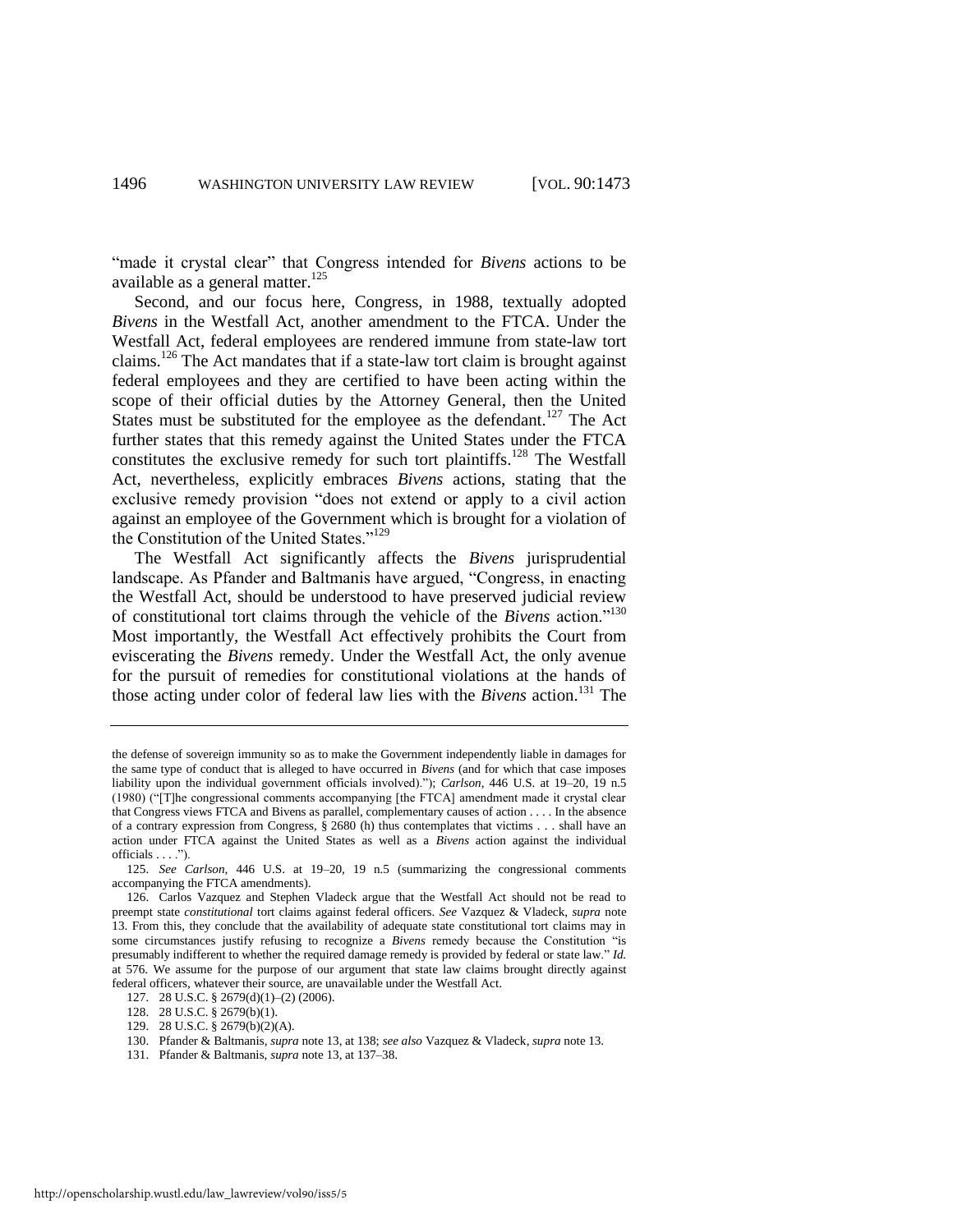preempting of state-law torts coupled with sovereign immunity that prohibits *Bivens* suits against the United States mandates this conclusion.<sup>132</sup> Placed against this backdrop, the Westfall Act cannot be read as a mere waiver of immunity for whatever manner of liability the Court deems fit to mandate under later *Bivens* jurisprudence. Rather, the Act's saving reference to *Bivens* "operates less as a modest exception to immunity than as a congressional selection of the *Bivens* action as the only method individuals were authorized to use in pressing constitutional claims."<sup>133</sup> Thus, prior to *Minneci*, *Bivens* jurisprudence had reached a stasis with the Westfall Act preserving its availability and the Court refusing to extend further.

#### *2. The Westfall Act and* Minneci

Given this understanding of the Westfall Act, all *Bivens* analyses should begin by asking whether any given remedy fits within the scope of the remedies that were approved by the legislature in 1988. In *Minneci*, this would have meant, prior to conducting a separate *Wilkie* analysis, determining whether the remedy sought by Mr. Pollard fit within the *Bivens* remedies that already had legislative approval. To do otherwise would be to disregard legislative action and undermine the central separation-of-powers thrust of the *Bivens* inquiry. Unfortunately, this is exactly what the Court did. Thus, in our view, the Court should have explicitly asked whether a *Bivens* claim against privately employed prison guards falls within Congress's codification of the remedy in the Westfall Act.<sup>134</sup> As we defend in the next section, we think that such a claim does fall within the scope of Congress's approval. We turn first, however, to a fuller defense of asking this predicate question.

Assuming that every new context in which a *Bivens* remedy is proposed triggers a new step-one and step-two *Wilkie* inquiry, the alternative-remedies analysis is inconsistent with prior jurisprudence and the Westfall Act. Let's take *Bivens* as an example. In that case, the plaintiff sought remedies for "great humiliation, embarrassment, and mental suffering" as a result of an arrest and search carried out without a warrant or probable cause.<sup>135</sup> If the Court's analysis in *Minneci* were

<sup>132.</sup> *Id*.

<sup>133.</sup> *Id*. at 137.

<sup>134.</sup> The Court did briefly address the Westfall Act. *See* Minneci v. Pollard, 132 S. Ct. 617, 623 (2012) (noting that the Act bars suits against federal officers for state-law torts).

<sup>135.</sup> Bivens v. Six Unknown Named Agents of Federal Bureau of Narcotics, 403 U.S. 388, 389– 90 (1971). Although the Court also characterized additional allegations in the complaint as alleging the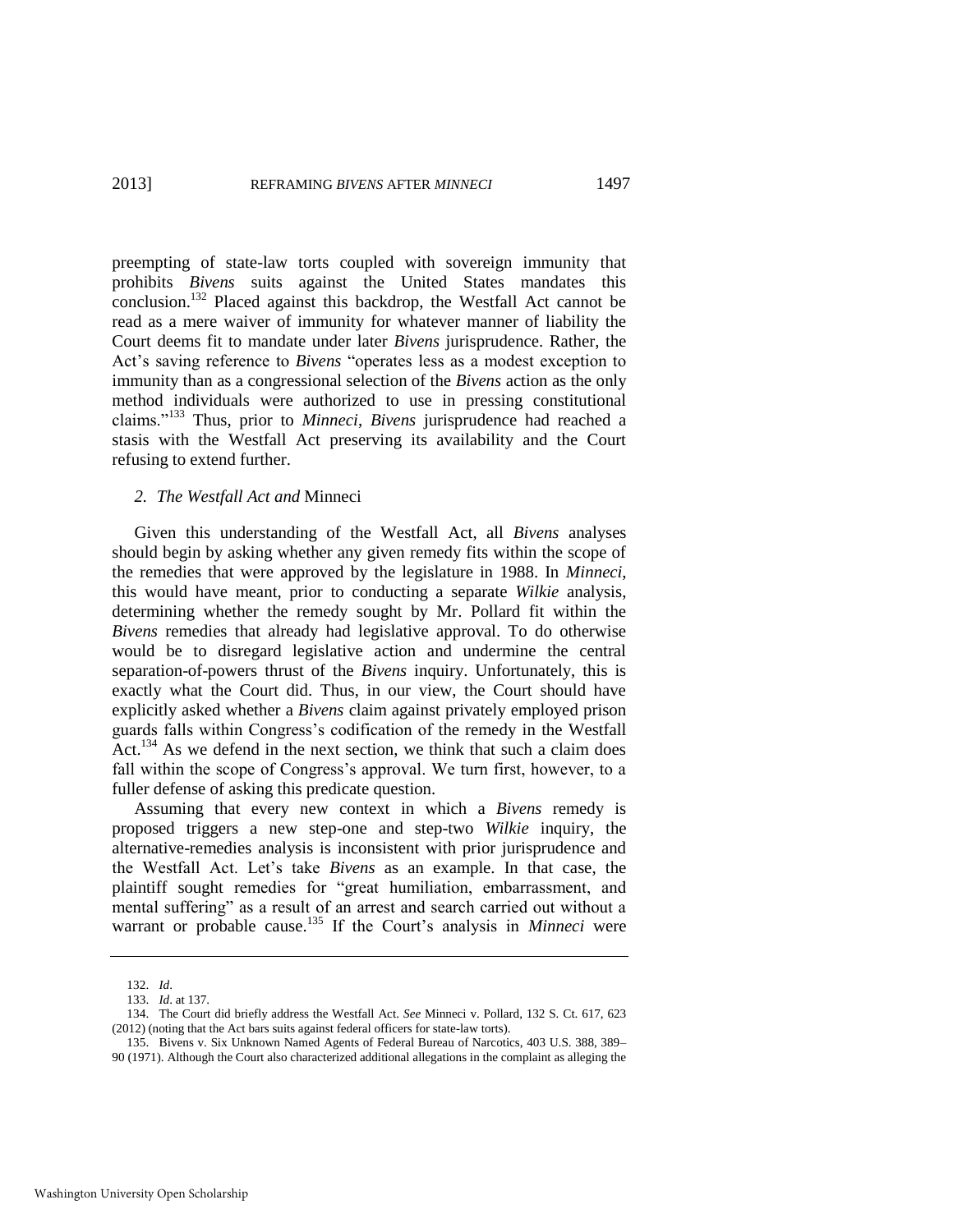correct, then a plaintiff seeking to apply *Bivens* in a case seeking damages for physical injuries arising from excessive force context might have to show that a "new" *Bivens* remedy is appropriate pursuant to *Wilkie*'s stepone and step-two analysis. But neither lower courts nor the Supreme Court has ever applied *Bivens* in such a constrained manner.<sup>136</sup> Similarly, the Court's decision in *Carlson* has never been thought to be limited to Eighth Amendment claims for deliberate indifference to medical needs, but instead has been applied without question to all varieties of Eighth Amendment claims.<sup>1</sup>

This all begs the question of how to decide when a putative *Bivens* claim is presented in a context that requires renewed application of *Wilkie* steps one and two. In other words, when is a plaintiff seeking an extension of *Bivens* such that an alternative-remedies analysis is required and when is a plaintiff seeking solely to apply a previously accepted *Bivens* cause of action such that an alternative-remedies analysis would be inappropriate? This is an important question for courts at all levels, but the Supreme Court has yet to provide a clear framework for answering this question.

In our view, the best way to approach the question is from the separation-of-powers perspective that drives the rest of the *Bivens* analysis. It asks whether the new context in which the claim arises perhaps it is a new category of defendant, plaintiff, or a different theory of recovery—alters the prior separation of powers analysis in which a *Bivens* remedy was inferred and later codified. In other words, is there any reason

use of "unreasonable force," *id.* at 389, the plaintiff apparently only referred to the "forcibl[e]" use of handcuffs while making the arrest, *see* Br. for Pet'r at 2, *Bivens*, 403 U.S. 388 (1971); *see also* James E. Pfander, *The Story of* Bivens v. Six Unknown-Named Agents of the Federal Bureau of Narcotics, *in*  FEDERAL COURTS STORIES 275 (Judith Resnik & Vicki C. Jackson eds., 2009).

<sup>136.</sup> For instance, the Supreme Court and lower courts have consistently assumed without analysis that the *Bivens* remedy applies to Fourth Amendment excessive force claims. *See* Saucier v. Katz, 533 U.S. 194 (2001), *overruled on other grounds* Pearson v. Callahan, 555 U.S. 223 (2009); *see also* Graham v. Connor, 490 U.S. 386, 394 n.9 (1989) (in dicta, assuming that *Bivens* applies to excessive force claims); Soto-Torres v. Fraticelli, 654 F.3d 153 (1st Cir. 2011) (reviewing *Bivens* claim for excessive force); Thomas v. Durastini, 607 F.3d 655 (10th Cir. 2010) (same); Tekle v. United States, 511 F.3d 839 (9th Cir. 2007) (rejecting qualified immunity in *Bivens* excessive force claim); Ting v. United States, 927 F.2d 1504 (9th Cir. 1991) (same); Sutton v. United States, 819 F.2d 1289, 1293 (5th Cir. 1987) (in dicta, treating excessive force claims as a "classic *Bivens*-style tort"); King v. United States, 576 F.2d 432, 439 (2d Cir. 1978) (in dicta assuming that a *Bivens* action would lie for excessive force).

<sup>137.</sup> *See* Farmer v. Brennan, 511 U.S. 825, 832–34 (1994) (applying *Bivens* to failure to protect claim by prisoner); Lineberry v. United States, 436 Fed. App'x. 293, 295 (5th Cir. 2010) (finding insufficient facts alleged to state *Bivens* claim for overcrowding); Jones v. Simek, 193 F.3d 485 (7th Cir. 1999) (reviewing *Bivens* Eighth Amendment excessive force claim); Munz v. Michael, 28 F.3d 795 (8th Cir. 1994) (finding summary judgment inappropriate in Eighth Amendment excessive force claim).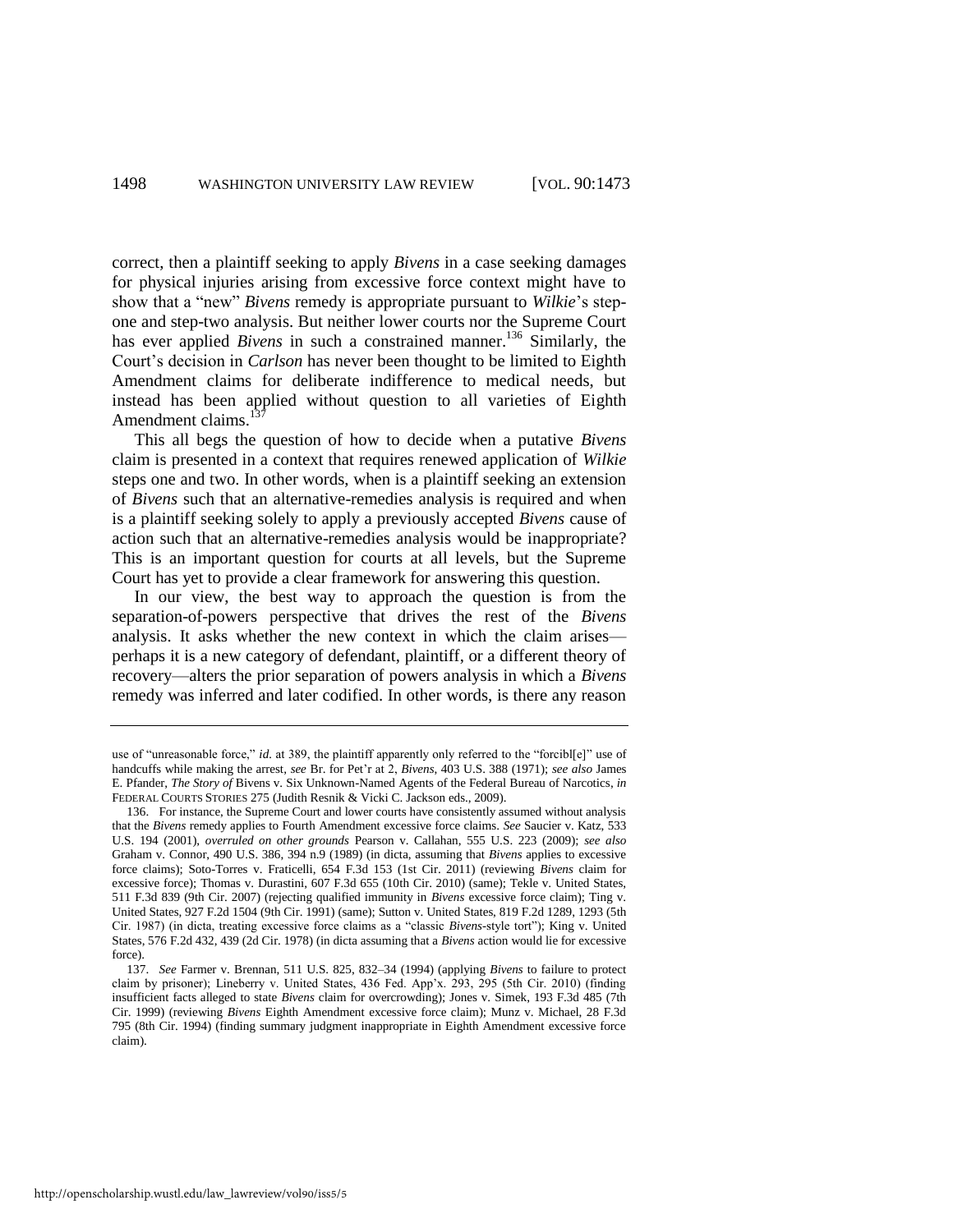to think that Congress would want the Court to treat this defendant, or this plaintiff, or this theory of recovery, differently, given the existence of the already-established *Bivens* action?

It cannot be that the answer to this question will always be "yes." That would imply that every new application of an established *Bivens* action would require an alternative remedy and special factors analysis. And it would undermine the congressional decision to recognize *Bivens* actions in the Westfall Act. Nor would it make sense to rely on something like the ―clearly established‖ law inquiry from qualified immunity—that doctrine focuses on the notice to an individual defendant, $138$  and not the structural limitations on the power of the coordinate branches of the federal government.

The consequence of this focus on separation of powers is that generally the identity of the defendant—assumed to be indicative of a new context in *Minneci*—is irrelevant to whether a *Bivens* remedy is appropriate. In *Bivens*, then, the Court's focus was on the distinction between private citizens and an "agent" acting "in the name of the United States"; the right to be free of unconstitutional conduct "carried out by virtue of federal authority"; the invasion of "federally protected rights," and so on.<sup>139</sup> To that end, the Court relied on precedent that treated non-federal employees acting pursuant to federal authority identically to federally employed agents.<sup>140</sup> Thus, the Court recognized that such violations could be perpetrated by all individuals acting under color of federal law, whether directly employed by or simply acting at the behest of the federal government.

Since *Bivens*, the Court has never held that it must undergo a renewed *Bivens* inquiry every time a new category of defendant is implicated in a case. Instead, the Court has focused on whether the identity of the defendant alters the separation-of-powers considerations that inform the *Bivens* doctrine. Take the Court's decisions in *Chappell* and *Stanley*, both of which involved challenges by members of the military. In *Chappell v. Wallace*, the Court declined to provide a *Bivens*-type remedy for a servicemember against his superior officers, because of the constitutional commitment to Congress to regulate military affairs.<sup>141</sup> *United States v.* 

<sup>138.</sup> *See, e.g.*, Hope v. Pelzer, 36 U.S. 730, 739 (2002).

<sup>139.</sup> *Bivens*, 403 U.S. at 391–92.

<sup>140.</sup> *See id.* at 392–94 (citing Gambino v. United States, 275 U.S. 310 (1927) and Byars v. United States, 273 U.S. 28 (1927), cases in which state officials acted under color of federal law in violation of the Fourth Amendment).

<sup>141. 462</sup> U.S. 296, 300–01, 304 (1983).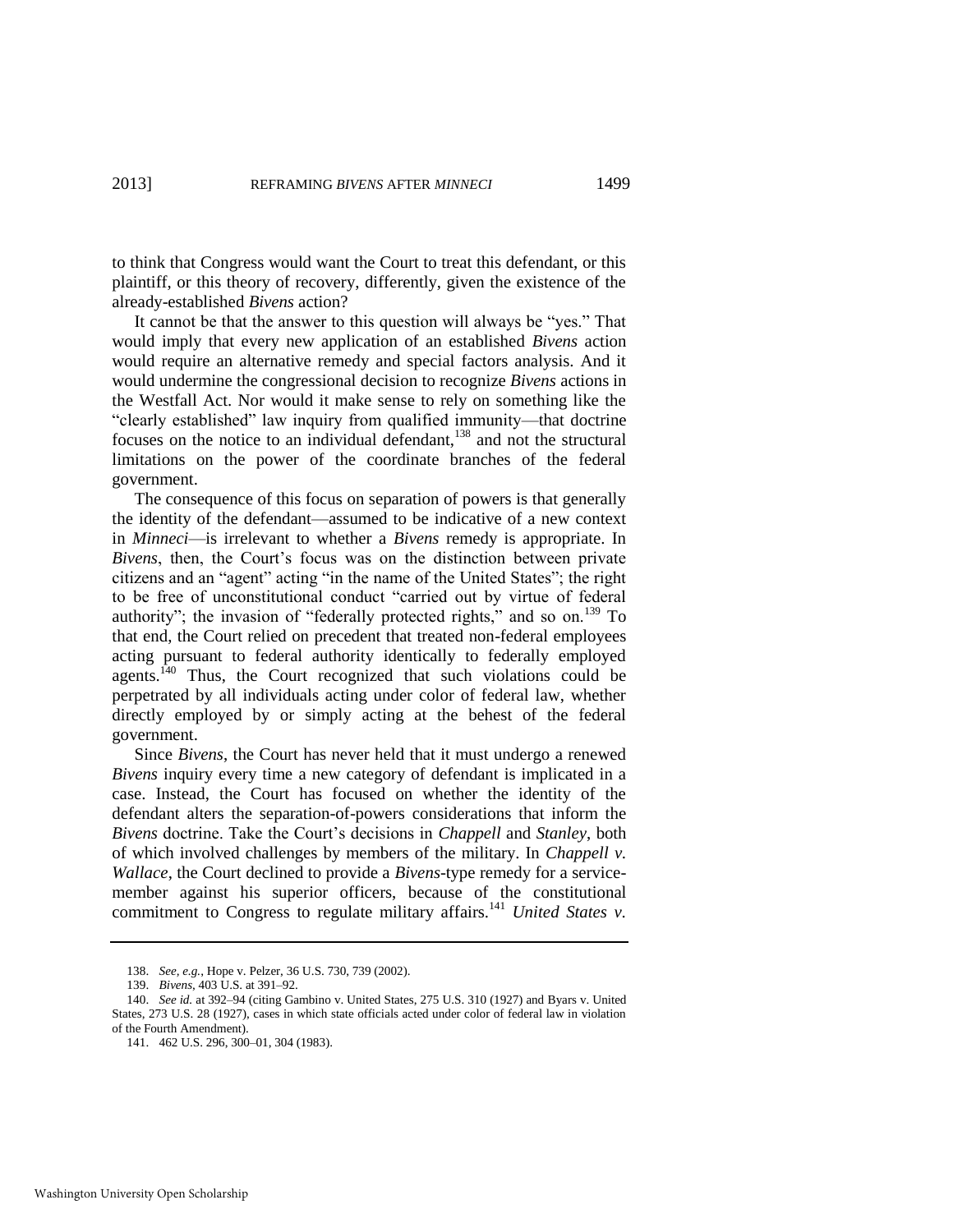*Stanley* was distinguishable from *Chappell* because it involved defendants not within the military chain of command and, similar to *Minneci*, not even directly employed by the United States.<sup>142</sup> Despite the plaintiff's attempts to distinguish the cases on this ground, the Court did not rest its extension analysis on the difference between the defendants in *Chappell* and *Stanley*, but instead considered the separation-of-powers implications to be the same in both cases. $143$  Indeed, the Court made clear that what mattered for the extension analysis in both cases was the "degree of disruption" of military decision making that a particular rule would impose, a consideration that is rooted almost entirely in separation-ofpowers doctrine—not defendant identity.<sup>144</sup>

The Court's decision in *FDIC v. Meyer*<sup>145</sup> is to the same effect. In *Meyer*, the plaintiff sought to apply *Bivens* liability to federal agencies rather than individual officers. The Court relied on the extension analysis to decline the invitation, but not because of an interpretive rule triggered by this new category of defendant *per se*. Instead, the Court noted that applying *Bivens* to federal agencies in particular would raise significant separation-of-powers concerns because of the burden it would place on the federal fisc.<sup>146</sup>

In sum, the *Minneci* Court, contrary to past practice, failed to ask whether finding a *Bivens* remedy for Mr. Pollard constituted an extension at all. Rather, it asserted that the existence of alternative state-law remedies illustrated that *Bivens* was inapt here. Such a change in doctrine—one eliding this predicate scope question with the alternativeremedies question—would be momentous on its own. But given that Congress codified *Bivens* in the Westfall Act, the failure to address this first-order inquiry is a blatant disregard for the intent of Congress.

#### *B. Congressional Intent and Exacerbating Remedial Asymmetries*

We turn now to answering the question that the *Minneci* Court ignored: does the finding of a *Bivens* remedy as against privately employed prison guards acting under color of federal law constitute an extension of *Bivens*? If one considers this question implicit in *Minneci* through the lens of

<sup>142. 483</sup> U.S. 669, 674 n.2 (1987) (noting that defendants included physicians, the Board of Regents of the University of Maryland, and unknown federal agents).

<sup>143.</sup> *Id*. at 679–82.

<sup>144.</sup> *Id.* at 682–83 (choosing a test that "provides a line that is relatively clear and that can be discerned with less extensive inquiry into military matters").

<sup>145. 510</sup> U.S. 471 (1994).

<sup>146.</sup> *Id.* at 486 (citing United States v. Standard Oil, 332 U.S. 301, 311 (1947)).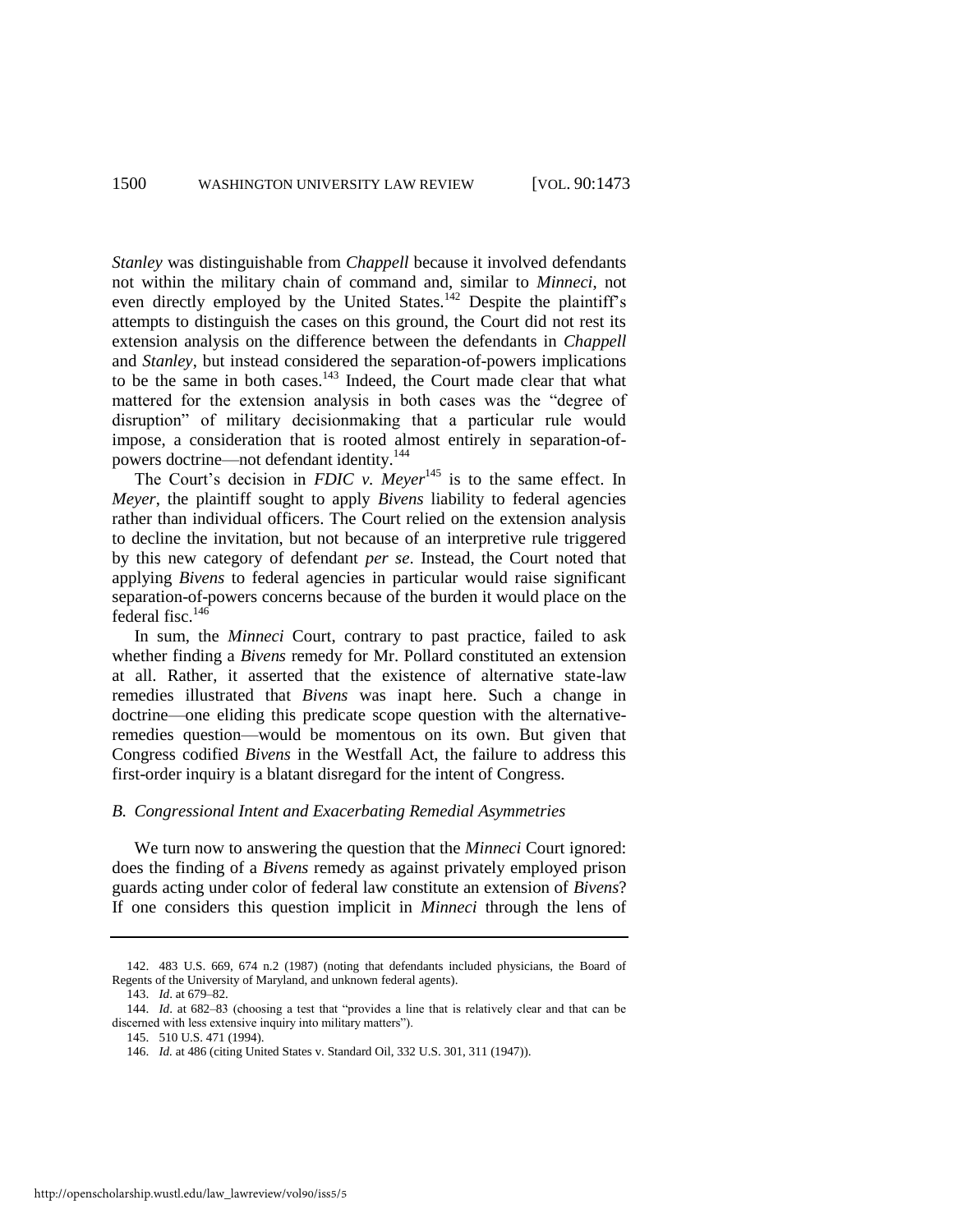separation-of-powers, as we suggest, there seems to be no compelling reason to depart from *Carlson*'s liability rule. We rest this conclusion upon two arguments. First, the Court should construe *Bivens* remedies in parallel with § 1983 remedies. And second, absent explicit congressional statements to the contrary, *Bivens* remedies as against private and public employees acting under color of federal law should be symmetrical.

#### *1.* Bivens *and Section 1983 Parallelism*

Under the Westfall Act, *Bivens*, at least as it stood in 1988, stands on near equal footing with § 1983 actions, the statutory cause of action provided to remedy constitutional violations committed under color of state law.<sup>147</sup> That is to say, both remedies have the full, statutory backing of Congress. As Pfander and Baltmanis aptly put it, after "Congress ... confirmed the *Bivens* action in the Westfall Act, distinctions between the right to sue state and federal officials seem  $\dots$  untenable.<sup>7148</sup> The Court, moreover, often treats *Bivens* and § 1983 doctrine as parallel.<sup>149</sup> Absent a strong showing to the contrary, then, congressional intent weighs heavily towards construing the scope of the *Bivens* remedy in parallel with § 1983. *Minneci*, however, creates a large remedial asymmetry between *Bivens* and § 1983.

Victims of unconstitutional conduct caused by persons acting under color of state law, be they privately or publicly employed, may seek a remedy via § 1983. Although § 1983 actions were initially brought against state or municipal employees acting under color of state law,  $150$  they also may be maintained against private contractors whose conduct can fairly be attributed to the State. Thus, in 1988—the same year that the Westfall Act was passed—the Court in *West v. Atkins* held that privately employed doctors who provide services to State prisoners may be held liable under  $§$  1983<sup>151</sup> for violations of the Eighth Amendment.

151. 487 U.S. 42 (1988).

<sup>147.</sup> Pfander & Baltmanis, *supra* note [13,](#page-4-0) at 139–41.

<sup>148.</sup> *Id.* at 139.

<sup>149.</sup> *See, e.g*., Hartman v. Moore, 547 U.S. 250, 254 n.2 (2006) (holding that the elements of malicious prosecution, *Bivens* claims are the "federal analog to suits brought against state officials" under § 1983); Wilson v. Layne, 526 U.S. 603, 609 (1999) (stating that in claims under § 1983 and *Bivens* the "qualified immunity analysis is identical").

<sup>150.</sup> *See, e.g.*, Monroe v. Pape, 365 U.S. 167 (1961) *overruled in part on other grounds*, Monell v. New York City Dept. of Soc. Servs., 436 U.S. 658 (1978) (holding that state officials act "under color of law" for Section 1983 purposes even when those officials are acting contrary to state or municipal law).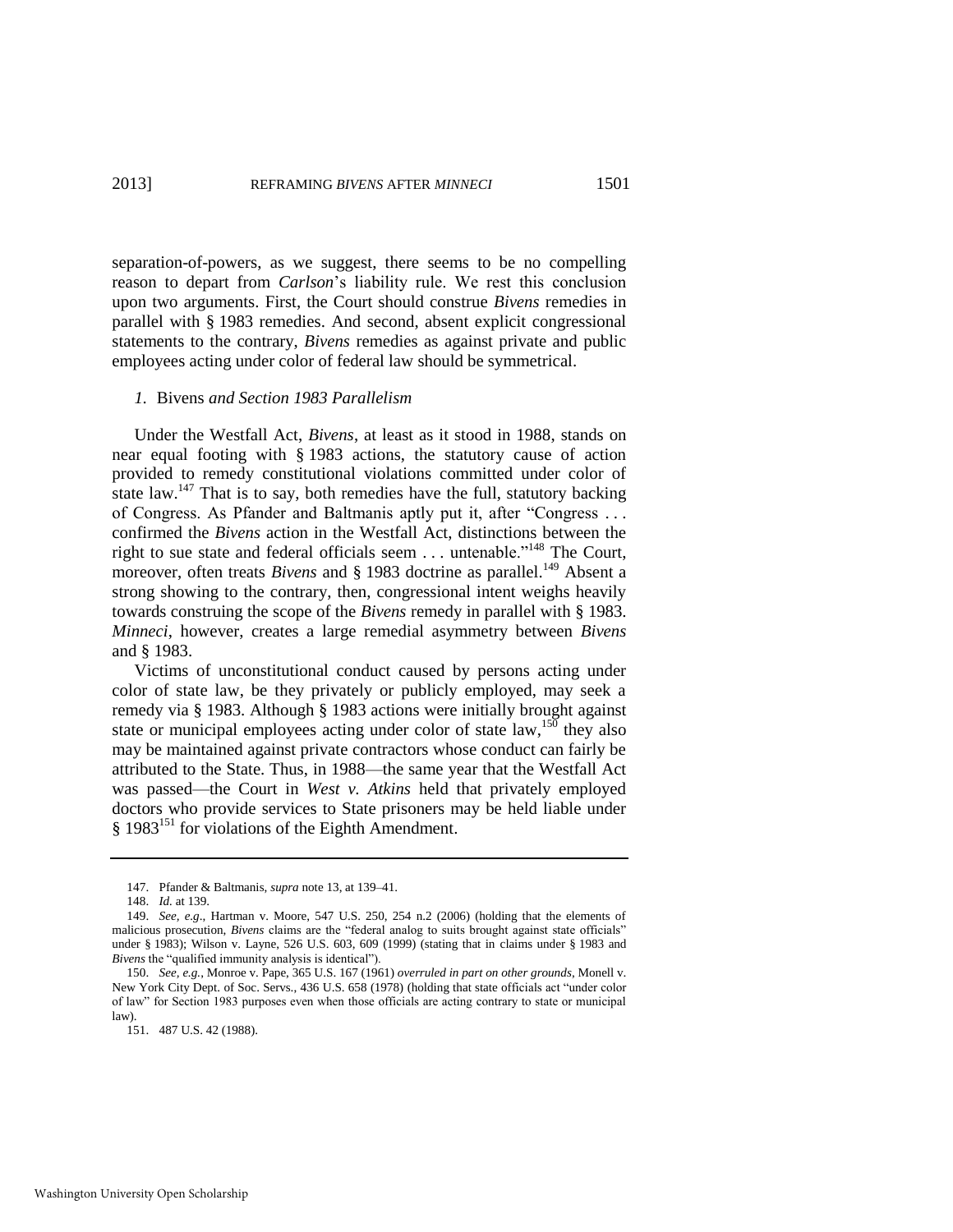The logic of holding private individuals to constitutional standards of behavior when their actions are clothed with state authority is based in part on the Supreme Court's concern in *West* that the alternative would leave states free to limit constitutional scrutiny by contracting out their public responsibilities.<sup>152</sup> In the absence of a theory that linked private actors to the State when their conduct is fairly attributable to the State, the possibility exists that § 1983, the principal means of enforcing constitutional rights, would fade into obscurity with greater public-private partnership in the delivery of public services.<sup>153</sup> The Court later reaffirmed this basic premise in the context of a § 1983 suit against private prison guards,<sup>154</sup> and the lower courts have applied this notion to myriad other private individuals who take on state responsibilities or who otherwise act pursuant to state authority.<sup>155</sup>

<span id="page-30-0"></span>*Minneci*'s impact on *Bivens* likely will have the exact result on regulation of federal actors that the Court feared for § 1983 litigation in *West*. In *Minneci*, it was assumed that the individual defendants had acted under color of federal law.<sup>156</sup> Yet the Court rejected liability under *Bivens* for these same actors. Nor could Mr. Minneci sue the federal agency that

<sup>152.</sup> *Id.* at 56 n.14.

<sup>153.</sup> *See* Jon D. Michaels, *Privatization's Pretensions*, 77 U. CHI. L. REV. 717, 725 (2010) (providing examples of public-private partnerships); Paul R. Verkuil, *Public Law Limitations on Privatization of Government Functions*, 84 N.C. L. REV. 397, 417–21 (2006) (describing trends in privatization); Gillian Metzger, *Privatization as Delegation*, 103 COLUM. L. REV. 1367, 1377–94 (2003) (providing examples of privatization).

<sup>154.</sup> Richardson v. McKnight, 521 U.S. 399 (1997) (assuming § 1983 liability for the purposes of determining whether privately employed prison guards have a qualified immunity defense); *see also* Rosborough v. Mgmt. & Training Corp., 350 F.3d 459, 461 (5th Cir. 2003) (holding that employees of private prison-management company may be sued under § 1983 because confinement of wrongdoers—though sometimes delegated to private entities—is a fundamentally governmental function); Street v. Corr. Corp. of Am., 102 F.3d 810, 814 (6th Cir. 1996) (holding that employees of private prison-management company were acting under color of state law for § 1983 purposes in that they were performing a "traditional state function" (internal quotation marks omitted)); Ancata v. Prison Health Servs., 769 F.2d 700, 703 (11th Cir. 1985) (holding that employees of a private medical service responsible for treating state prisoners engaged in state action subjecting it to suit under § 1983 because it performed "a function which is traditionally the exclusive prerogative of the state"); *see also* Robin Miller, Annotation, *Rights of Prisoners in Private Prisons*, 119 A.L.R. 5th 1, 28–29 (2004).

<sup>155.</sup> Chudacoff v. Univ. Med. Ctr. of S. Nevada, 649 F.3d 1143 (9th Cir. 2011) (holding that private physicians sitting on county hospital's credentialing committee were state actors); Americans United for Separation of Church and State v. Prison Fellowship Ministries, Inc., 509 F.3d 406 (8th Cir. 2007) (private provider of rehabilitation services to released prisoners was state actor for First Amendment purposes); Romanski v. Detroit Entm't, L.L.C., 428 F.3d 629, 639–40 (6th Cir. 2005) (private security officer at casino state actor in Fourth Amendment challenge); Payton v. Rush-Presbyterian, 184 F.3d 623, 627–30 (7th Cir. 1999) (private police officers given power to make arrests may be state actors); *cf.* Edmonson v. Leesville Concrete Co., Inc., 500 U.S. 614 (1991) (ban on use of race in peremptory strikes applied to private civil litigant); Marsh v. State of Alabama, 326 U.S. 501 (1946) (company town considered arm of state for First Amendment challenge).

<sup>156.</sup> Minneci v. Pollard, 132 S. Ct. 617, 627 (Ginsburg. J., dissenting).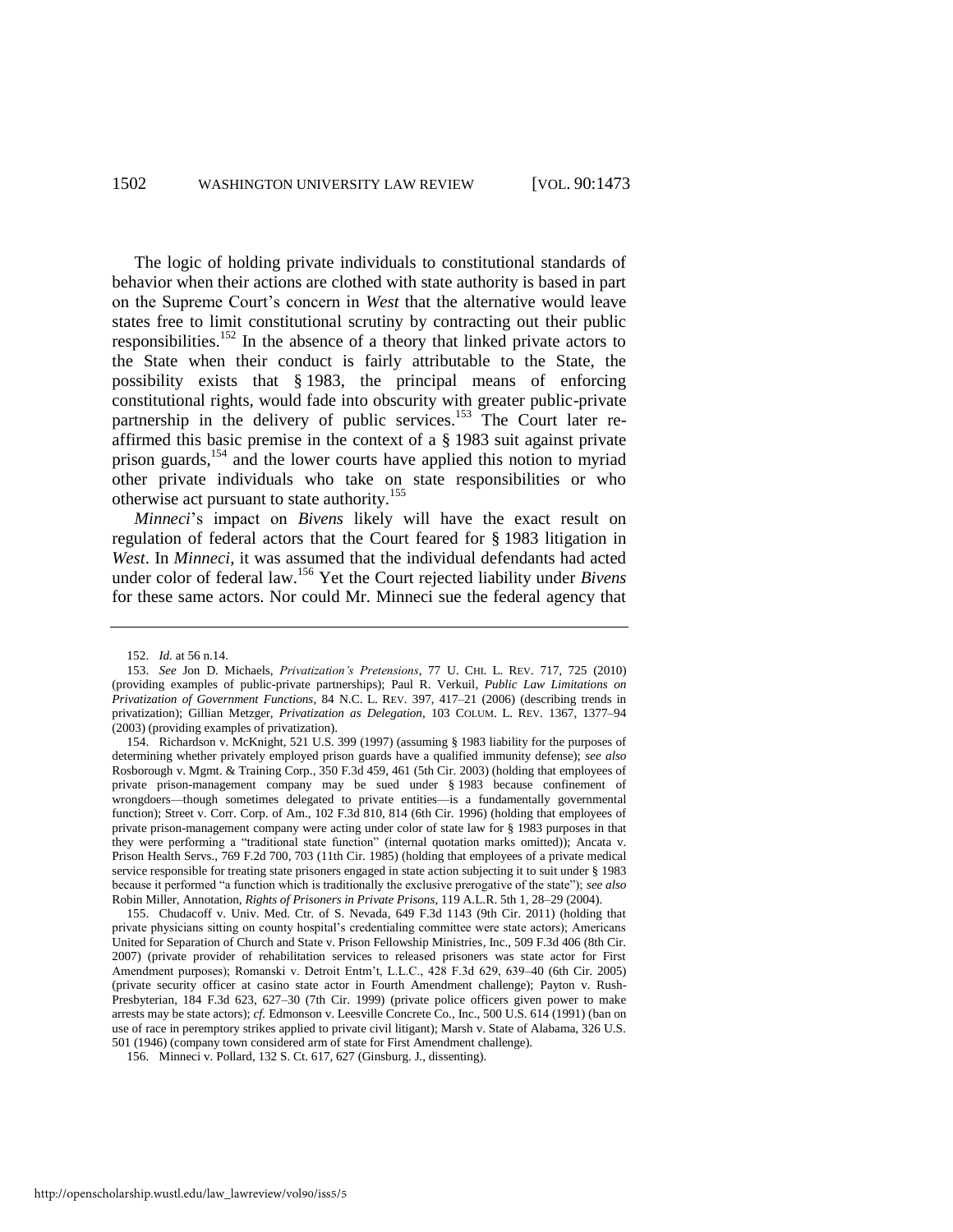contracted with the *Minneci* defendants.<sup>157</sup> In the absence of any federal employee who could be said to have been personally involved in Mr. Minneci's mistreatment, there appears to be no means of enforcing federal constitutional norms<sup>158</sup> against actors clothed with federal authority. Thus under *Minneci*, as the Court suggested in *West*, the federal government may choose to contract out their public obligations, thereby eliminating any *Bivens* cause of action for unconstitutional conduct by federal actors. Such a result is prohibited under § 1983 and because the Westfall Act cements a parallelism to § 1983 practice, such a result should have been avoided under *Bivens* doctrine.

#### *2. Symmetrical* Bivens *Relief in the Public-Private Context*

In a similar manner, the *Minneci* opinion improperly widens asymmetries between public and private employees who commit constitutional violations while acting under color of federal law. In *Malesko*, one reason the Court offered for not imposing *Bivens* liability upon the corporate private prison was that prisoners held in federally run prisons lacked a remedy against the Bureau of Prisons.<sup>159</sup> The Court offered a separation-of-powers-based defense of this view, stating that ―[w]hether it makes sense to impose asymmetrical liability costs on private prison facilities alone is a question for Congress, not us, to decide."<sup>160</sup> Interestingly, this symmetrical-liability principle played no part in the *Minneci* opinion. The Court simply never mentions this aspect of *Malesko*, despite relying on *Malesko* to justify the use of state law as an alternative remedy.

If the Court would have followed *Malesko*'s symmetrical-liability principle, it would have found that a *Bivens* claim lies in *Minneci*. The only factual deviation between *Minneci* and *Carlson* is the happenstance that the United States government incarcerated the *Minneci* plaintiff in a facility that is privately run pursuant to a contract with the federal government rather than a facility run directly by the federal government.

<sup>157.</sup> *Cf.* FDIC v. Meyer, 510 U.S. 471 (1994).

<sup>158.</sup> State tort law might provide damages, but it will not enforce the constitutional norm. *See* Peoples v. CCA Detention Ctrs., 422 F.3d 1090, 1109–11 (10th Cir. 2005), *rev'd evenly divided en banc*, 449 F.3d 1097 (10th Cir. 2006) (Ebel, J., dissenting in part) (arguing that state-law torts are not, under Supreme Court law, fungible with remedies designed to remedy constitutional violations). And state law does not reach all areas regulated by federal constitutional norms. *See infra* note[s 173–](#page-35-0)79.

<sup>159.</sup> As we note above, there is some question whether this is a holding or dicta. *See supra* note [84](#page-16-0) and accompanying text.

<sup>160.</sup> Corr. Servs. Corp. v. Malesko, 354 U.S. 61, 72 (2001).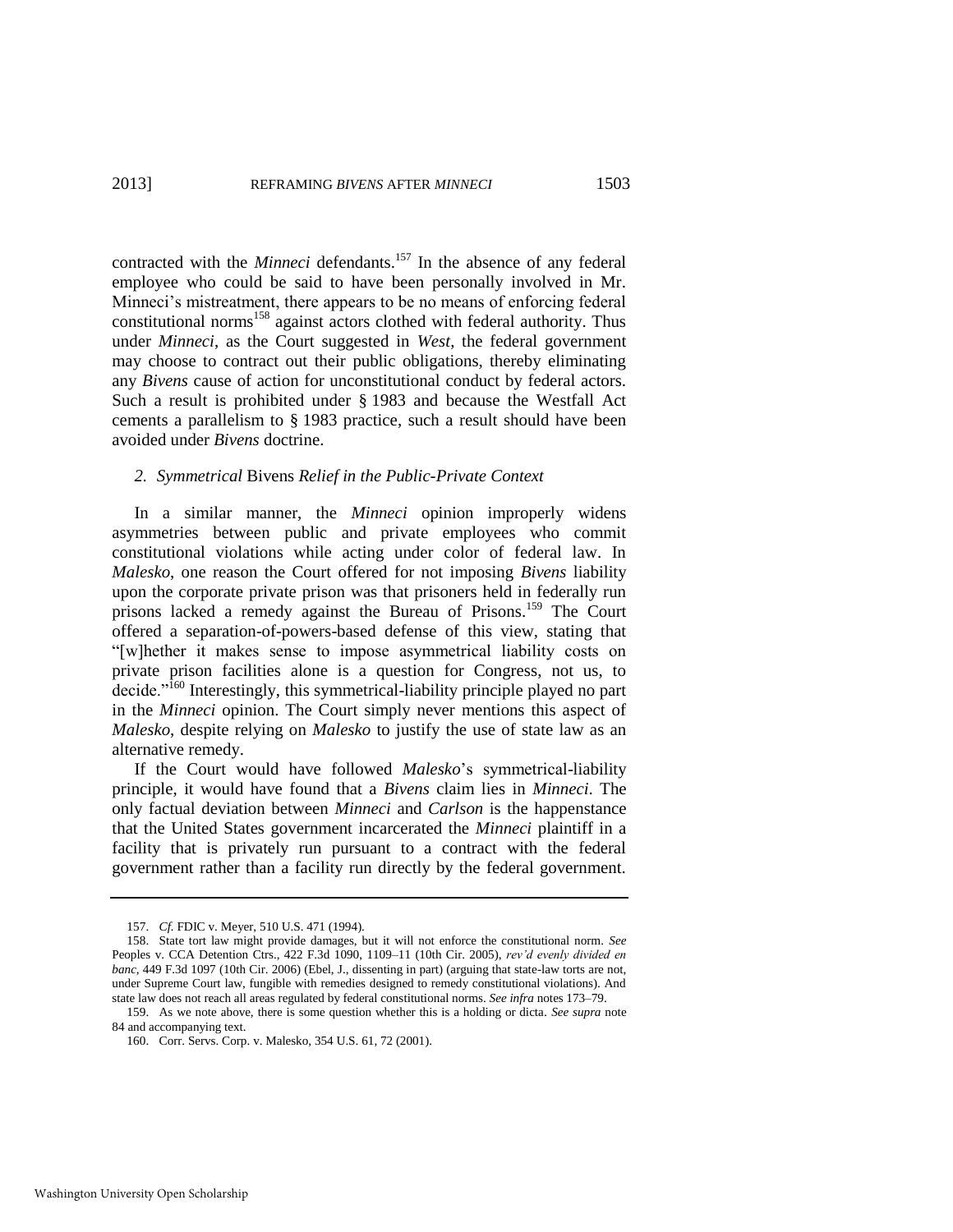As the Court held in *West*, it would be perverse to condition the ability to protect constitutional rights on the assignment of a federal prisoner to one facility or another.<sup>161</sup> The symmetrical-liability principle, coupled with *Carlson*, calls for *Bivens* liability in a situation like *Minneci*.

The Westfall Act's ratification of *Bivens* actions against federal employees, moreover, cannot be construed to create asymmetrical publicprivate liability. To the extent that congressional inaction has posed a separation-of-powers barrier to implying *Bivens* remedies in past cases, the Court had limited such a barrier to those circumstances in which the inaction "has not been inadvertent" and suggested that Congress "has provided what it considers adequate remedial mechanisms for constitutional violations," thus meriting judicial deference.<sup>162</sup> Given this interpretative canon, the language in the Westfall Act strongly supports the view that a *Bivens* action should be generally available to those injured by persons acting under color of federal law.<sup>163</sup> As such, the plaintiff's claim in *Minneci*, like *Carlson*, had a strong claim to congressional approval.

#### III. LIMITING *MINNECI*'S IMPACT

Because of these three concerns, it is worth taking some time to examine the potential limitations on *Minneci*'s reach. In so doing, we seek to call upon insights that are practical, doctrinal, and theoretical. We first identify some of the ways that advocates might use state and federal law to ensure, perhaps indirectly, that constitutional norms are followed. Then we turn to some doctrinal and theoretical considerations that could be brought to bear in limiting *Minneci*'s impact on the enforcement of constitutional rights. We include in these the separation-of-powers framework that we argue for here as a natural guide for application of *Bivens* doctrine.

<sup>161. 487</sup> U.S. at 56. The Court, however, has once found public versus private employment a matter of concern in inmate constitutional rights litigation. *See* Richardson v. McKnight, 521 U.S. 399 (1997) (assuming § 1983 liability for the purposes of determining that privately employed prison guards do not have a qualified immunity defense). Importantly, *Richardson* speaks to the availability of a defense for the guards, not the constitutional rights of the defendant inmates. That is to say, even in *Richardson* the rights of inmates are not modified by the employment status of the guards.

<sup>162.</sup> *See* Schweiker v. Chilicky, 487 U.S. 412, 423 (1988); *id*. at 425–26 (detailing history of congressional consideration of remedies for delays in receipt of government benefits); *id*. at 429 (―Whether or not we believe that its response was the best response, Congress is the body charged with making the inevitable compromises required in the design of a massive and complex welfare benefits program.").

<sup>163.</sup> *See, e.g*., Pfander & Baltmanis, *supra* note [13,](#page-4-0) at 122 (noting that Congress preserved the *Bivens* action in § 2679(b)(2)(A) and arguing that "the Westfall Act supports . . . the routine availability of *Bivens* claims").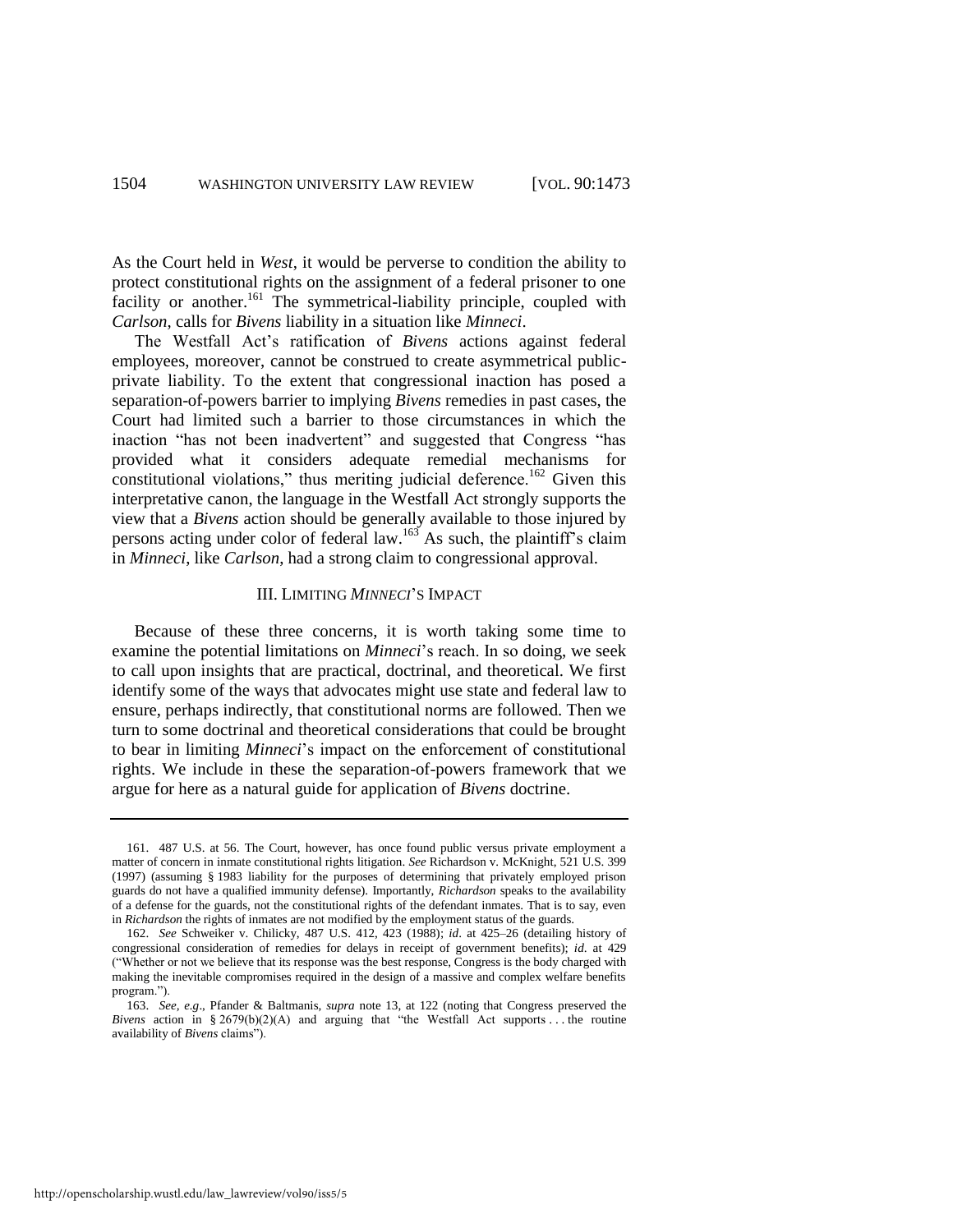<span id="page-33-0"></span>First, advocates might increasingly turn to state law, in at least two ways. For instance, a return to the converse § 1983 action proposed some time ago by Akhil Amar may now be more appealing.<sup>164</sup> Twenty-five years ago, Amar proposed that states provide a cause of action for violations of the federal constitution by federal officials, be it through constitutional amendment, statutory enactment, or judge-made common law.<sup>165</sup> As Amar has since recognized, no State has passed a converse § 1983 action, either through constitutional amendment or statutory enactment.<sup>166</sup> But the possibility exists that such a cause of action might exist or be created through common law.<sup>167</sup>

However, even were such a cause of action to exist at state law, one might wonder how it could be enforced against private contractors with the federal government. One possibility is that such laws could be applied against private individuals when they act under color of federal law, on the same theory that traditional § 1983 actions are applied against private contractors. Another possibility is that actions for negligent hiring, supervision, or retention could be used to interpose federal constitutional norms via state tort law.<sup>168</sup>

In each of these proposed work-arounds of *Minneci*, a cause of action would be brought against a private entity or individual. But it might also be possible, even after *Minneci*, to bring either *Bivens* claims or FTCA claims against the government employee or agency that contracts with the private individual or entity. It is well established that private corporations and employees are not covered by the FTCA, even when they are doing the work of the federal government.<sup>169</sup> But the federal agencies and

<sup>164.</sup> *See* Akhil Reed Amar, *Of Sovereignty and Federalism*, 96 YALE L.J. 1425 (1987); Akhil Reed Amar, *Using State Law to Protect Federal Constitutional Rights: Some Questions and Answers about Converse-1983*, 64 U. COLO. L. REV. 159 (1993) [hereinafter Amar, *Using State Law*]. John Preis has assessed this approach in a recent article, but he is skeptical of its effectiveness. *See generally* John F. Preis, *The False Promise of the Converse-1983 Action*, 87 IND. L.J. 1697, 1709–26 (2012).

<sup>165.</sup> *See* Amar, *Using State Law*, *supra* not[e 164,](#page-33-0) at 161.

<sup>166.</sup> *Id*. at 160.

<sup>167.</sup> For instance, state trespass law has vindicated rights analogous to the Fourth Amendment for hundreds of years. *See id*.

<sup>168.</sup> Some courts have found that a state law claim for negligent supervision, training, hiring, or retention may be brought where the negligence caused a constitutional violation, although to our knowledge none have done so where the defendant was a private actor. *See, e.g.*, Prince George's Cnty. v. Longtin, 19 A.3d 859, 886 (Md. 2011); McDermitt v. Corr. Corp. of Am., 814 P.2d 115, 115– 16 (N.M. Ct. App. 1991) (holding that state law immunity is unavailable where negligent training or supervision caused a constitutional violation); Brown v. State, 674 N.E.2d 1129, 1144 (N.Y. 1996) (recognizing cause of action for negligent training and supervision that causes constitutional violation). 169. 28 U.S.C. § 2671; B & A Marine Co. v. Am. Foreign Shipping Co., 23 F.3d 709 (2d Cir.

<sup>1994).</sup>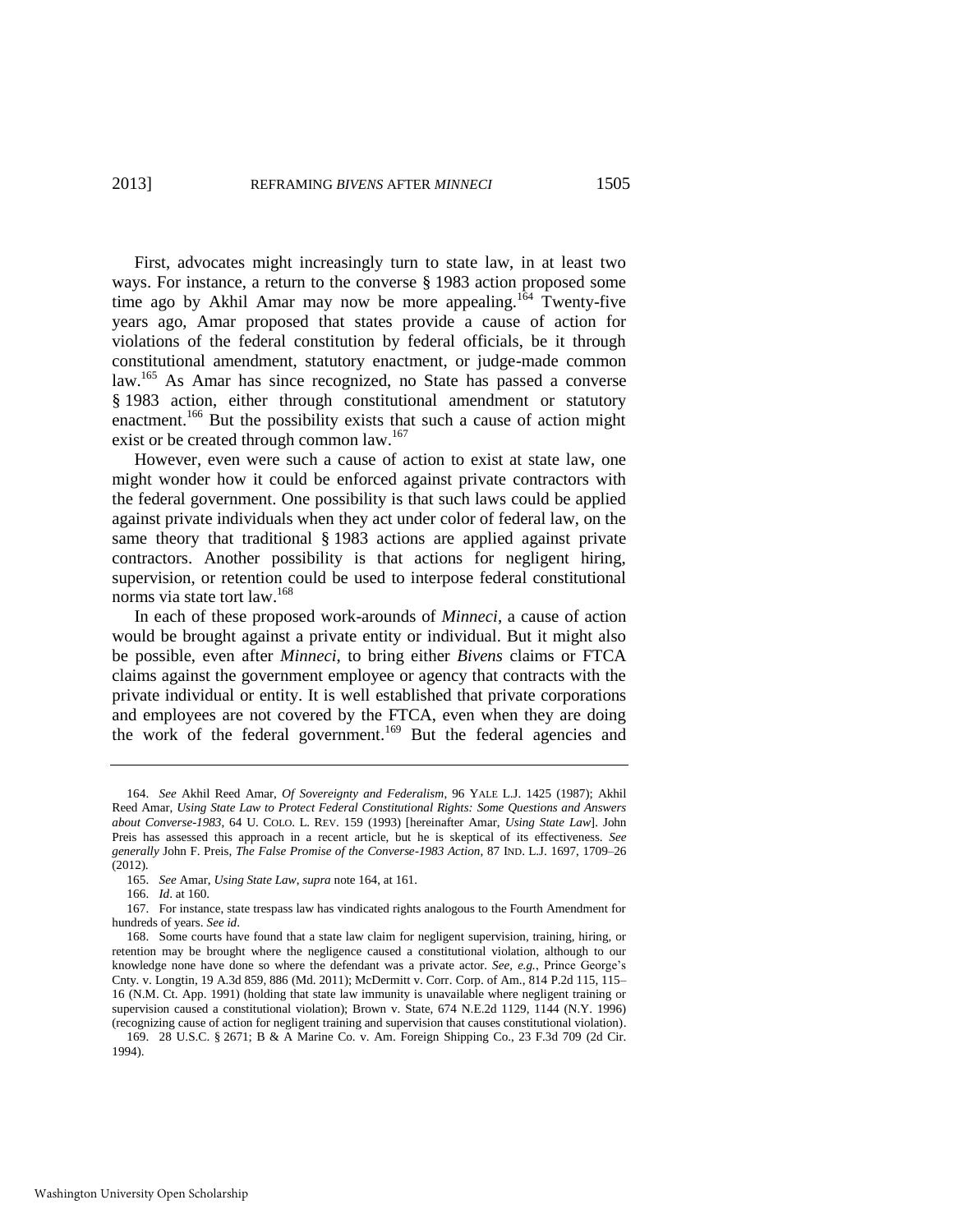employees who agree to contracts that provide insufficient protections from misconduct by the contracting entity may be amenable to suit through the FTCA or *Bivens*. Under the FTCA, claimants may argue that, based on negligence in monitoring the private bodies which take on public functions, a public employee has violated state law. There is reason to think that such negligence should be actionable when it causes a constitutional violation given that state constitutional claims often incorporate federal constitutional law as the standard of care.<sup>170</sup> More directly, a federal employee who contracts with a private entity without taking adequate measures to ensure that the private contractor adheres to constitutional standards may also be held accountable under a *Bivens* theory if they have acted with sufficient culpability. $171$ 

Aside from these practical suggestions, *Minneci* also may be subject to limitations along the lines proposed in this Essay. First, recall that *Minneci* never explicitly proposed a structure for deciding the predicate question of whether a *Bivens* plaintiff seeks to "extend" existing *Bivens* doctrine or only seeks to enforce an existing *Bivens* remedy. Even after *Minneci*, then, it may be fair game to argue that a particular application of *Bivens* doctrine to private individuals is not an extension of the cause of action—using separation-of-powers analysis—and hence not subject to the *Wilkie* twostep creation analysis.

Second, even if *Minneci* signals the increased importance of state law to a *Bivens* analysis, it should not be read to prohibit all *Bivens* actions

<sup>170.</sup> *See, e.g.*, *Ex parte* Duvall, 782 So. 2d 244, 245–48 (Ala. 2000) (holding state law torts of assault, unlawful arrest, false imprisonment, and conspiracy barred as a matter of law because the police officer met the Fourth Amendment's probable cause standard when detaining the plaintiff); Susag v. City of Lake Forest, 115 Cal. Rptr. 2d 269, 278–79 (Ct. App. 2002) (holding that the plaintiff's state law claims of battery, intentional infliction of emotional distress, and false imprisonment failed as a matter of law because the plaintiff "did not meet his burden of producing evidence showing [the defendants] used physical force against or exerted authority over him that resulted in a 'seizure' under the Fourth Amendment'' (internal quotation marks omitted)); Renk v. City of Pittsburgh, 641 A.2d 289, 293 (Pa. 1994) (noting that a plaintiff alleging false imprisonment must show that a defendant's actions were unlawful, which often amounts to whether a defendant acting under color of law had probable cause).

<sup>171.</sup> Indeed, courts have acknowledged the existence of such a remedy even after *Minneci*. *See*, *e.g.*, Doe v. Neveleff, No. 11 Civ. 907 2013 WL 489442, \*8 (W.D. Tex. Feb. 8, 2013) (recognizing *Bivens* claim against federal officials who were responsible for arranging and monitoring contract with private prison corporation whose employees abused immigration detainees). The underlying theory of such actions is that a federal official who is deliberately indifferent to the risk of harm facing federal prisoners or detainees has violated the Eighth Amendment, whether the risk of harm is created by another federal employee, a prisoner or detainee, or a private contractor whose performance is monitored by the federal official. *See id.*; *see also* Farmer v. Brennan, 511 U.S. 825 (1994) (recognizing *Bivens* claim for prison officials' deliberate indifference to the risk of harm posed by other prisoners).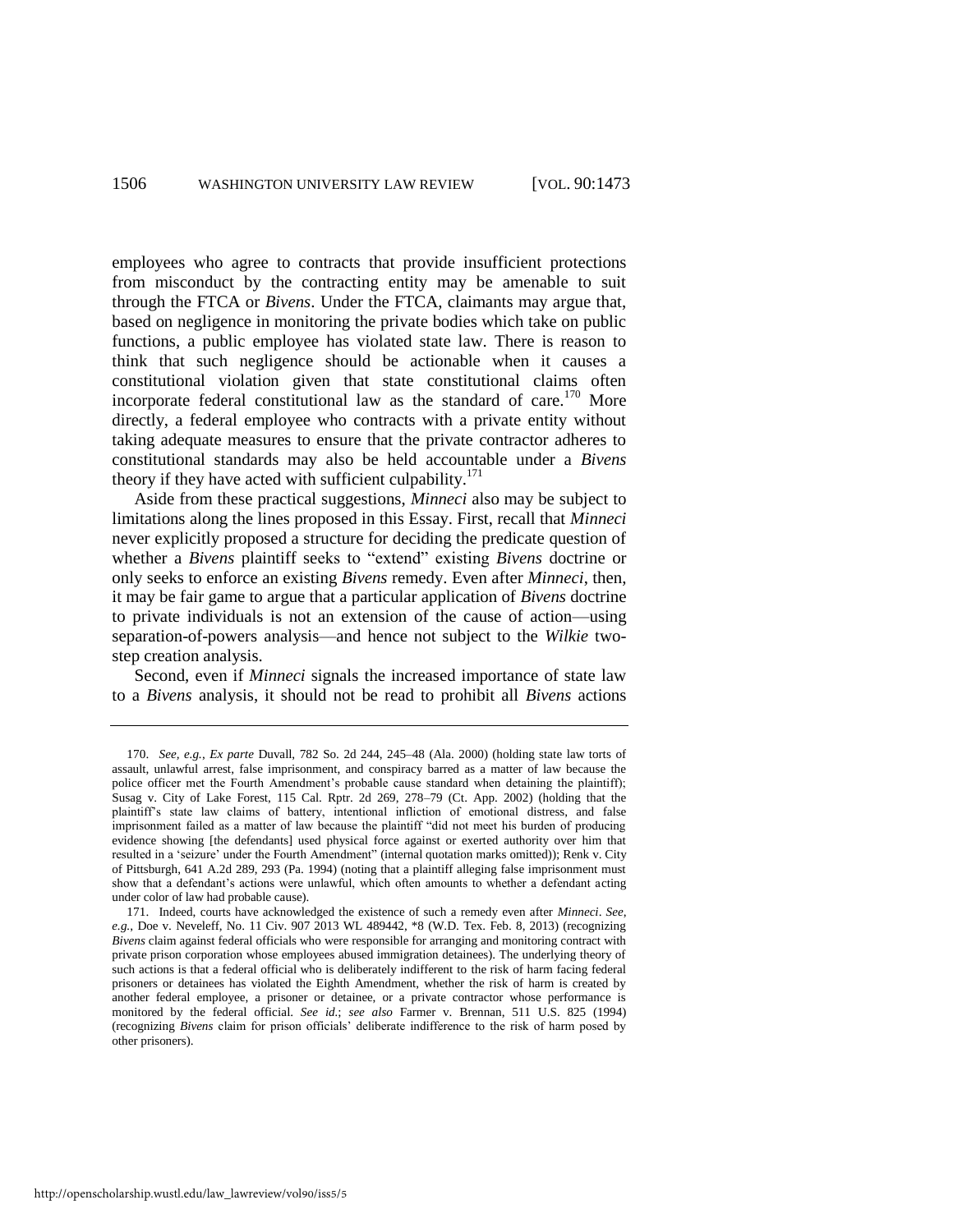<span id="page-35-0"></span>against private contractors with the federal government. The Supreme Court has recognized three distinct areas in which *Bivens* remedies should be enforced: Fourth Amendment violations,<sup>172</sup> employment discrimination,<sup>173</sup> and Eighth Amendment violations.<sup>174</sup> *Minneci* leaves undisturbed that aspect of *Bivens* which found a tension between the interests protected by state law torts and those protected by the Fourth Amendment.<sup>175</sup> Presumably, then, private contractors with the federal government who are sued under *Bivens* for Fourth Amendment violations would not be able to make the same claims regarding alternative state law remedies that convinced the Court in *Minneci*. In other words, Fourth Amendment violations are not the "kind of conduct that typically falls within the scope of traditional state tort law."<sup>176</sup> This may even be true in the private prison context, where some limited Fourth Amendment rights survive incarceration.<sup>177</sup>

A similar argument could be made about the unconstitutional discrimination that *Davis* found actionable against federal actors.<sup>178</sup> Thus, private contractors who act under color of law to discriminate in ways that would violate equal protection principles<sup>179</sup> may be held accountable on a *Bivens* theory. State tort law, after all, does not provide comparable protections against discriminatory conduct. And although federal law provides protections against discrimination in some contexts employment, contractual relations—it does not encompass all kinds of discrimination that could be engaged in by others. Indeed, to the extent that the Supreme Court has come to identify the harm in equal protection cases to be the fact of classification itself and not necessarily the consequences, it may be that neither state nor federal law provides a similar remedy against private actors.<sup>180</sup> For instance, if a private prison engages in discrimination by, say, segregating prison housing, it is not

179. Although *Davis* was brought pursuant to the Fifth Amendment's due process clause, the equal protection principles specifically guaranteed by the Fourteenth Amendment have been held applicable to the Federal Government through the Fifth. Bolling v. Sharpe, 347 U.S. 497 (1954).

180. *See* Parents Involved in Cmty. Sch. v. Seattle Sch. Dist. No. 1, 551 U.S. 701, 746 (2007); *id.* at 797 (Kennedy, J., concurring in part and concurring in the judgment).

<sup>172.</sup> Bivens v. Six Unknown Named Agents of Federal Bureau of Narcotics, 403 U.S. 388 (1971).

<sup>173.</sup> Davis v. Passman, 442 U.S. 228 (1979).

<sup>174.</sup> Carlson v. Green, 446 U.S. 14 (1980).

<sup>175.</sup> Minneci v. Pollard, 132 S. Ct. 617, 621–22 (2012).

<sup>176.</sup> *Id*. at 623.

<sup>177.</sup> Prisoners retain privacy rights in bodily integrity, for instance. *See* Sanchez v. Pereira-Castillo, 590 F.3d 31, 42 n.5 (1st Cir. 2009) (collecting cases).

<sup>178.</sup> Davis v. Passman, 442 U.S. 228 (1979).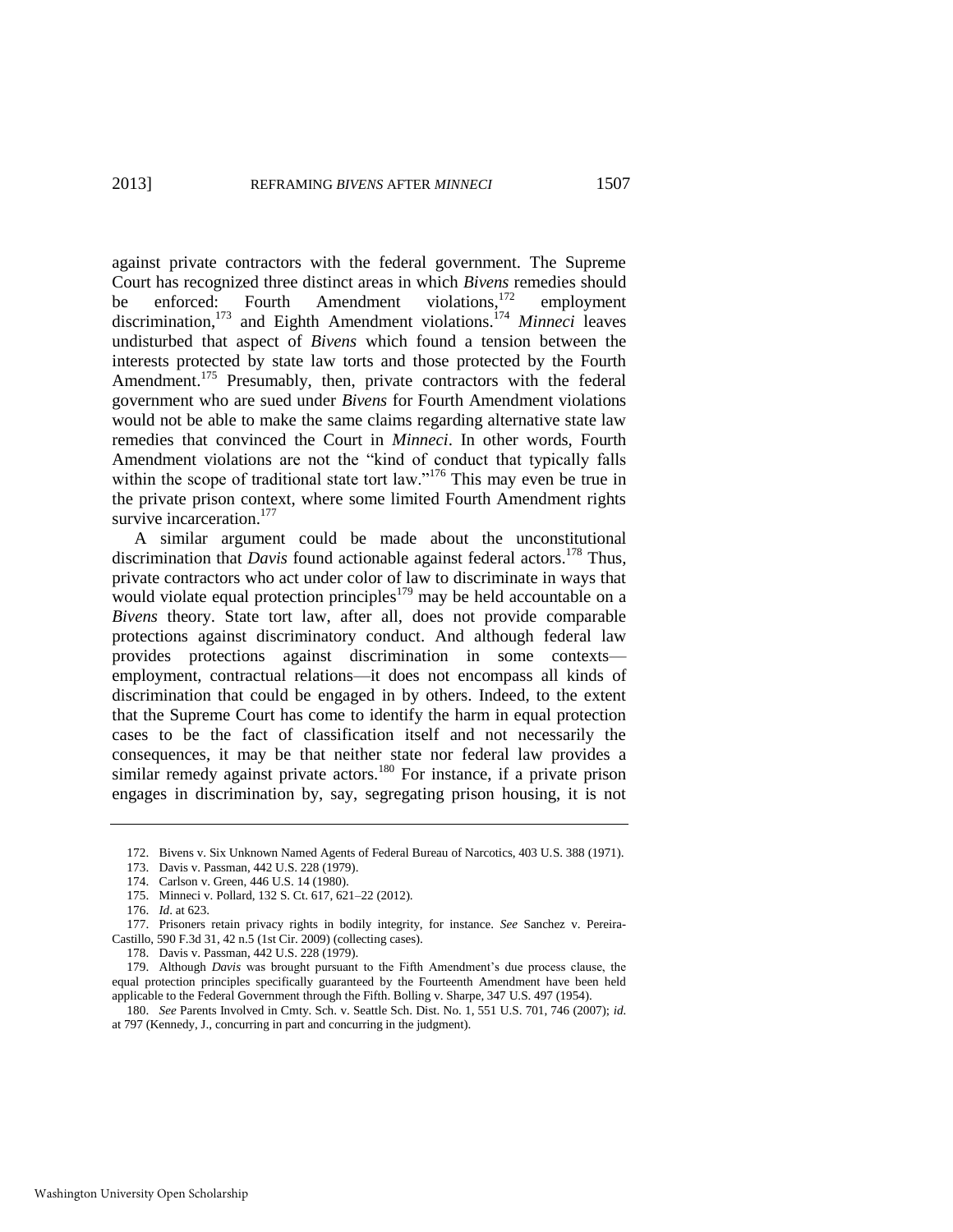obvious that any federal law would provide a cause of action to an injured plaintiff.<sup>181</sup>

Finally, even within the context of Eighth Amendment claims, *Minneci* leaves some room for litigants and courts to distinguish failure to provide medical care cases and failure to protect cases.<sup>182</sup> Although the Court acknowledged this limitation grudgingly, $183$  it is an opening for future cases. And if litigants and courts focus more squarely on the separation-ofpowers dimensions that have governed *Bivens* creation-and-extension analysis since its inception, then the doctrine will maintain some coherence.

One also may limit *Minneci*'s reach by focusing on the separation-ofpowers analysis identified here. If we return to the three areas of constitutional jurisprudence in which *Bivens* actions have already been recognized—Fourth Amendment, Equal Protection (through the Due Process Clause), and the Eighth Amendment—it is evident that the rights that flow from each of these areas of jurisprudence have different implications for separation of powers. Although like the rest of the Bill of Rights, the Fourth, Fifth, and Eighth Amendments each act formally as a limitation on the power of the federal government, the Eighth Amendment right litigated in *Minneci* is more complex. Mr. Pollard sought relief for the failure to provide constitutionally adequate medical care, a rare affirmative obligation imposed by the Constitution as a corollary to the State's use of its power to incarcerate.<sup>184</sup> As the Court explained in *Estelle*, a prisoner has no choice but to rely on the prison administration for medical treatment. If the Government did not have a constitutional obligation to provide treatment, a prisoner would suffer unnecessary pain and suffering, or even death.<sup>185</sup> A similar logic justified the Court in finding an Eighth Amendment right to be protected from harm while in prison, imposing upon prison administrators an affirmative duty to protect prisoners because incarceration leaves prisoners without the traditional

<sup>181.</sup> By contrast, such segregation by federal officials would trigger strict scrutiny and likely would be invalidated. *See* Johnson v. California, 543 U.S. 499, 505–06 (2005) (applying strict scrutiny to California's policy of segregating prisoners by race).

<sup>182.</sup> Minneci v. Pollard, 132 S. Ct. 617, 626 (2012).

<sup>183.</sup> *Id.* at 625–26 (noting that while Pollard "does not convincingly show that there are such cases," the Court would "concede that we cannot prove a negative or be totally certain that the features of state tort law relevant here will universally prove to be, or remain, as we have described them.").

<sup>184.</sup> Estelle v. Gamble, 429 U.S. 97 (1976).

<sup>185.</sup> *Id*. at 103.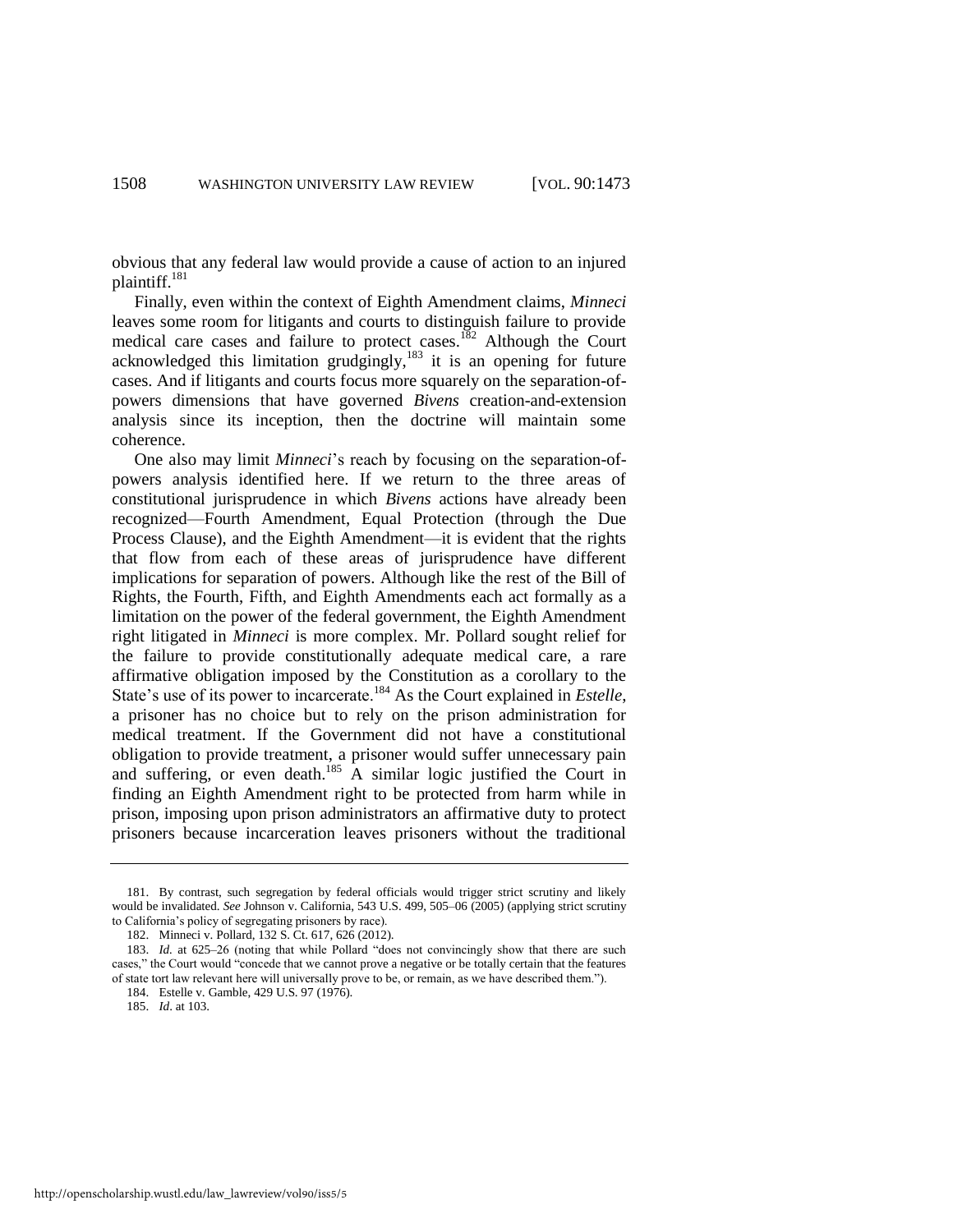means of self-defense.<sup>186</sup> But affirmative obligations are rare, and the federal judiciary operates at the furthest extent of its authority when it imposes affirmative obligations.<sup>187</sup>

Thus, for separation-of-powers reasons, the Court's authority in an Eighth Amendment case such as *Minneci* may already be at its weakest, making the invocation of a remedy that much more difficult to justify. This may be particularly true where the need to vindicate the affirmative obligation of the Government is rendered less essential by the presence of alternative forms of action that more or less accomplish the same goal. From a separation-of-powers perspective, however, Equal Protection and Fourth Amendment principles may stand on different footing. When a court enforces these negative protections, it is acting at the height of its constitutional authority. The reason for enforcing these rights is not that the government has taken upon itself a particular obligation with respect to the claimant, but that the Constitution expresses the worry that the government cannot be trusted to behave fairly or reasonably towards the claimant. Rather than mediating between institutional penological needs and the obligations that arise from imprisonment—as in the Eighth Amendment context—the Court enforcing equal protection and Fourth Amendment principles can more comfortably claim to be directly enforcing constitutional norms. And the concern that the Executive may seek to contract away the negative limitations imposed by the Fourth and Fifth Amendments may be more pressing than in the Eighth Amendment context.

Finally, limitations on the scope of *Minneci* may also arise, ironically, from the federal common law government contractor doctrine, which in some circumstances immunizes contractors with the federal government from state law liability.<sup>188</sup> *Minneci*, *Malesko* and other lower court

<sup>186.</sup> Farmer v. Brennan, 511 U.S. 825, 833 (1994) ("[H]aving stripped them of virtually every means of self-protection and foreclosed their access to outside aid, the government and its officials are not free to let the state of nature take its course.").

<sup>187.</sup> *See, e.g*., William N. Eskridge, Jr. & John Ferejohn, A REPUBLIC OF STATUTES: THE NEW AMERICAN CONSTITUTION 53 (2010) ("It is primarily for *institutional* reasons that the Supreme Court has declined to announce or enforce affirmative obligations and has focused on enforcing limits and negative rights.‖); Susan Bandes, *The Negative Constitution: A Critique*, 88 MICH. L. REV. 2271, 2327–30 (1990) (reviewing and criticizing judicial hesitancy to enforce affirmative obligations); *see*  also Harris v. McRae, 448 U.S. 297, 318 (1980) ("To translate the limitation on governmental power implicit in the Due Process Clause into an affirmative funding obligation would require Congress to subsidize the medically necessary abortion of an indigent woman . . . . Whether freedom of choice that is constitutionally protected warrants federal subsidization is a question for Congress to answer, not a matter of constitutional entitlement.").

<sup>188.</sup> For general discussions of the government contractor doctrine, *see* Kenneth G. English, Note, *Government Complicity and a Government Contractor's Liability in* Qui Tam *and Tort Cases*, 33 PUB.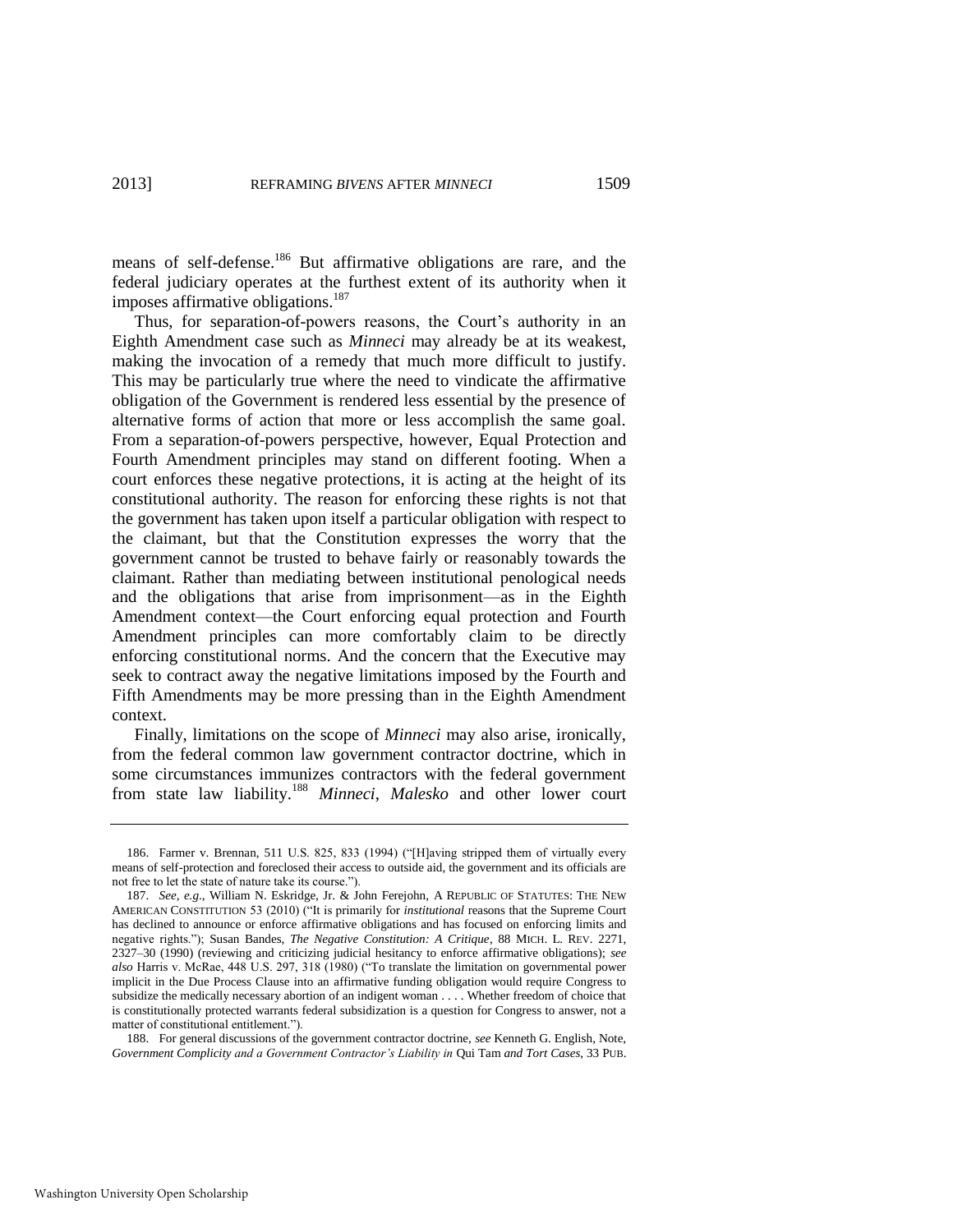decisions have failed to contemplate this issue fully.<sup>189</sup> The leading government contractor doctrine case is *Boyle v. United Technologies Corp*., <sup>190</sup> where the Supreme Court held that federal common law preempts state-law tort actions against independent contractors who manufacture munitions for the federal government. In *Boyle*, a copilot of a Marine Sikorsky helicopter drowned following its crash into the Atlantic. His estate brought a successful state law tort claim against Sikorsky, contending that the outward-opening escape hatch was ineffective in an underwater crash and that its handle was obstructed by other equipment.<sup>191</sup> The Court overturned the jury verdict on the grounds that the government contractor defense, as a matter of federal common law, preempted the state law claim.<sup>192</sup>

The Court reasoned that state law is preempted by federal common law where there is a uniquely federal interest and there is a significant conflict between federal policy and the operation of state law.<sup>193</sup> The Court found these criteria met in *Boyle*, striking separation-of-powers chords familiar to a student of the Court's *Bivens* canon. Raising concerns about the federal fisc, the court noted that without government-contractor immunity "the contractor will [either] decline to manufacture the design specified by the government, or it will raise its price."<sup>194</sup> Next, raising unique competency concerns, the Court reasoned that the threat of state law liability would interfere with the Government's legitimate balancing of

190. 487 U.S. 500 (1988).

- 193. *Id.* at 507-08.
- 194. *Id*. at 507.

CONT. L.J. 649, 657–59 (2004) (critiquing government contractor doctrine as economically inefficient); Matthew G. Mazefsky, Note, Correctional Services Corporation v. Malesko*: Unmasking the Implied Damage Remedy*, 37 U. RICH. L. REV. 639, 659–61 (2003) (discussing the government contractor doctrine as it is addressed in *Malesko*); Sean Watts, Note, Boyle v. United Technologies Corp. *and the Government Contractor Defense: An Analysis Based on the Current Circuit Split Regarding the Scope of the Defense*, 40 WM. & MARY L. REV. 687 (1999) (arguing for Congressional action to resolve doctrinal confusion in this area); Jack M. Sabatino, *Privatization and Punitives: Should Government Contractors Share the Sovereign's Immunities From Exemplary Damages?*, 58 OHIO ST. L.J. 175 (1997) (critiquing the extension of immunities government immunities to institutions such as private prisons under the government contractor doctrine); Ronald A. Cass & Clayton P. Gillette, *The Government Contractor Defense: Contractual Allocation of Public Risk*, 77 VA. L. REV. 257 (1991) (providing an economic analysis of the government contractor doctrine); A.L. Haizlip, *The Government Contractor Defense in Tort Liability: A Continuing Genesis*, 19 PUB. CONT. L.J. 116 (1989).

<sup>189.</sup> *See* Corr. Servs. Corp. v. Malesko, 534 U.S. 61, 74 n.6 (2001) (acknowledging defense but finding nothing in record to support it); Peoples v. CCA Detentions Ctrs., 422 F.3d 1090, 1108 n.13 (10th Cir. 2005) (without specifying reasons, finding that record did not support government contractor immunity). The *Minneci* Court failed to discuss the government contractor doctrine at all.

<sup>191.</sup> *Id*. at 503.

<sup>192.</sup> *Id*. at 512.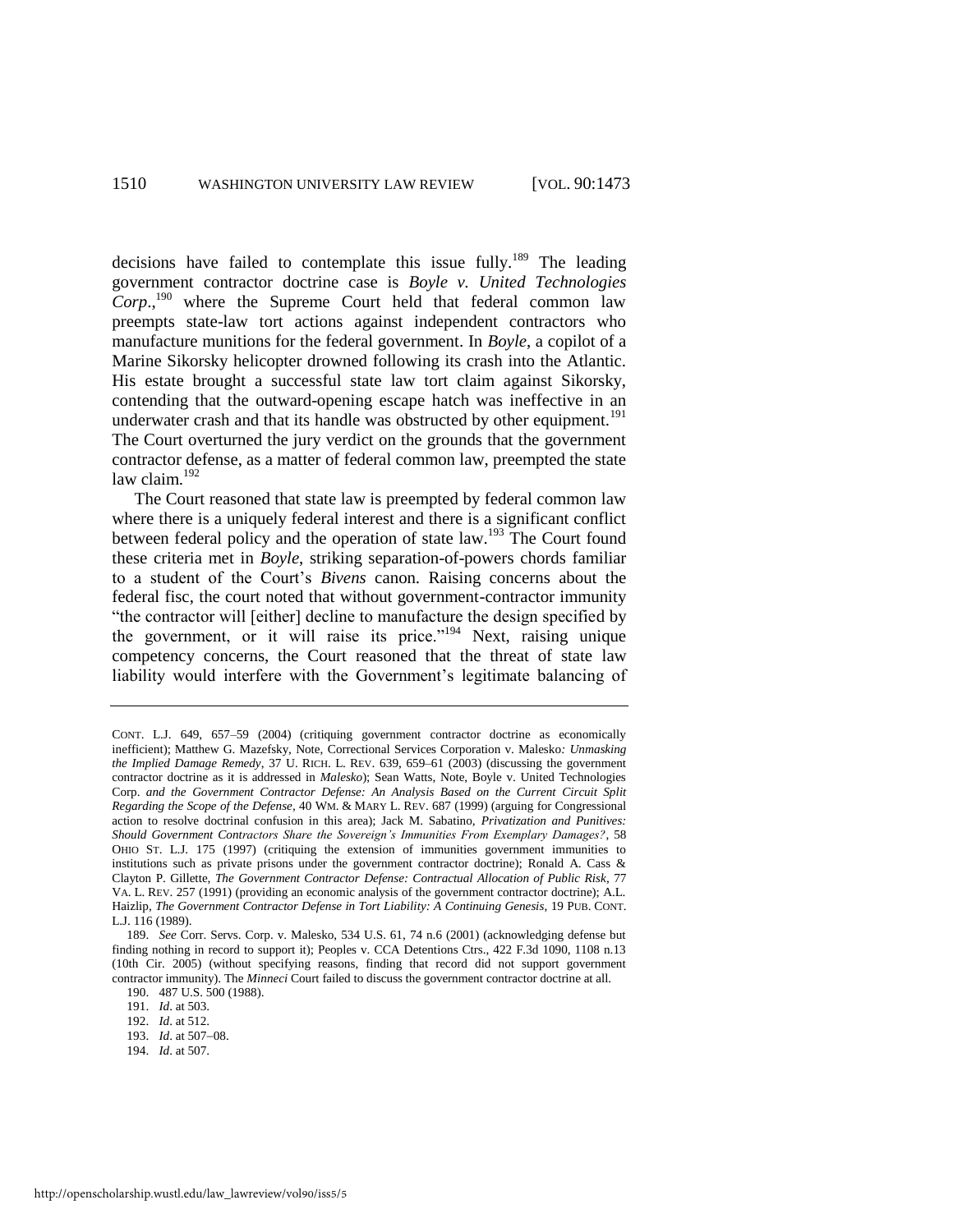safety features against military efficacy in designing war material.<sup>195</sup> The Court then fashioned a three-prong test to determine when a defendant has successfully asserted a defense under the government contractor doctrine. To wit, state-law liability for design defects in military equipment is preempted by federal common law when: "(1) the United States approved reasonably precise specifications; (2) the equipment conformed to those specifications; and (3) the supplier warned the United States about the dangers in the use of the equipment that were known to the supplier but not to the United States."<sup>196</sup>

The lower federal courts have since split on the scope of the federal contractor doctrine outside of the military supplier context.<sup>197</sup> A minority of courts refuse to apply the doctrine outside of military procurement cases.<sup>198</sup> A majority of courts, however, apply the government contractor doctrine in any scenario that satisfies the *Boyle* three-part test.<sup>199</sup> Moreover, privately run federal prisons have attempted to use the government contractor doctrine as a bar to prisoner plaintiffs' state law claims.<sup>200</sup>

If a court were to find that the government contractor doctrine applies to claims brought against privately run federal prisons, however, the assumption driving the holding in *Minneci*—that state law provides an alternative remedy—would no longer obtain. But if so, two potential avenues of relief would open up. First, a *Bivens* claim against the private

198. *Id*.

<sup>195.</sup> *Id*. at 511.

<sup>196.</sup> *Id*. at 512.

<sup>197.</sup> *See generally* Hazel Glenn Beh, *The Government Contractor Defense: When Do Governmental Interests Justify Excusing A Manufacturer's Liability for Defective Products?*, 28 SETON HALL L. REV. 430, 432–33 (1998).

<sup>199.</sup> Burgess v. Colorado Serum Co., 772 F.2d 844, 846 (11th Cir. 1985). *See also* Brown v. Nationsbank Corp., 188 F.3d 579, 588–89 (5th Cir. 1999) (extending the doctrine to protect persons from state-law liability when they in good faith assist the government in law enforcement operations); Boruski v. United States, 803 F.2d 1421, 1430 (7th Cir. 1986) (applying the doctrine in "civilian relationships" where "a contractor has acted in the sovereign's stead and can prove the elements of the defense" (citation and internal quotation marks omitted)).

<sup>200.</sup> *See, e.g.*, Adorno v. Corr. Servs. Corp., 312 F. Supp. 2d 505 (S.D.N.Y. 2004). In *Adorno*, the plaintiffs brought state law claims against a privately run federal prison alleging sexual misconduct by the prison's guards. *Id.* at 508–11. The defendant argued that it was entitled to the government contractor defense because it hired, supervised and trained employees in conformity with policies that had been specifically approved by the BOP. *Id.* at 521. Although the district court rejected the application of *Boyle* to the case, it assumed that it applied outside the military supplier context. *Id*. at 52022. Other district courts have applied nearly the same reasoning. *See* Ibrahim v. Titan Corp., 391 F. Supp. 2d 10 (D.D.C. 2005) (rejecting government contractor doctrine in suit by Iraqi nationals held in privately run federal prison in Iraq); Scainetti v. United States *ex rel.* Fed. Bureau of Prisons, No. 01 Civ. 9970, 2002 WL 31844920, at \*1 (S.D.N.Y. Dec. 18, 2002) (unpublished); Norwood v. Esmor, Inc., No. 95 Civ. 8281, 1997 WL 65913, at \*4 (S.D.N.Y. Feb. 13, 1997).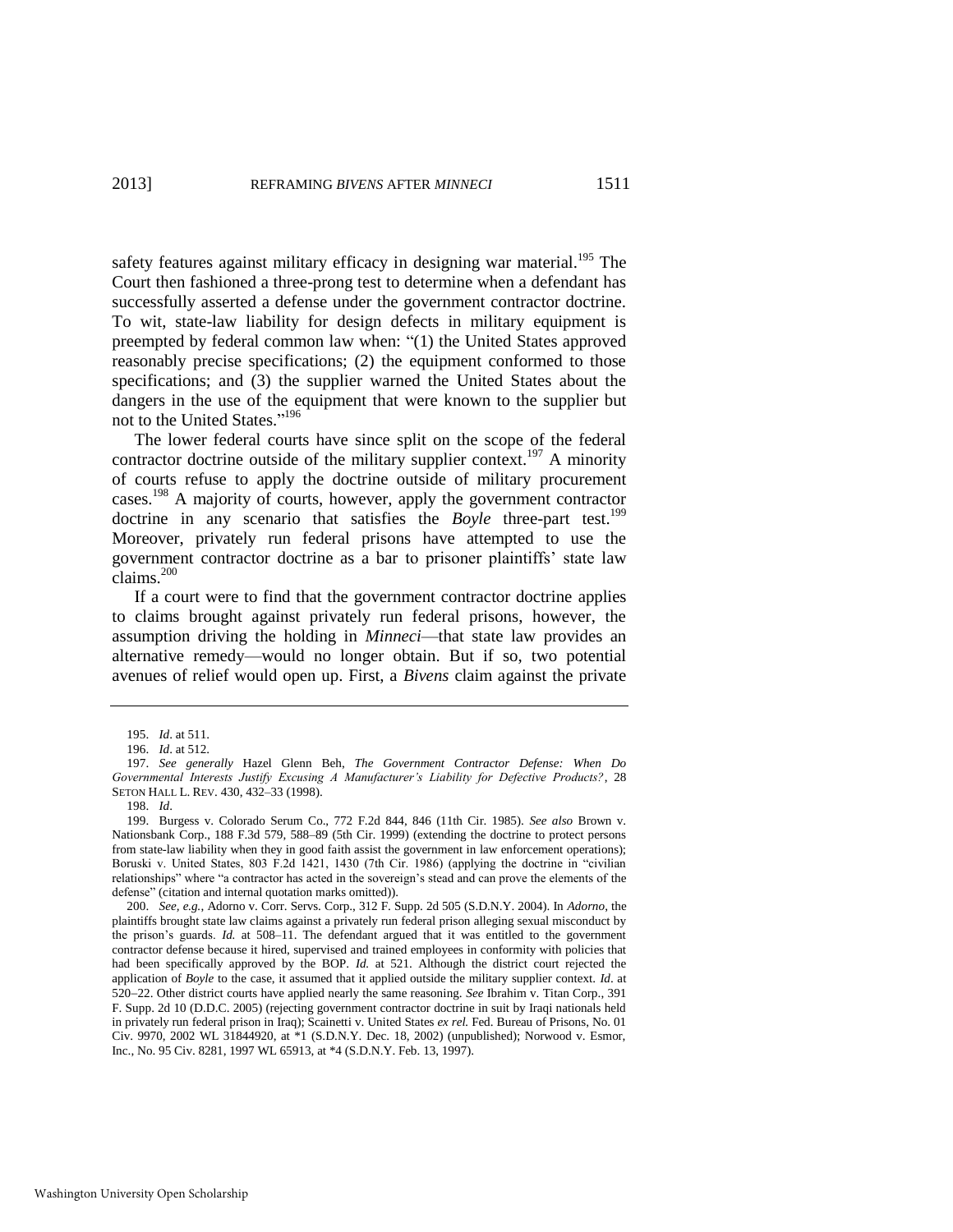contractors may become viable—just as in *Bivens* itself, the plaintiff would otherwise be denied any remedy whatsoever.<sup>201</sup> Second, and perhaps more importantly, because a requirement of the federal contractor defense is that the private conduct be directed by the federal government, a *Bivens* remedy would presumably be available against the federal officials who directed the contractor to engage in the allegedly unconstitutional act. As the Tenth Circuit has made clear in other contexts, "It the government contractor defense . . . [only applies] when the [contractor] has conformed to reasonably precise specifications established or approved by the government.<sup>3202</sup> The Second Circuit has suggested this same principle applies in the privately run prison cases as well. "The government contractor defense only shields a [privately run federal prison] from claims arising out of its actions where the government has exercised its discretion and judgment in approving precise specifications to which the contractor must adhere." $^{203}$  Given that the government contractor defense is essentially a claim that "[t]he Government made me do it,"<sup>204</sup> the successful invocation of this defense by private contractors may provide an avenue for relief out from under *Minneci*'s holding.

#### **CONCLUSION**

The *Minneci* Court's novel federalism turn to inform the *Bivens* analysis imposes a structure that bears no logical relation to the separationof-powers question at the heart of the *Bivens* dilemma. If the Court's reasoning is extended it will rapidly extinguish whatever coherence that has been found in the doctrine. The decision lacks foundation in doctrine, thwarts congressional intent, and fails to provide a coherent structure to resolve subsequent *Bivens* inquiries. Along the way it confuses the question of whether an extension of *Bivens* is needed with the question of whether an extension is warranted, breaks with the presumption of parallel doctrine with section 1983 cases and rejects the *Malesko* Court's symmetrical public-private liability principle.

But *Minneci* need not be another in a line of cases that mark the eventual demise of *Bivens* doctrine. Its practical impact can be limited by

<sup>201.</sup> Bivens v. Six Unknown Named Agents of Federal Bureau of Narcotics, 403 U.S. 388, 409– 10 (1971) (Harlan, J., concurring).

<sup>202.</sup> Ellis v. Consol. Diesel Elec. Corp., 894 F.2d 371, 372 n.2 (10th Cir. 1990).

<sup>203.</sup> Malesko v. Corr. Servs. Corp., 229 F.3d 374, 382 (2d Cir. 2000), *rev'd on other grounds*, 534 U.S. 61 (2001).

<sup>204.</sup> *In re* Joint E. & S. Dist. N.Y. Asbestos Litig., 897 F.2d 626, 632 (2d Cir. 1990) (internal quotation marks omitted).